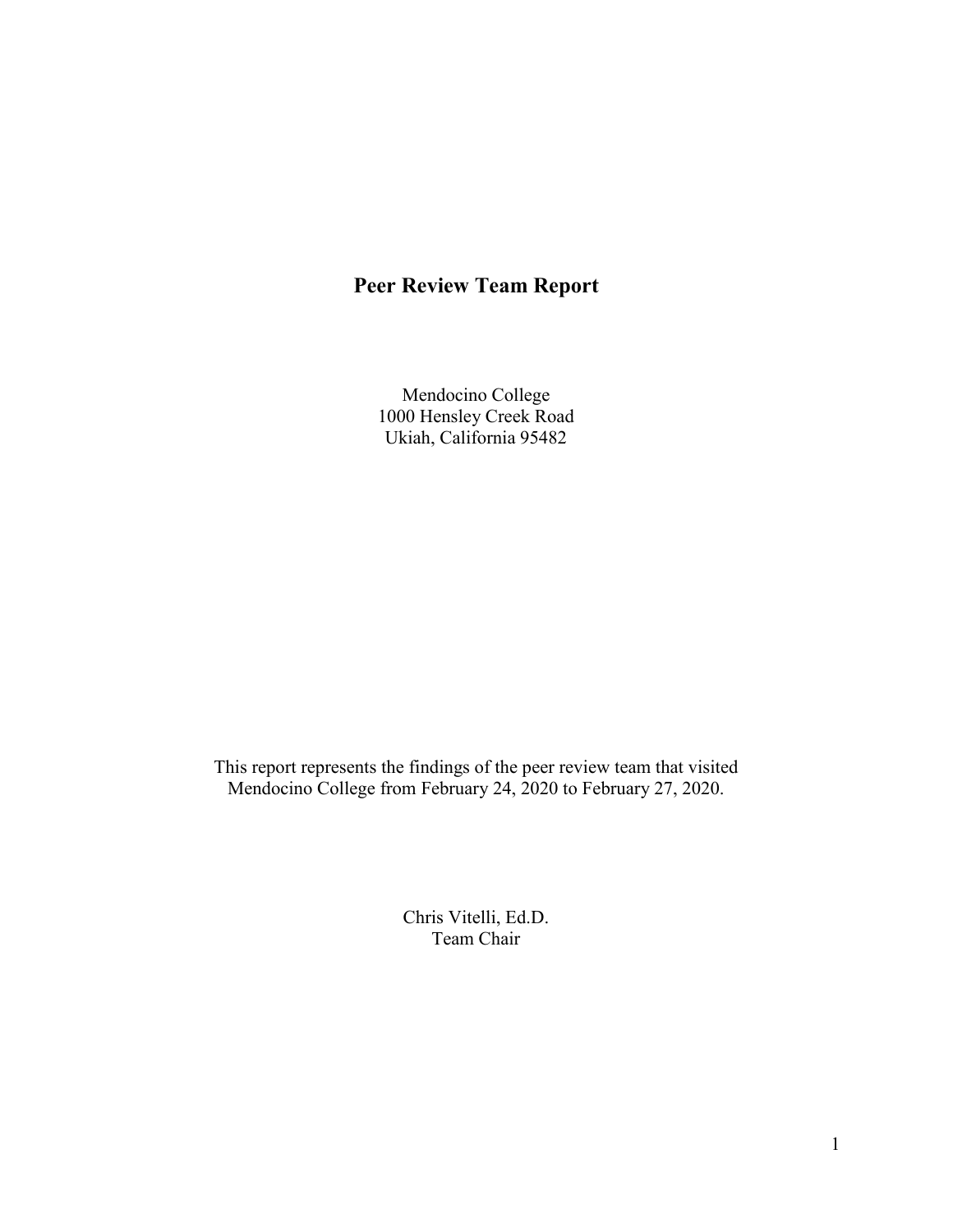# **Contents**

| Summary of Evaluation Report                                                                    | 5              |
|-------------------------------------------------------------------------------------------------|----------------|
| <b>Team Commendations</b>                                                                       | 6              |
| <b>Team Recommendations</b>                                                                     | 6              |
| Introduction                                                                                    | $\overline{7}$ |
| <b>Eligibility Requirements</b>                                                                 | 8              |
| Checklist for Evaluating Compliance with Federal Regulations and Related Commission<br>Policies | 9              |
| Public Notification of an Evaluation Team Visit and Third Party Comment                         | 9              |
| Standards and Performance with Respect to Student Achievement                                   | 10             |
| Credits, Program Length, and Tuition                                                            | 11             |
| <b>Transfer Policies</b>                                                                        | 12             |
| Distance Education and Correspondence Education                                                 | 13             |
| <b>Student Complaints</b>                                                                       | 15             |
| Institutional Disclosure and Advertising and Recruitment Materials                              | 16             |
| Title IV Compliance                                                                             | 17             |
| Standard I                                                                                      | 18             |
| I.A. Mission                                                                                    | 18             |
| I.B. Assuring Academic Quality and Institutional Effectiveness                                  | 19             |
| I.C. Institutional Integrity                                                                    | 22             |
| Standard II                                                                                     | 25             |
| II.A. Instructional Programs                                                                    | 25             |
| II.B. Library and Learning Support Services                                                     | 30             |
| II.C. Student Support Services                                                                  | 31             |
| Standard III                                                                                    | 34             |
| III.A. Human Resources                                                                          | 34             |
| <b>III.B. Physical Resources</b>                                                                | 36             |
| <b>III.C.</b> Technology Resources                                                              | 37             |
| <b>III.D. Financial Resources</b>                                                               | 39             |
| Standard IV                                                                                     | 42             |
| IV.A. Decision-Making Roles & Processes                                                         | 42             |
| IV.B. Chief Executive Officer                                                                   | 44             |
| IV.C. Governing Board                                                                           | 45             |
| <b>Quality Focus Essay</b>                                                                      | 47             |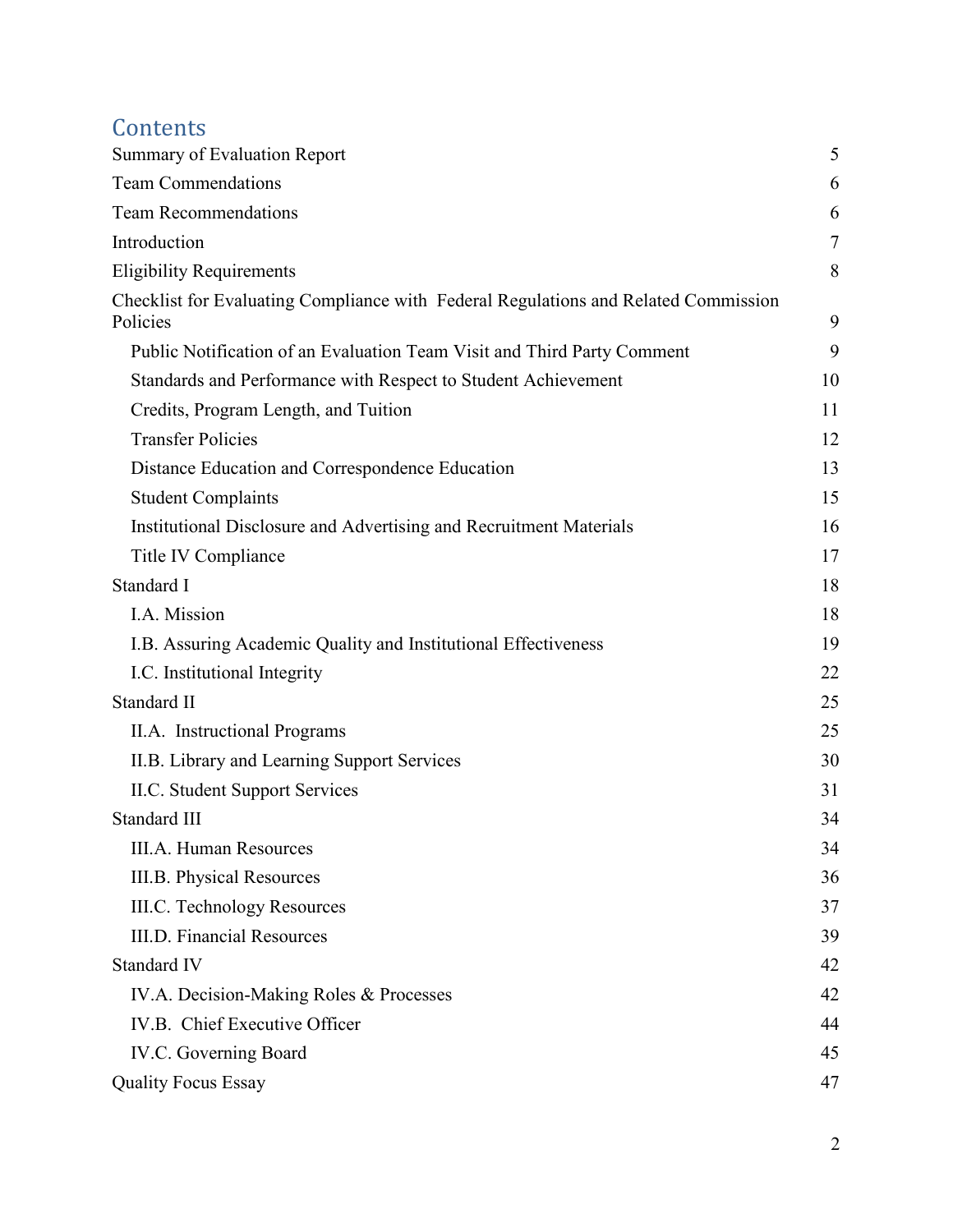## **Mendocino College Comprehensive Evaluation Visit**

## **Team Roster**

Chris Vitelli, Ed.D., Team Chair Merced College Superintendent/President

Kelly Fowler, Team Assistant Merced College Assistant Superintendent/Vice President of Instruction

#### **ACADEMIC MEMBERS**

John "Randy" Beach Southwestern College Professor of English, Curriculum Committee Faculty Co-Chair

Anne Kingsley, PhD Diablo Valley College Professor of English

Kimberly Nickell Bakersfield College Professor Academic Development & Student Success Lab Coordinator

Jennifer Thompson College of the Canyons Librarian

#### **ADMINISTRATIVE MEMBERS**

Leslie Minor, PhD Taft College Vice President of Instruction

Kevin O'Rorke, Phd Shasta-Tehama-Trinity Joint Community College District Assistant Superintendent/Vice President of Student Services

Janet Houlihan Golden West College Vice President of Administrative Services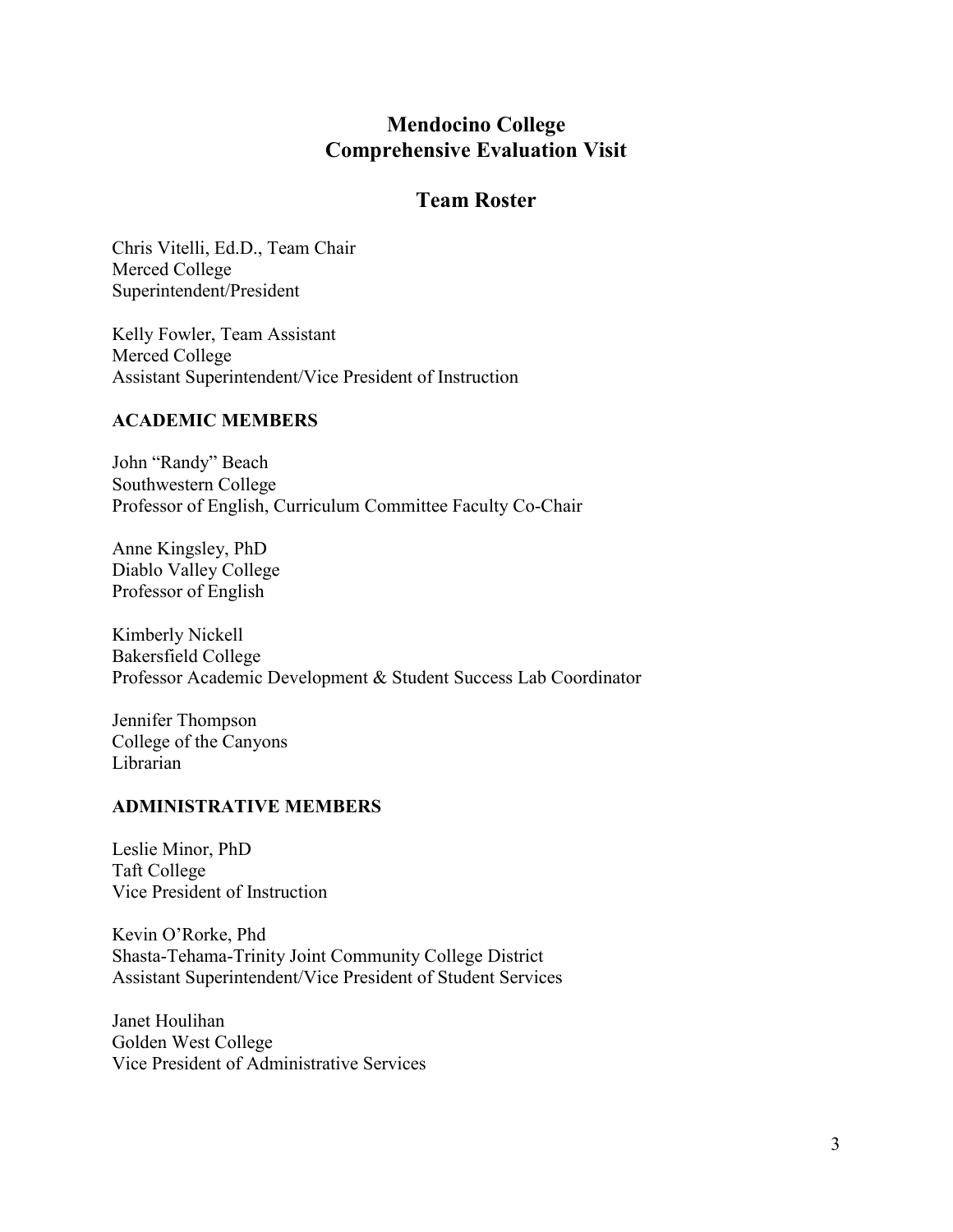Meeta Goel, PhD Antelope Valley College Dean of Institutional Effectiveness, Research, Planning, and Library Studies

## **ACCJC STAFF LIAISON**

Gohar Momjian ACCJC Vice President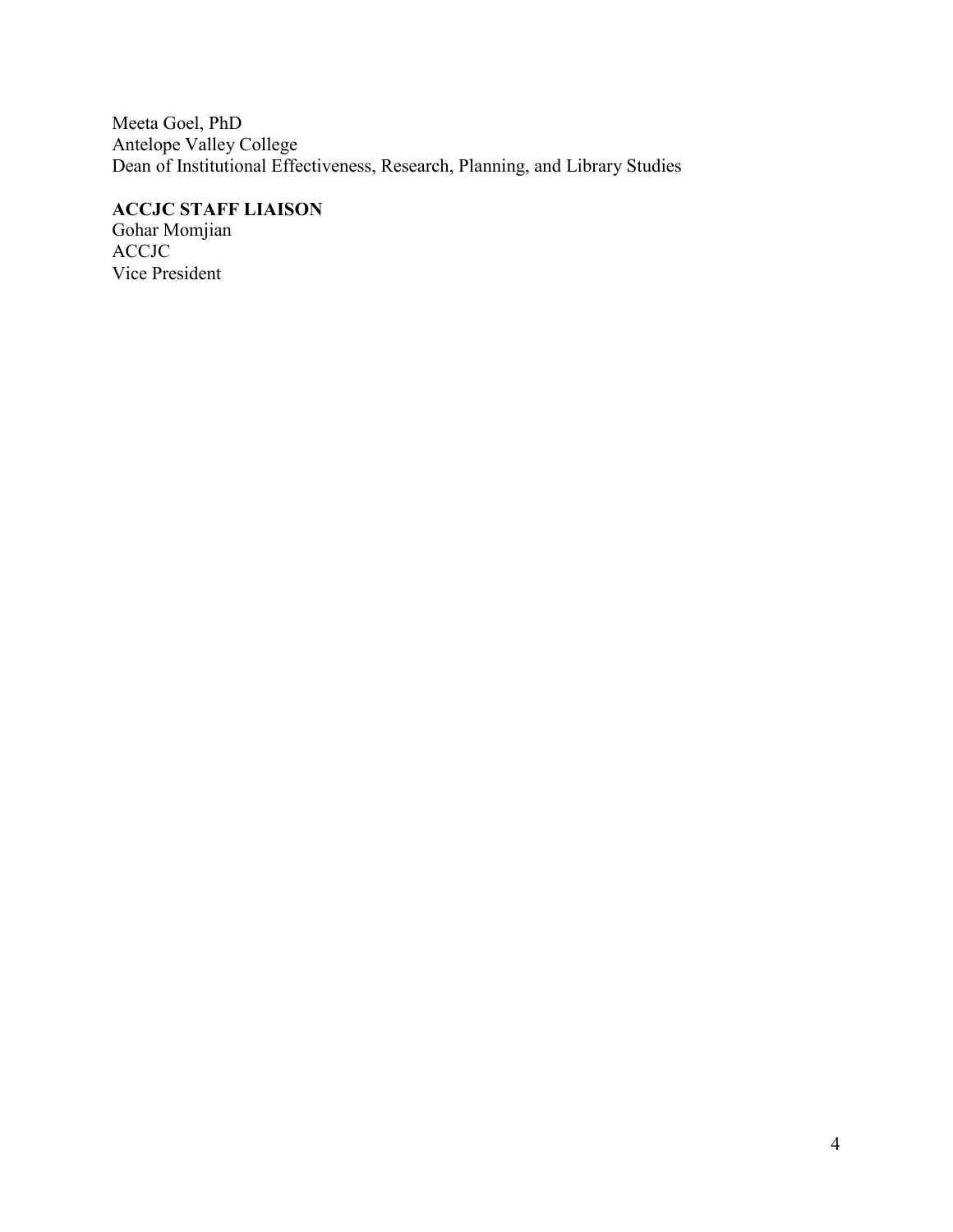# **Summary of Evaluation Report**

<span id="page-4-0"></span>

| INSTITUTION: | Mendocino College                                     |
|--------------|-------------------------------------------------------|
|              | DATES OF VISIT: February 24, 2020 - February 27, 2020 |
| TEAM CHAIR:  | Dr. Chris Vitelli                                     |

To determine whether Mendocino College meets Accreditation Standards, Eligibility Requirements, Commission Policies, and the US Department of Education (USDE) Regulations, a ten-member peer review team reviewed the College's Institutional Self-Evaluation Report (ISER) and conducted a site visit from February 24, 2020 to February 27, 2020.

In preparation for the site visit, the team chair attended accreditation training on December 3, 2019. Team members began reading and reviewing the ISER through January and February and completed various reading and writing assignments, identified areas for further inquiry, and provided the College with a list of interview and evidence requests. On February 5, 2020, the peer review team received accreditation training by ACCJC. The team chair and assistant conducted a pre-site meeting via Zoom on January 31, 2020. During the pre-site meeting, the team chair and assistant met with the Interim Superintendent/President and the Vice President of Academic Affairs/ALO.

Beginning on Monday, February 24, 2020, team members discussed initial observations, participated in a campus tour, visited the three Centers (Lake Center, North County Center, and Coast Center), attended a welcome reception, and began team information meetings with College representatives. Two open forums were held for the College and the community. The exit meeting occurred on the afternoon of Wednesday, February 26, 2020.

The site visit served as an opportunity for the peer review team to experience the College and interact with all constituent groups and stakeholders. The peer review team confirmed the ISER was developed with broad campus participation that included faculty, staff, students, and administration. The ISER is a true reflection of the College's mission, operations, and direction in relation to the Standards. The peer review team's evaluation (including feedback and comments regarding the Quality Focus Essay) is contained in this report and is submitted to the Accrediting Commission for Community and Junior Colleges (ACCJC) to assist in the determination of the accredited status of the College.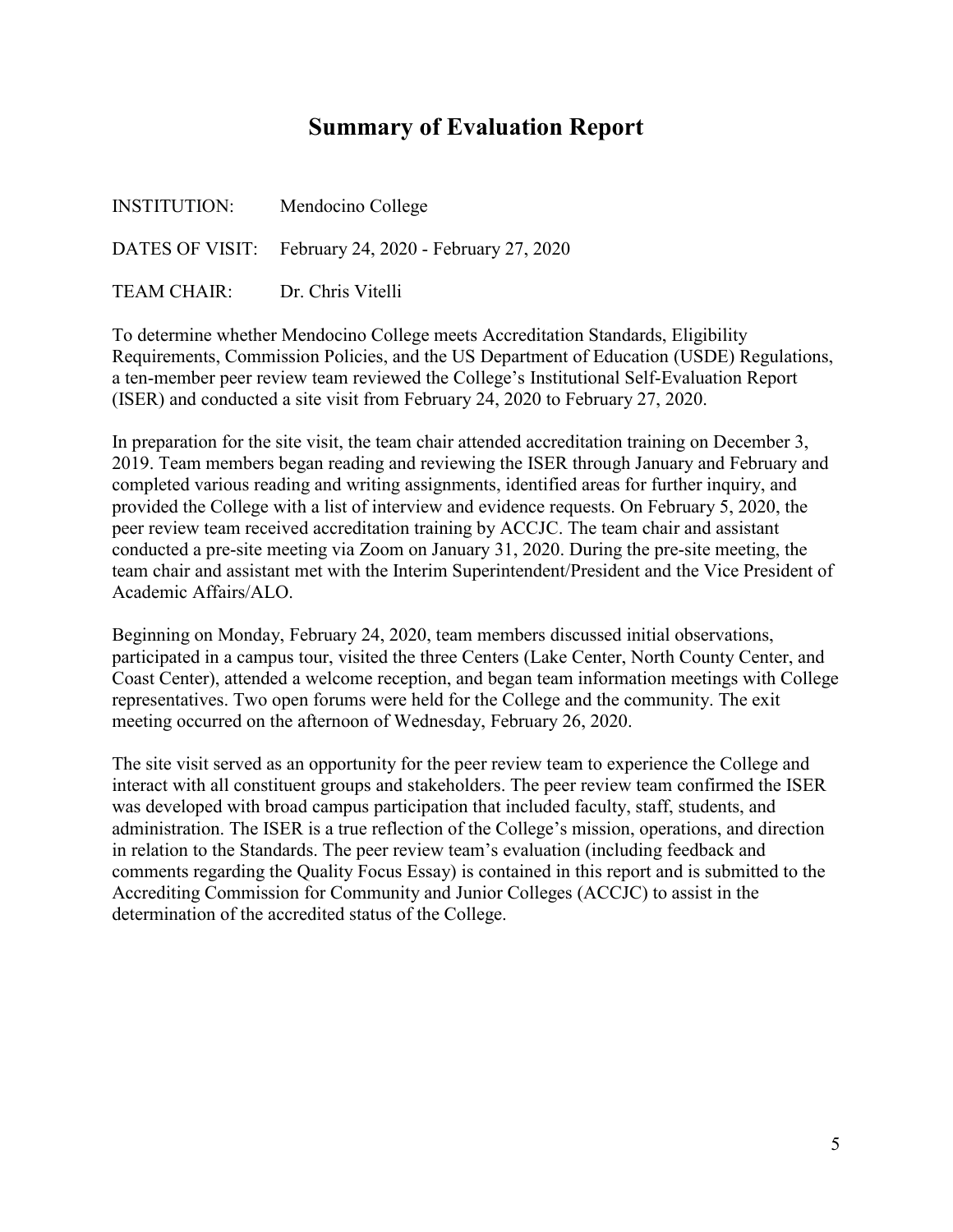## **Major Findings and Recommendations of the 2020 External Evaluation Team**

#### <span id="page-5-0"></span>**Team Commendations**

#### Commendation 1

The team commends the College for aligning its programs and services with its mission which has guided the development of exemplary programs to support Native American populations contributing to the social and cultural dimensions of the educational experience of its students (I.A.3, II.C.4).

#### <span id="page-5-1"></span>**Team Recommendations**

#### **Recommendations to Meet Standards:**

None

#### **Recommendations to Improve Quality:**

#### Recommendation 1:

In order to improve institutional effectiveness, the team recommends the College establish more effective practices to assess institutional learning outcomes and use the results for improvement  $(I.B.5).$ 

#### Recommendation 2:

In order to improve institutional effectiveness, the team recommends the College formally document and widely communicate funding decisions resulting from the program review process (IV.A.6).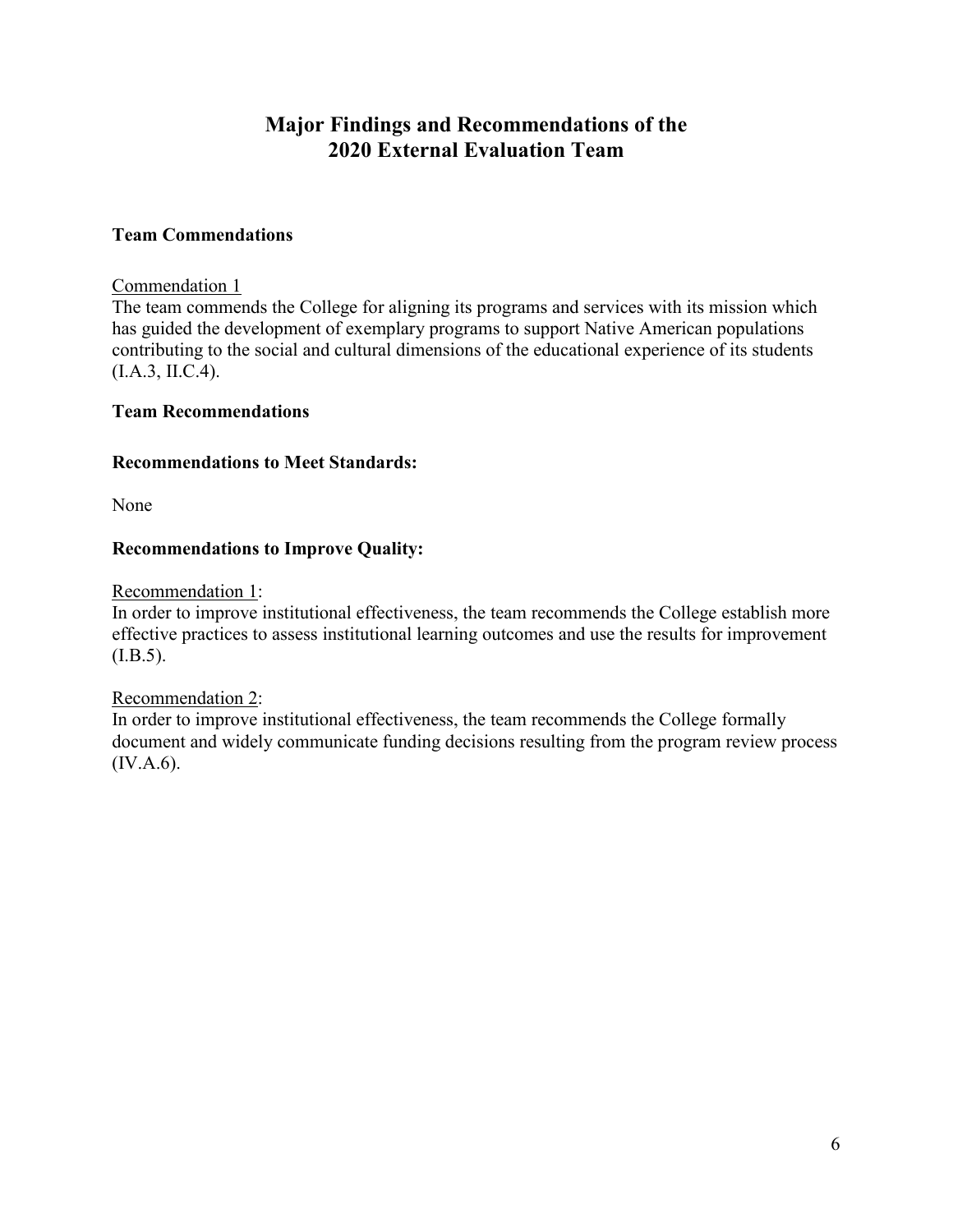### **Introduction**

<span id="page-6-0"></span>The Mendocino-Lake Community College District was formed in September 1972 by vote of the citizens of the Anderson Valley, Laytonville, Potter Valley, Round Valley, Ukiah, and Willits Unified School Districts. Expansion of the District to include the Lake County Districts of Upper Lake, Kelseyville, and Lakeport occurred by vote of the citizens on November 5, 1974. The new District boundaries, established in July 1975, encompass 3,200 square miles of service area. In 1981, the name of the District became Mendocino-Lake Community College District to better reflect the geographical area being served.

Mendocino College serves one of the most isolated regions in California. The area is known for its rich forestry, small crop cultivation, and wine industry. With a service area covering a region of two counties totaling 5,207 square miles with 51 towns and cities and covers fourteen federally recognized Indian reservations, Mendocino College is the third largest community college in California and fourth in the nation. The nearest four-year school within the region, Sonoma State University, is more than an hour away for Mendocino's centrally located students, and two hours away for students located on the periphery of both counties, with no public transportation available. In 2018, more than 35% of all high school graduates in the District (which includes Lake and Mendocino Counties) enrolled at Mendocino College.

The average student population at Mendocino College is 6,628 with 35% identified as Hispanic, making Mendocino College a Hispanic-Serving Institution as of 2013. The Library/Learning Center at the main campus in Ukiah opened its doors to students in time for fall classes in August 2012. Designed and constructed at a cost of \$28 million, the Library/Learning Center was built as a result of community support through Measure W. The building includes a spacious library with an extraordinary view, a learning center, the Math Engineering Science Achievement (MESA) program, a disabled resource center and a new language lab, all equipped with the latest technology.

The opening in spring of 2013 of the \$15 million Mendocino College Lake Center located on 31 acres at 2565 Parallel Drive was followed up by the North County Center opening in the fall of 2013 located at 372 East Commercial Street in Willits. Both centers provide new and exceptional facilities and enhanced educational opportunities for the residents in the region. In 2015, Mendocino College and College of the Redwoods finalized an agreement to have the Mendocino-Lake Community College District provide educational and support services which College of the Redwoods had previously operated at the Fort Bragg campus. In 2017, the transfer of land and services to Mendocino College became official, with Mendocino College acquiring the Coast Center.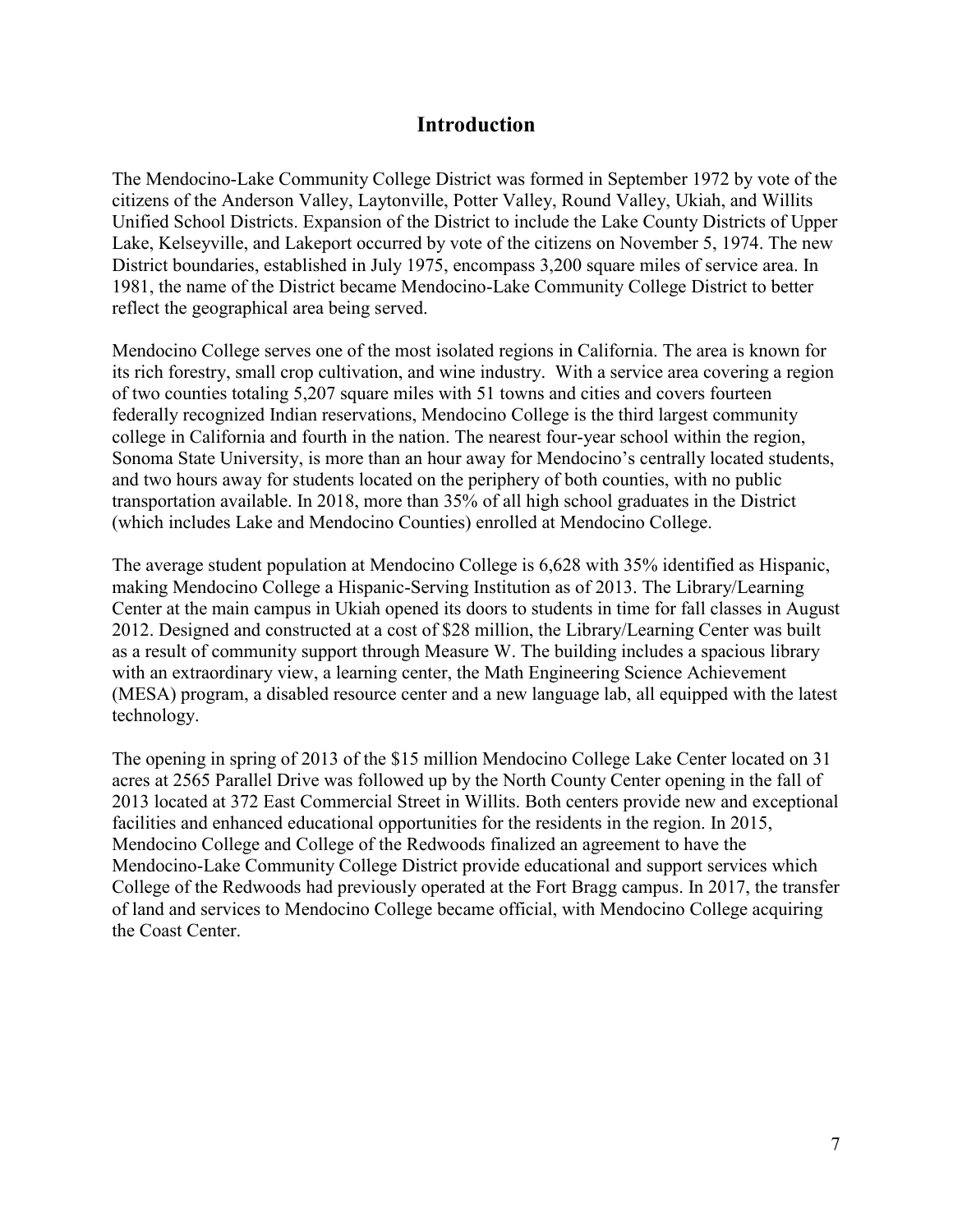# **Eligibility Requirements**

### <span id="page-7-0"></span>**1. Authority**

The peer review team confirmed that Mendocino College is authorized to operate as a postsecondary degree-granting institution based on continuous accreditation from the Accrediting Commission for Community and Junior Colleges (ACCJC). ACCJC is authorized under a regional accrediting body that is recognized by the U.S. Department of Education. The College meets the Eligibility Requirement.

#### **2. Operational Status**

The College is fully operational and provides data on student demographics, enrollment data, awards and transfers, and specific outcome measures. The College website provides information on specific courses of study and number of students attending. Mendocino College meets the Eligibility Requirement.

#### **3. Degrees**

The team confirmed the majority of courses offered lead to a degree, certificate, and/or transfer. As listed in the Mendocino College catalog, there are 21 Associate Degrees of Transfer; 37 Associate Degrees; 37 Certificates; and eight local low-unit or noncredit certificates offered. Additionally, the college has recently added the Physical Therapy Assistant program. The College awarded 410 degrees and certificates in the 2018-19 academic year. The College meets the Eligibility Requirement.

#### **4. Chief Executive Officer**

The visiting team verified the College has a Superintendent/President (CEO) whose full-time responsibility is to provide overall leadership and direction. The governing board has a process in place for the selection and annual evaluation of the chief executive officer (CEO). An interim CEO has been selected to fill the vacancy due to a resignation. The Accrediting Commission for Community and Junior Colleges (ACCJC) was notified of the transition. The Board of Trustees establishes goals for the CEO and holds them accountable for the operation of the College and the implementation of the goals. The CEO is not the chair of the Board and is charged with responsibility for the operations of the College and the implementation of board policy. The College meets the Eligibility Requirement.

#### **5. Financial Accountability**

The team confirmed the College has undergone the required independent audits and has received an unmodified opinion. Any findings that were presented were addressed and have not been ongoing. The audit did not identify any violations to Federal Title IV requirements. The College meets the Eligibility Requirement.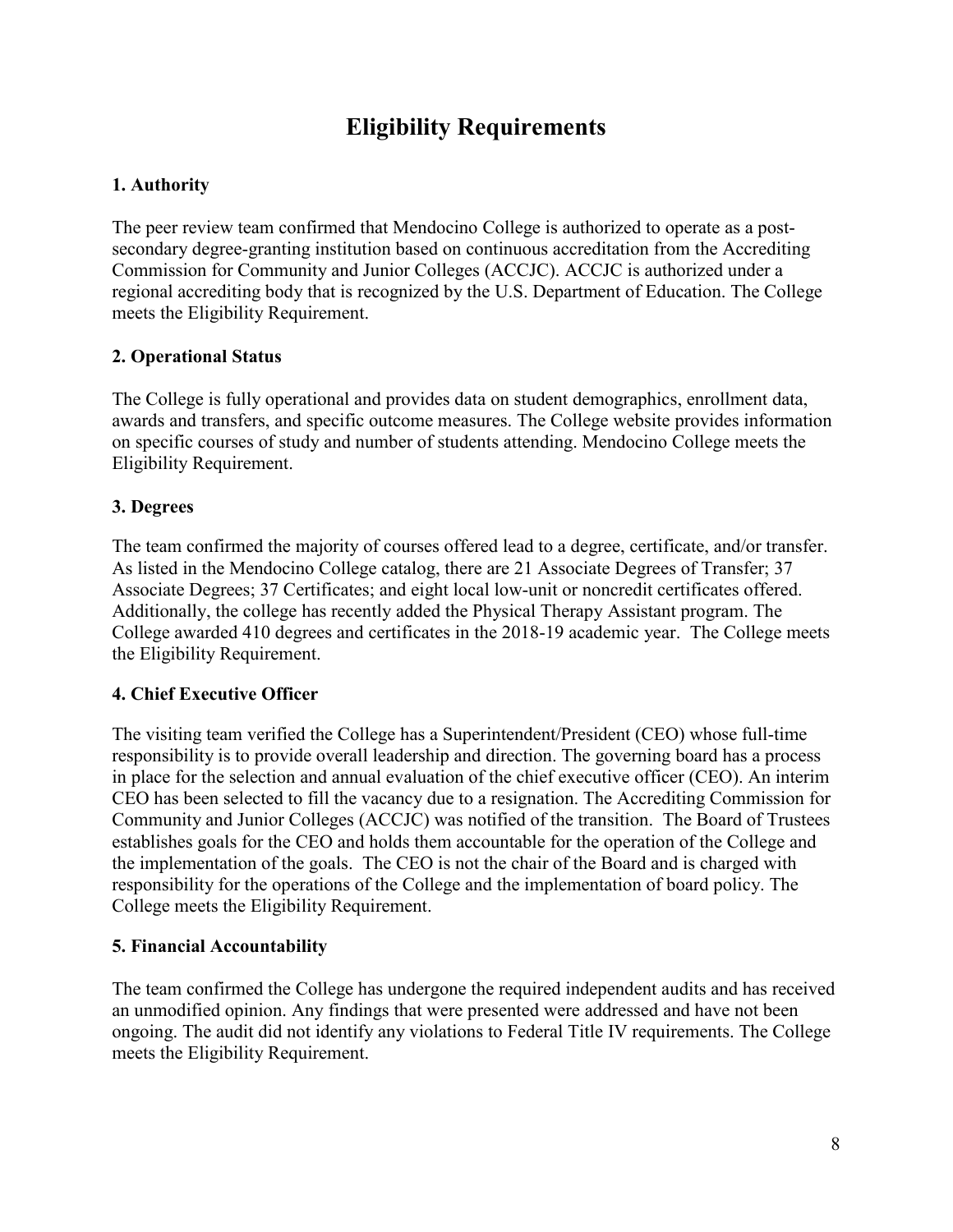# **Checklist for Evaluating Compliance with Federal Regulations and Related Commission Policies**

<span id="page-8-0"></span>The evaluation items detailed in this Checklist are those which fall specifically under federal regulations and related Commission policies, beyond what is articulated in the Accreditation Standards; other evaluation items under ACCJC standards may address the same or similar subject matter. The peer review team evaluated the institution's compliance with Standards as well as the specific Checklist elements from federal regulations and related Commission policies noted here.

## <span id="page-8-1"></span>**Public Notification of an Evaluation Team Visit and Third Party Comment**

#### **Evaluation Items:**

| The institution has made an appropriate and timely effort to solicit third party comment<br>in advance of a comprehensive evaluation visit.                                         |
|-------------------------------------------------------------------------------------------------------------------------------------------------------------------------------------|
| The institution cooperates with the evaluation team in any necessary follow-up related to<br>the third party comment.                                                               |
| The institution demonstrates compliance with the Commission <i>Policy on Rights and</i><br>Responsibilities of the Commission and Member Institutions as to third party<br>comment. |

[Regulation citation: 602.23(b).]

### **Conclusion Check-Off (mark one):**

| The team has reviewed the elements of this component and has found the institution to<br>meet the Commission's requirements.                                    |
|-----------------------------------------------------------------------------------------------------------------------------------------------------------------|
| The team has reviewed the elements of this component and has found the institution to<br>meet the Commission's requirements, but that follow-up is recommended. |
| The team has reviewed the elements of this component and found the institution does<br>not meet the Commission's requirements.                                  |

### **Narrative**

The College has provided opportunities for third-party comment in advance of the team visit. Mendocino College has published the process for third-party comment on its website. The Commission did not receive any third-party comments.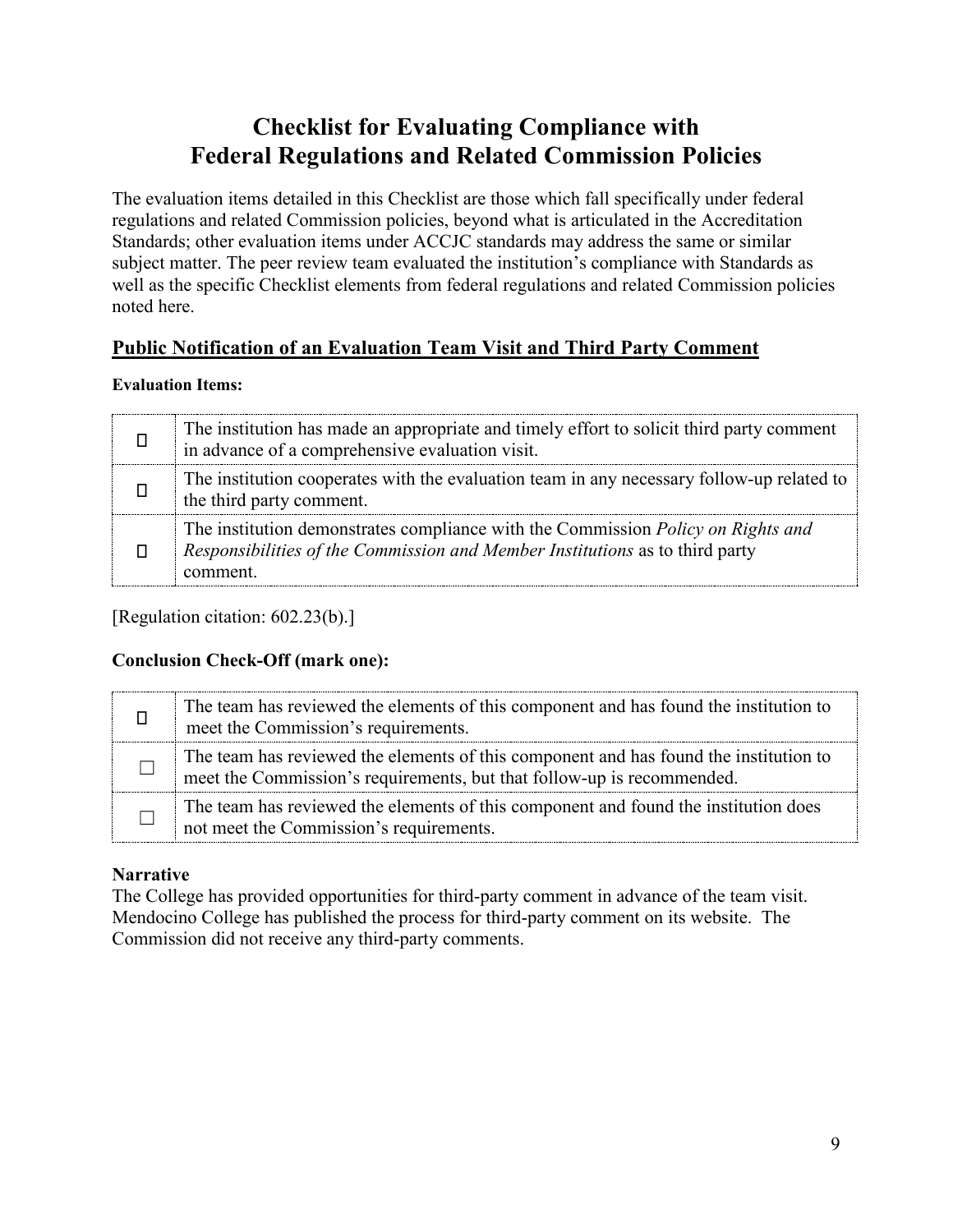## <span id="page-9-0"></span>**Standards and Performance with Respect to Student Achievement**

#### **Evaluation Items:**

| П  | The institution has defined elements of student achievement performance across the<br>institution, and has identified the expected measure of performance within each defined<br>element. Course completion is included as one of these elements of student achievement.<br>Other elements of student achievement performance for measurement have been<br>determined as appropriate to the institution's mission. (Standard I.B.3 and Section B.<br>Presentation of Student Achievement Data and Institution-set Standards)                                                                    |
|----|-------------------------------------------------------------------------------------------------------------------------------------------------------------------------------------------------------------------------------------------------------------------------------------------------------------------------------------------------------------------------------------------------------------------------------------------------------------------------------------------------------------------------------------------------------------------------------------------------|
| П. | The institution has defined elements of student achievement performance within each<br>instructional program, and has identified the expected measure of performance within<br>each defined element. The defined elements include, but are not limited to, job<br>placement rates for program completers, and for programs in fields where licensure is<br>required, the licensure examination passage rates for program completers. (Standard<br>I.B.3 and Section B. Presentation of Student Achievement Data and Institution-set<br>Standards)                                               |
| п  | The institution-set standards for programs and across the institution are relevant to guide<br>self-evaluation and institutional improvement; the defined elements and expected<br>performance levels are appropriate within higher education; the results are reported<br>regularly across the campus; and the definition of elements and results are used in<br>program-level and institution-wide planning to evaluate how well the institution fulfills<br>its mission, to determine needed changes, to allocating resources, and to make<br>improvements. (Standard I.B.3, Standard I.B.9) |
| П. | The institution analyzes its performance as to the institution-set standards and as to<br>student achievement, and takes appropriate measures in areas where its performance is<br>not at the expected level. (Standard I.B.4)                                                                                                                                                                                                                                                                                                                                                                  |

[Regulation citations: 602.16(a)(1)(i); 602.17(f); 602.19 (a-e).]

### **Conclusion Check-Off (mark one):**

| The team has reviewed the elements of this component and has found the institution to<br>meet the Commission's requirements.                                    |
|-----------------------------------------------------------------------------------------------------------------------------------------------------------------|
| The team has reviewed the elements of this component and has found the institution to<br>meet the Commission's requirements, but that follow-up is recommended. |
| The team has reviewed the elements of this component and found the institution does<br>not meet the Commission's requirements.                                  |

**Narrative:** The College has defined elements of student achievement and performance with expected performance metrics. The data are examined for program reviews and help guide area self-evaluations. The College revisits the ISS regularly to better align with its "Vision for Success" goals and metrics required by the California Community Colleges Chancellor's Office. The College takes a deeper look at disaggregated data to address any areas of concern related to inequities.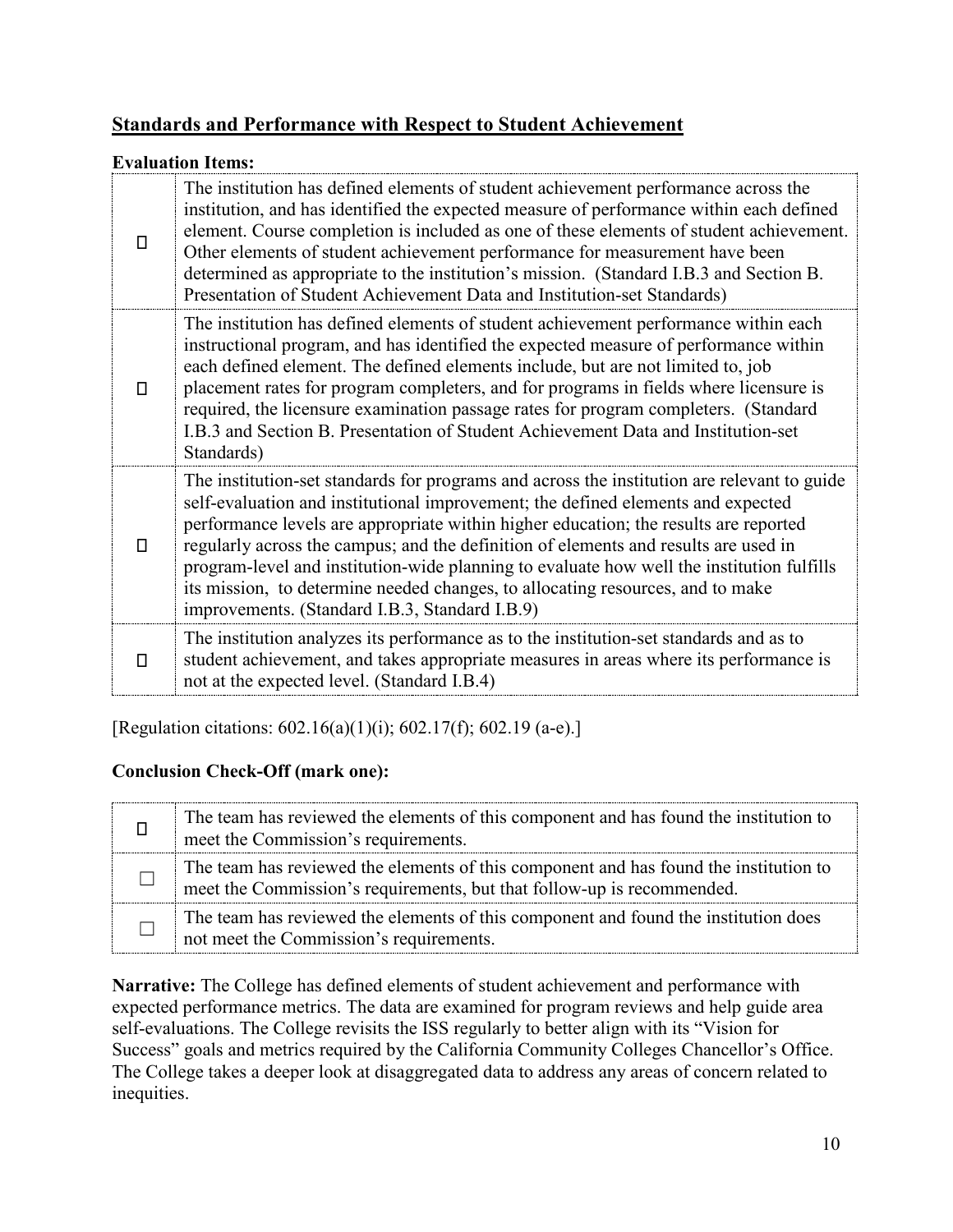## <span id="page-10-0"></span>**Credits, Program Length, and Tuition**

### **Evaluation Items:**

| Credit hour assignments and degree program lengths are within the range of good<br>practice in higher education (in policy and procedure). (Standard II.A.9)                                                                                                                                                         |
|----------------------------------------------------------------------------------------------------------------------------------------------------------------------------------------------------------------------------------------------------------------------------------------------------------------------|
| The assignment of credit hours and degree program lengths is verified by the institution,<br>and is reliable and accurate across classroom based courses, laboratory classes, distance<br>education classes, and for courses that involve clinical practice (if applicable to the<br>institution). (Standard II.A.9) |
| Tuition is consistent across degree programs (or there is a rational basis for any<br>program-specific tuition). (Standard I.C.2)                                                                                                                                                                                    |
| Any clock hour conversions to credit hours adhere to the Department of Education's<br>conversion formula, both in policy and procedure, and in practice. (Standard II.A.9)                                                                                                                                           |
| The institution demonstrates compliance with the Commission <i>Policy on Institutional</i><br>Degrees and Credits.                                                                                                                                                                                                   |

[Regulation citations: 600.2 (definition of credit hour); 602.16(a)(1)(viii); 602.24(e), (f); 668.2; 668.9.]

## **Conclusion Check-Off (mark one):**

| The team has reviewed the elements of this component and has found the institution to<br>meet the Commission's requirements.                                    |
|-----------------------------------------------------------------------------------------------------------------------------------------------------------------|
| The team has reviewed the elements of this component and has found the institution to<br>meet the Commission's requirements, but that follow-up is recommended. |
| The team has reviewed the elements of this component and found the institution does<br>not meet the Commission's requirements.                                  |

## **Narrative:**

The team reviewed the aspects and found the College to be in compliance. Credit hour assignments and degree program lengths at Mendocino College are aligned with other semesterbased institutions and are confirmed by the California Community College Chancellor's Office. Tuition is set by California law and is consistent across all courses and programs. Mendocino College does not offer clock hour-based courses.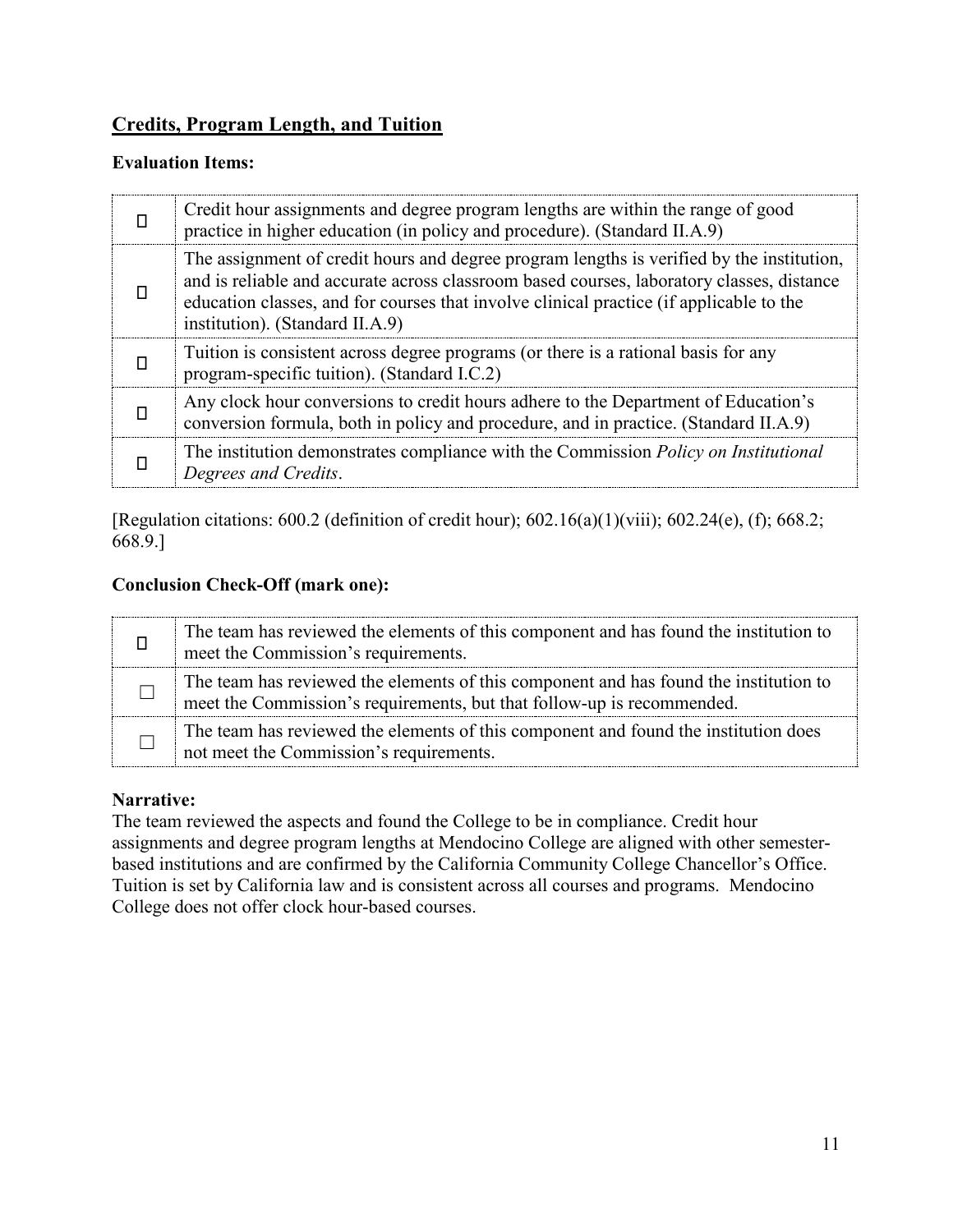## <span id="page-11-0"></span>**Transfer Policies**

### **Evaluation Items:**

| Transfer policies are appropriately disclosed to students and to the public. (Standard<br>II.A.10                          |
|----------------------------------------------------------------------------------------------------------------------------|
| Policies contain information about the criteria the institution uses to accept credits for<br>transfer. (Standard II.A.10) |
| The institution complies with the Commission Policy on Transfer of Credit.                                                 |

[Regulation citations: 602.16(a)(1)(viii); 602.17(a)(3); 602.24(e); 668.43(a)(ii).]

### **Conclusion Check-Off (mark one):**

| The team has reviewed the elements of this component and has found the institution to<br>meet the Commission's requirements.                                    |
|-----------------------------------------------------------------------------------------------------------------------------------------------------------------|
| The team has reviewed the elements of this component and has found the institution to<br>meet the Commission's requirements, but that follow-up is recommended. |
| The team has reviewed the elements of this component and found the institution does<br>not meet the Commission's requirements.                                  |

### **Narrative:**

Transfer policies are explained on the College website and in the catalog, including information on California State University and the University of California education requirements for transferring students. Transfer credit for prior college work and evaluation of non-traditional learning (e.g., military service, formal military service schools, advanced placement, international college coursework, and high school articulation) are also addressed. Transfer policy information is included in more detail on the College website, along with a worksheet for students seeking a particular transfer path. The College website provides more detailed information on specific articulation agreements with several private colleges and nearby community colleges. Academic counselors are available to discuss transfer policies with students.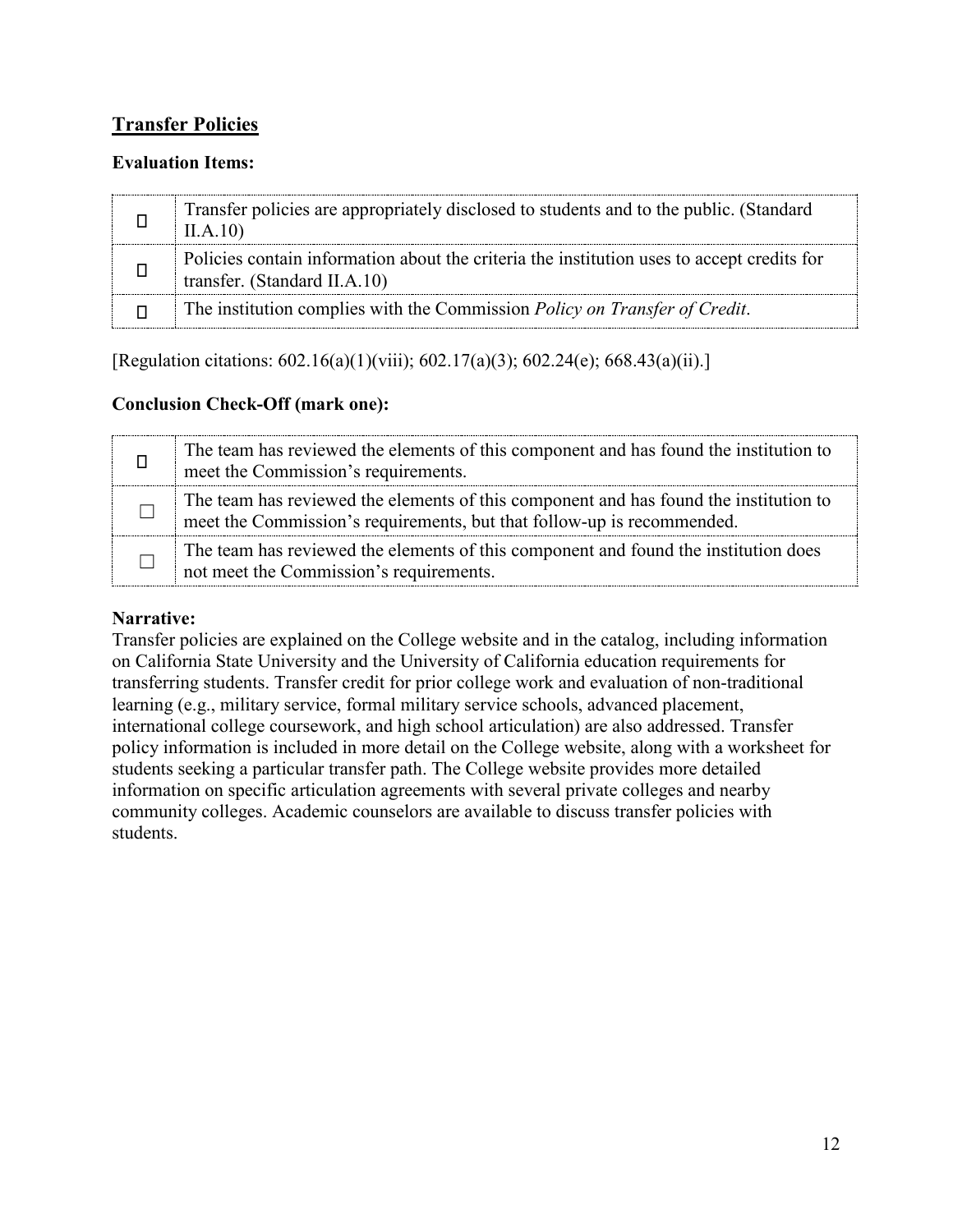## <span id="page-12-0"></span>**Distance Education and Correspondence Education**

### **Evaluation Items:**

| <b>For Distance Education:</b>       |                                                                                                                                                                                                                          |  |
|--------------------------------------|--------------------------------------------------------------------------------------------------------------------------------------------------------------------------------------------------------------------------|--|
| П                                    | The institution demonstrates regular and substantive interaction between students and<br>the instructor.                                                                                                                 |  |
| п                                    | The institution demonstrates comparable learning support services and student support<br>services for distance education students. (Standards II.B.1, II.C.1)                                                            |  |
| П                                    | The institution verifies that the student who registers in a distance education program is<br>the same person who participates every time and completes the course or program and<br>receives the academic credit.       |  |
| <b>For Correspondence Education:</b> |                                                                                                                                                                                                                          |  |
| N/A                                  | The institution demonstrates comparable learning support services and student support<br>services for correspondence education students. (Standards II.B.1, II.C.1)                                                      |  |
| N/A                                  | The institution verifies that the student who registers in a correspondence education<br>program is the same person who participates every time and completes the course or<br>program and receives the academic credit. |  |
| Overall:                             |                                                                                                                                                                                                                          |  |
| $\Box$                               | The technology infrastructure is sufficient to maintain and sustain the distance education<br>and correspondence education offerings. (Standard III.C.1)                                                                 |  |
| П                                    | The institution demonstrates compliance with the Commission <i>Policy on Distance</i><br><b>Education and Correspondence Education.</b>                                                                                  |  |

[Regulation citations: 602.16(a)(1)(iv), (vi); 602.17(g); 668.38.]

### **Conclusion Check-Off (mark one):**

| The team has reviewed the elements of this component and has found the institution to<br>meet the Commission's requirements.                                    |
|-----------------------------------------------------------------------------------------------------------------------------------------------------------------|
| The team has reviewed the elements of this component and has found the institution to<br>meet the Commission's requirements, but that follow-up is recommended. |
| The team has reviewed the elements of this component and found the<br>Institution does not meet the Commission's requirements.                                  |
| The college does not offer Distance Education or Correspondence Education.                                                                                      |

**Narrative:** Committees of the Academic Senate, the Curriculum Committee and Distance Education Committee guide distance education at the college. The annual program review process is a means for the College to continue to ensure availability of needed technology infrastructure to support distance education. The College ensures comparable learning support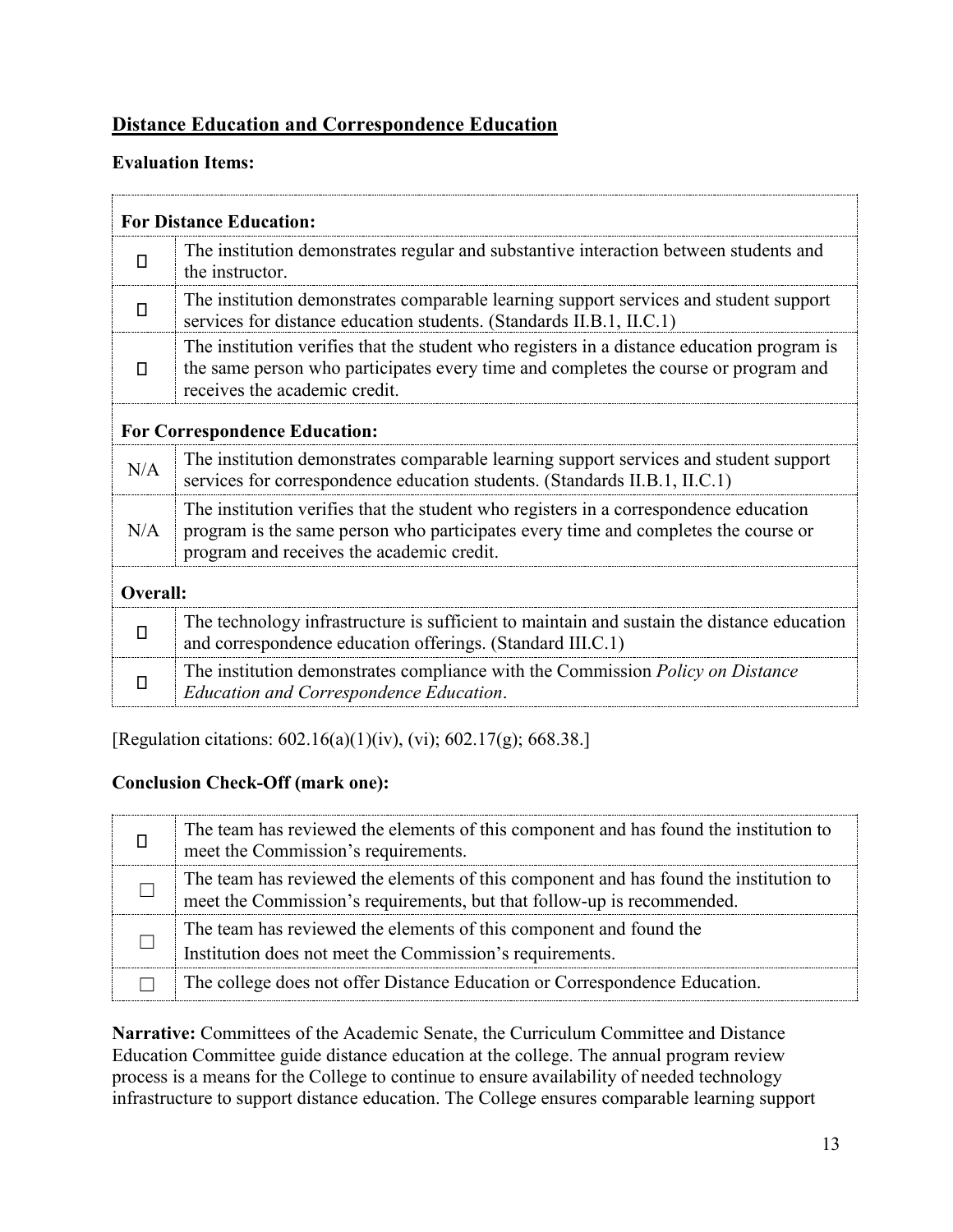services are provided for distance education students. The Distance Education Faculty Coordinator serves on the Educational Action Planning Committee and the Curriculum Committee to provide resources for development of online programs and courses. The majority of online courses reviewed demonstrate regular and substantive contact between instructor and student and among students through regular course announcements and regular feedback and/or participation on discussion boards. The College verifies student identity through a single sign on ID and password for the Canvas learning management system.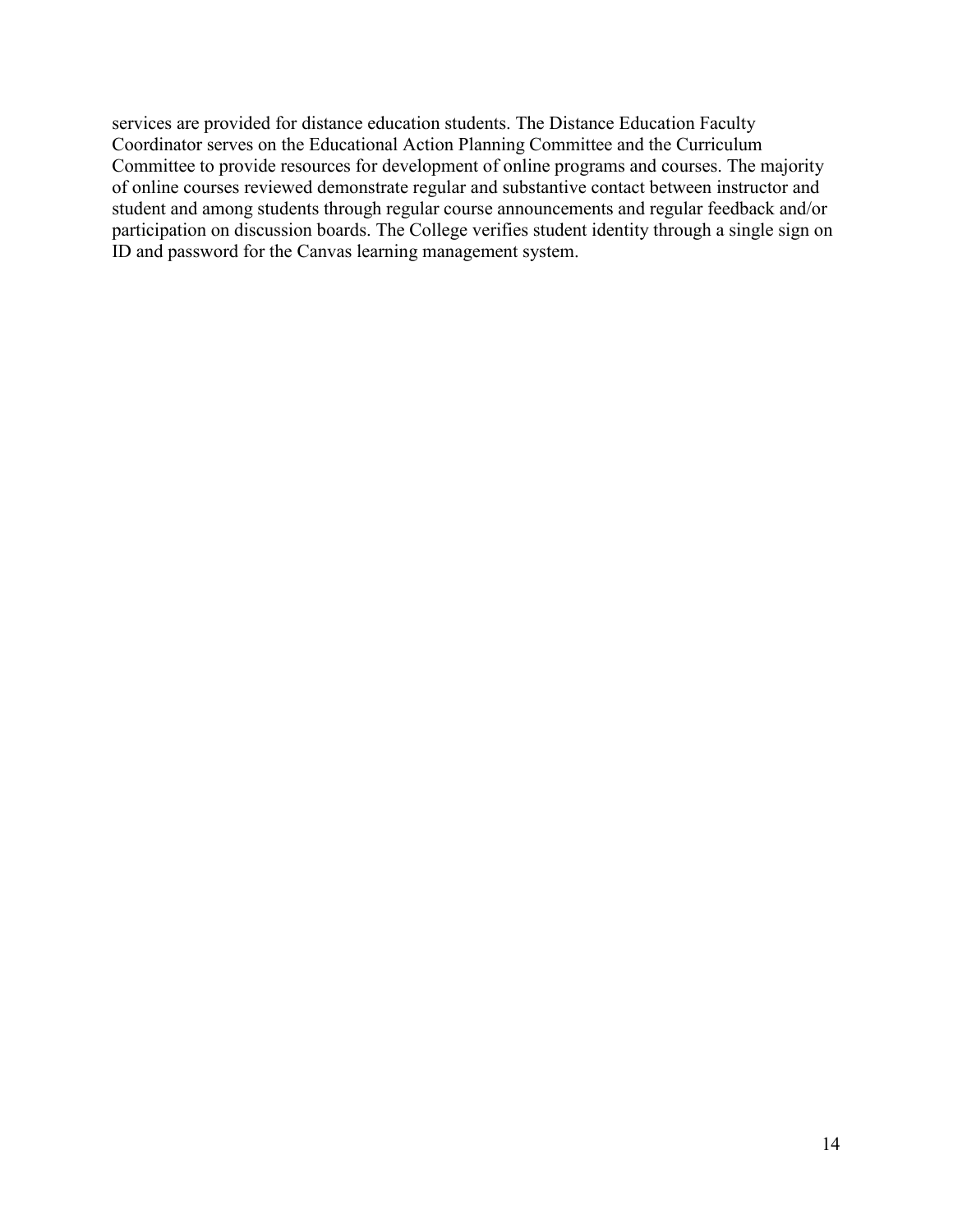## <span id="page-14-0"></span>**Student Complaints**

Evaluation Items:

| ⊠           | The institution has clear policies and procedures for handling student<br>complaints, and the current policies and procedures are accessible to students in<br>the college catalog and online.                                                                   |
|-------------|------------------------------------------------------------------------------------------------------------------------------------------------------------------------------------------------------------------------------------------------------------------|
| $\boxtimes$ | The student complaint files for the previous six years (since the last<br>comprehensive evaluation) are available; the files demonstrate accurate<br>implementation of the complaint policies and procedures.                                                    |
| $\boxtimes$ | The team analysis of the student complaint files identifies any issues that may<br>be indicative of the institution's noncompliance with any Accreditation<br>Standards.                                                                                         |
| $\boxtimes$ | The institution posts on its website the names of associations, agencies and<br>governmental bodies that accredit, approve, or license the institution and any of<br>its programs, and provides contact information for filing complaints with such<br>entities. |
| $\boxtimes$ | The institution demonstrates compliance with the Commission <i>Policy on</i><br>Representation of Accredited Status and the Policy on Student and Public<br>Complaints Against Institutions.                                                                     |

Conclusion Check-Off (mark one):

| $\boxtimes$ | The team has reviewed the elements of this component and has found the<br>institution to meet the Commission's requirements.                                       |
|-------------|--------------------------------------------------------------------------------------------------------------------------------------------------------------------|
|             | The team has reviewed the elements of this component and has found the<br>institution to meet the Commission's requirements, but that follow-up is<br>recommended. |
|             | The team has reviewed the elements of this component and found the institution<br>does not meet the Commission's requirements.                                     |

#### **Narrative:**

The complaint process is posted on the website and college catalog. Conversations with Student Senate leaders indicate students understand the process and have confidence the College will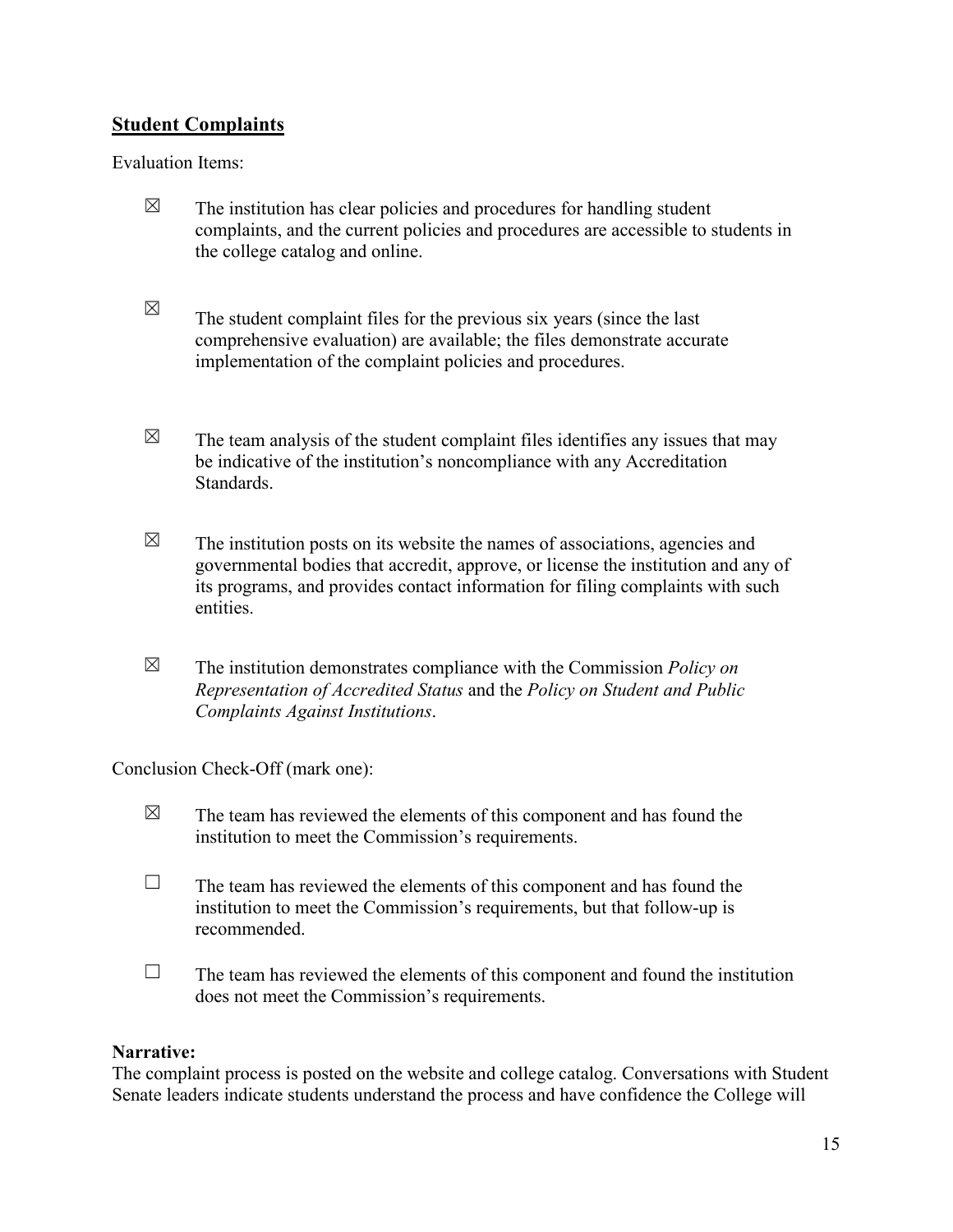follow the outlined procedures if a complaint is brought forth. In a review of the student complaint files, evidence was found demonstrating timely communication back to the student.

## <span id="page-15-0"></span>**Institutional Disclosure and Advertising and Recruitment Materials**

### **Evaluation Items:**

| The institution provides accurate, timely (current), and appropriately detailed<br>information to students and the public about its programs, locations, and policies.<br>(Standard I.C.2) |
|--------------------------------------------------------------------------------------------------------------------------------------------------------------------------------------------|
| The institution complies with the Commission <i>Policy on Institutional Advertising</i> ,<br>Student Recruitment, and Policy on Representation of Accredited Status.                       |
| The institution provides required information concerning its accredited status. (Standard<br>I.C.12)                                                                                       |

[Regulation citations:  $602.16(a)(1)$ )(vii); 668.6.]

### **Conclusion Check-Off (mark one):**

| The team has reviewed the elements of this component and has found the institution to<br>meet the Commission's requirements.                                    |
|-----------------------------------------------------------------------------------------------------------------------------------------------------------------|
| The team has reviewed the elements of this component and has found the institution to<br>meet the Commission's requirements, but that follow-up is recommended. |
| The team has reviewed the elements of this component and found the institution does<br>not meet the Commission's requirements.                                  |

#### **Narrative:**

Program descriptions and degree requirements, board policies, admissions policies, and center locations are all easily identifiable on the College website. The catalog details requirements for transfer, degrees, and certificates. Department pages list faculty, certificates/degrees offered, sequences for those certificates/degrees, and program completions from 2017-2018. Under Admissions, the website lists academic policies and regulations including Standards of Conduct, Student Conduct, and Academic Honesty. In addition, the institution maintains current accreditation status on the website, welcomes community input on accreditation matters, and provides an archive of previous accreditation documents.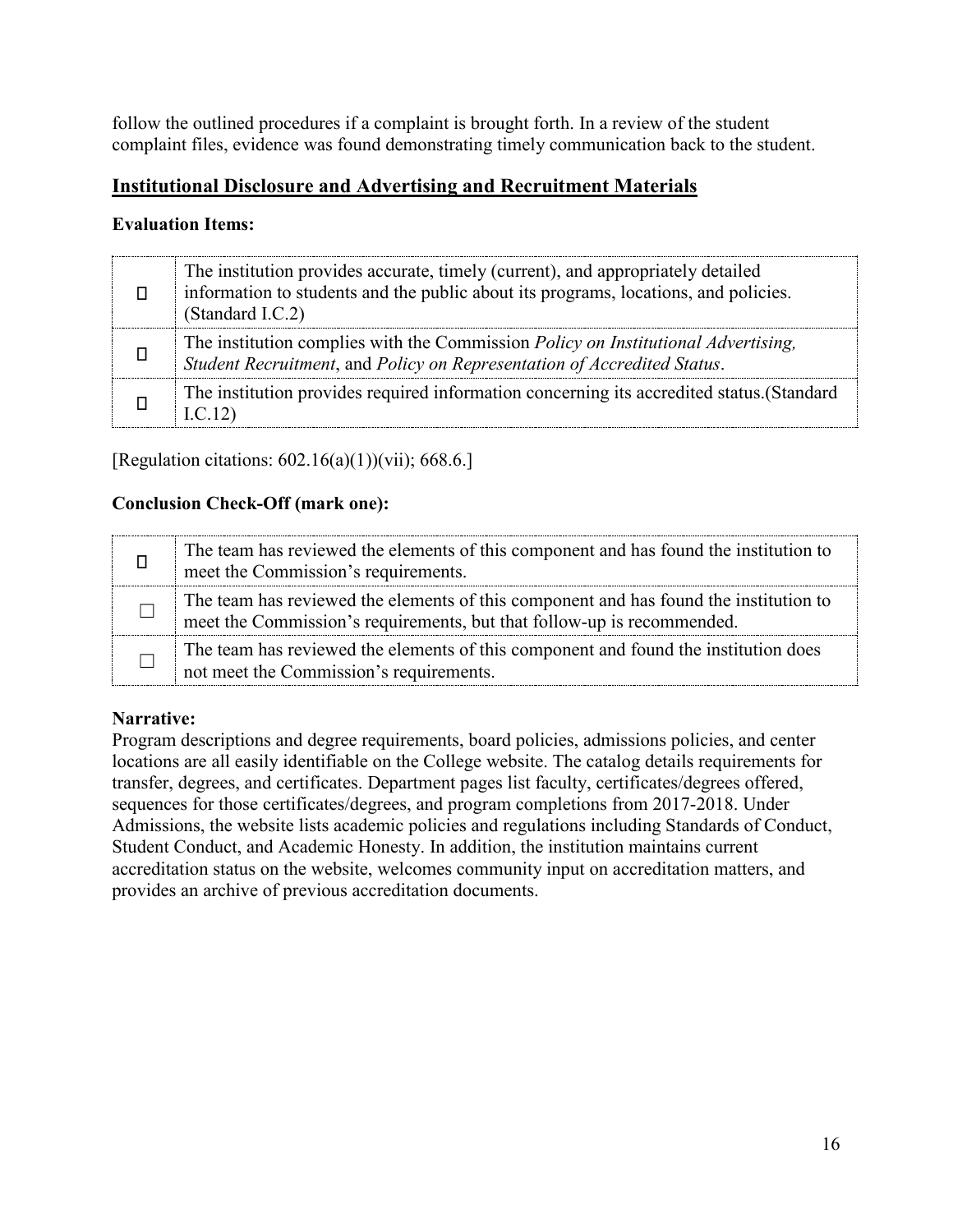### <span id="page-16-0"></span>**Title IV Compliance**

#### **Evaluation Items:**

| п | The institution has presented evidence on the required components of the Title IV<br>Program, including findings from any audits and program or other review activities by<br>the USDE. (Standard III.D.15)                                                                                                                                                                                              |
|---|----------------------------------------------------------------------------------------------------------------------------------------------------------------------------------------------------------------------------------------------------------------------------------------------------------------------------------------------------------------------------------------------------------|
| п | If applicable, the institution has addressed any issues raised by the USDE as to financial<br>responsibility requirements, program record-keeping, etc. If issues were not timely<br>addressed, the institution demonstrates it has the fiscal and administrative capacity to<br>timely address issues in the future and to retain compliance with Title IV program<br>requirements. (Standard III.D.15) |
| п | If applicable, the institution's student loan default rates are within the acceptable range<br>defined by the USDE. Remedial efforts have been undertaken when default rates near or<br>meet a level outside the acceptable range. (Standard III.D.15)                                                                                                                                                   |
| п | If applicable, contractual relationships of the institution to offer or receive educational,<br>library, and support services meet the Accreditation Standards and have been approved<br>by the Commission through substantive change if required. (Standard III.D.16)                                                                                                                                   |
| п | The institution demonstrates compliance with the Commission <i>Policy on Contractual</i><br>Relationships with Non-Regionally Accredited Organizations and the Policy on<br>Institutional Compliance with Title IV.                                                                                                                                                                                      |

[Regulation citations: 602.16(a)(1)(v); 602.16(a)(1)(x); 602.19(b); 668.5; 668.15; 668.16; 668.71 et seq.]

### **Conclusion Check-Off:**

| The team has reviewed the elements of this component and has found the institution to<br>meet the Commission's requirements.                                    |
|-----------------------------------------------------------------------------------------------------------------------------------------------------------------|
| The team has reviewed the elements of this component and has found the institution to<br>meet the Commission's requirements, but that follow-up is recommended. |
| The team has reviewed the elements of this component and found the institution does<br>not meet the Commission's requirements.                                  |

### **Narrative:**

The College is in compliance with all Title IV requirements. An annual audit is performed by external auditors and it includes a complete review of Title IV compliance. The College's default rate was high, but the College recognized that as a concern and hired an external firm to assist them in developing strategies to reduce the default rate. Those processes have been implemented and the default rate has reduced over the past 3 cohorts.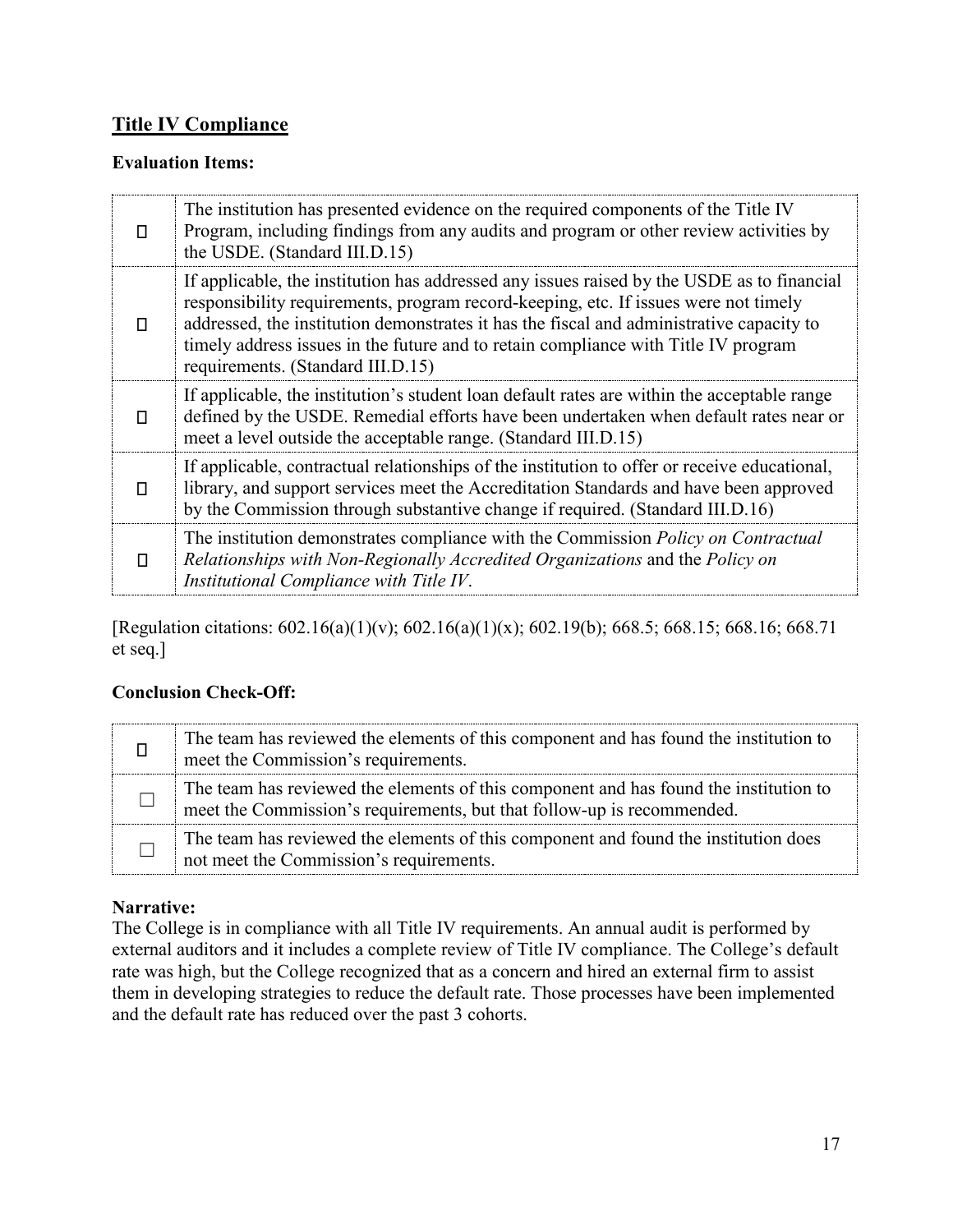## **Standard I**

## <span id="page-17-0"></span>**Mission, Academic Quality and Institutional Effectiveness**

## <span id="page-17-1"></span>**I.A. Mission**

#### General Observations:

Mendocino College's mission exhibits a commitment to the diverse population of Mendocino, Ukiah and surrounding areas and demonstrates the College's central role as an "anchor" in the community. The mission describes Mendocino's educational purposes, intended student population, educational programs, and commitment to student achievement and is widely distributed and reviewed on a regular basis. The Mission statement is integral in College planning conversations and is used as an overall guide for institutional decision-making, planning, and resource allocation. The College has clearly defined processes in which it uses data to determine how well it is accomplishing its mission. The College's programs and services support achievement of its mission, which drives institutional decision-making.

#### Findings and Evidence:

Mendocino College Board Policy 1200 establishes the College's mission as the "intellectual, economic and cultural anchor for the region." The team found that the College mission statement and related practices describe its overall educational purposes, intended student population, and commitment to student achievement. Mendocino College's commitment to ensure "student success and achievement through high-quality and innovative instruction" also includes a reference to "an inclusive and accessible learning environment." The College supports its mission by ensuring that all students are important, by providing facilities and services that reflect the needs of all student population groups, and by purposefully designing its education centers and online instruction to provide access to quality education in its broad service area, including its most isolated populations (I.A.1).

The team verified that the College uses broad data systems to determine how effectively it accomplishes its mission. The College provides detailed reports on student achievement outcomes at the institutional and program levels. Annually, the Director of Institutional Research, Effectiveness and Grants provides data to the Planning and Budgeting Committee. Districtwide data is gathered every academic year on metrics relevant to the mission including course completion, student retention, degree and certificate completion, and transfer and used in program review, including student learning outcomes data. Data is customizable through the use of Tableau, and all data reports are available and accessible on the website (I.A.2).

The College has established processes to ensure programs and services align with the mission to guide institutional decision-making, planning, and resource allocation. The Curriculum Handbook includes the mission statement to guide course and program development. The Education Master Plan also references the Mission Statement and the Vision, Values and Strategic Goals as the basis for educational planning. Through an analysis of the "EAP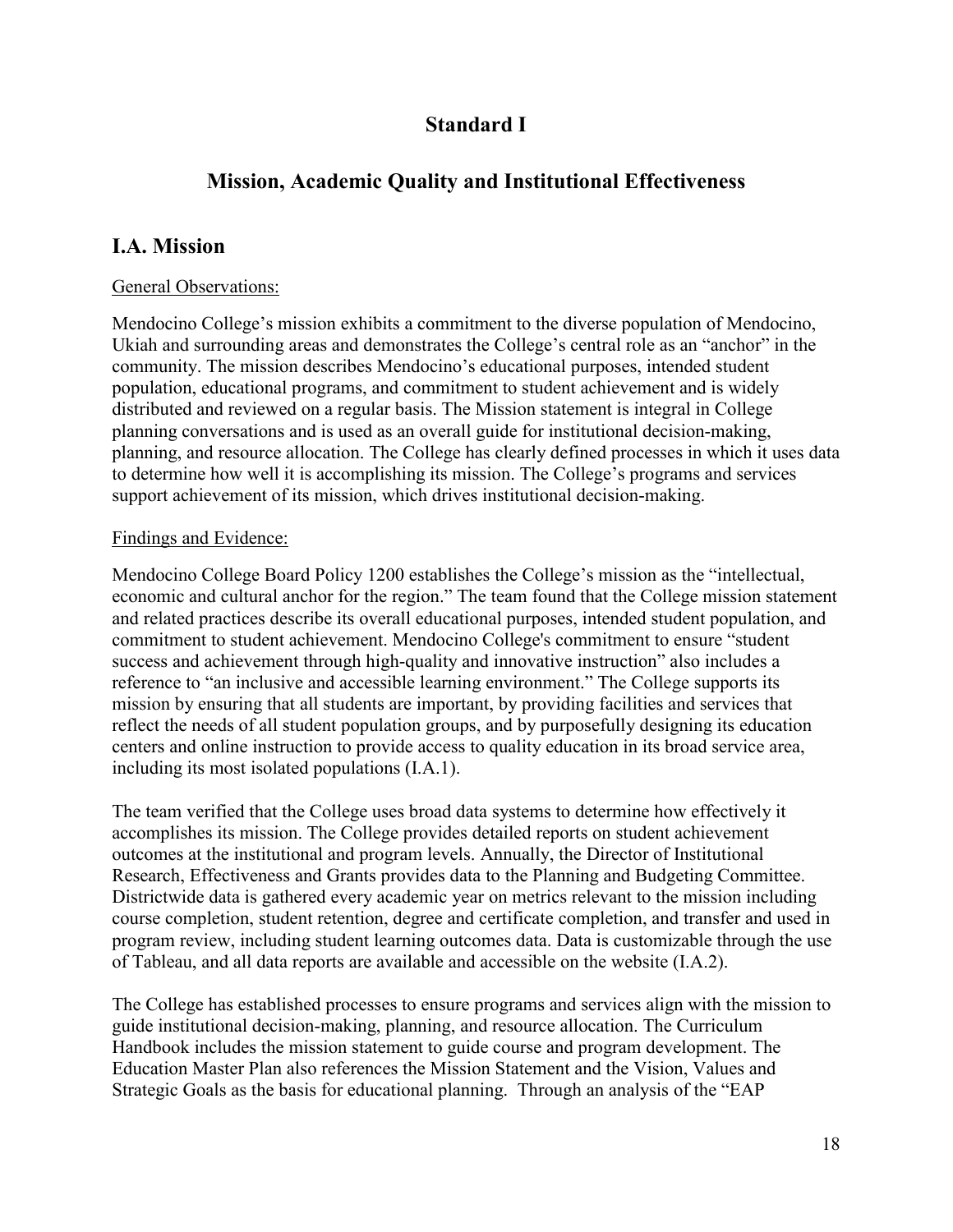Guidelines for Program Management" document, the team observed processes in place, including the work of the Education Action Planning Committee (EAP) and Program Advisory Teams (PATs), which align programs and services with the mission. The team confirmed that resource allocation requests for staffing, technology, facilities, and other needs are linked to the mission in the Program Review process. Based on the ISER and interviews, the team was impressed by the College's support for its Native American population as an example of achieving its mission. The Pomo Pathway provides a supportive learning community for Native American students with preparation for preparatory and college-level courses and student support services in partnership with the Coyote Valley and of Pomo Indians. Additionally, the Native American Student Resource Center, outreach to the population in Covelo, American Indian Alliance student club and the "Pomo Plaza" fulfills the Mendocino College's mission as an "anchor" in the community (I.A.3).

The team verified that the mission of Mendocino College is regularly updated through minutes of key committees including the Board of Trustees. The Planning and Budgeting Committee (PBC) reviews it at one of its regular meetings; it then goes to the President's Policy Advisory Committee which includes representatives of all constituent groups. The team verified the Mission Statement and the Vision, Values and Goals are published on the website and in the college catalog; the mission is also included and referred to in handbooks and planning documents; and it is prominently posted at the main campus and at the Centers (I.A.4).

#### Conclusion:

The College meets Standard I.A.

### Commendation

The team commends the College for aligning its programs and services with its mission which has guided the development of exemplary programs to support Native American populations contributing to the social and cultural dimensions of the educational experience of its students (I.A.3, II.C.4).

## <span id="page-18-0"></span>**I.B. Assuring Academic Quality and Institutional Effectiveness**

### General Observations:

Mendocino College engages in sustained, substantive and collegial dialog about student outcomes, student equity, academic quality, institutional effectiveness and continuous improvement of student learning and achievement through a well-established and institutionalized committee structure. The College has established institution set standards and uses the data and other assessment data to organize institutional processes supporting student learning and student achievement.

### Findings and Evidence:

The team reviewed evidence and observed the College's participatory governance structure supporting sustained dialog about student outcomes, equity, academic quality, institutional effectiveness and continuous improvement. The College's Curriculum Committee, Student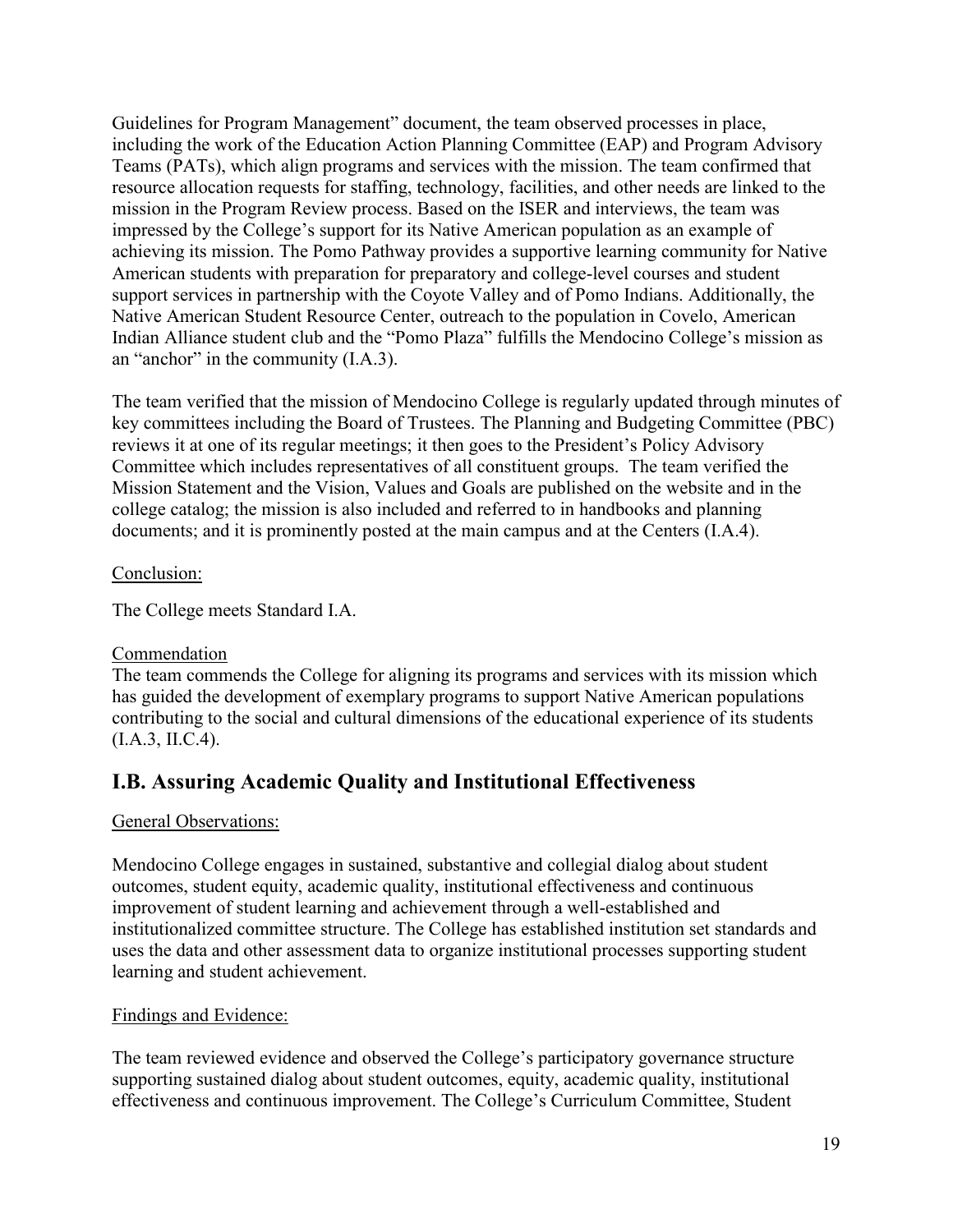Learning Outcomes Team (SLOT), Educational Action Planning Committee (EAP), and Planning and Budget Committee (PBC) are just a few examples of groups where dialog is occurring. SLOT reviews SLO assessments and provides recommendations to improve assessment and student learning based on standards established in the SLOT Handbook. The Curriculum Committee makes recommendations on all education curricula issues, including the development and establishment of course-program-level SLOs. The EAP adheres to its "Guidelines for Program Management" handbook to engage in collegial dialog around program viability and makes recommendations to the college's Planning and Budgeting Committee (PBC), which also reviews and revises Student Achievement Standards. In addition, the Equity Committee supports a variety of professional development priorities that are identified through committee dialog and goals related to student learning. The structure encourages a flow of information and dialog through college-wide committees. The Research, Effectiveness and Grants Office maintains a robust website which includes a public Tableau Student Success Analyzer site with customizable data on programs and courses. Through Program Review, the Student Success Analyzer data, committee work, and the annual review of Student Success Standards, Mendocino College supports collegial dialog on continuous improvement (I.B.1).

The team reviewed the College's Student Learning Outcomes Handbook which explains the process for collecting student learning outcomes assessment data for instructional programs and student and learning support services. The team confirmed all programs include student learning outcomes, and institutional level student learning outcomes have been identified by the institution. The team observed evidence that a full cycle of assessment and review of course and program level SLOs occurs every six years as part of the program review process. In 2018-2019, the College engaged in a process to review and re-define its student and learning support services area outcomes to develop meaningful assessment methods in preparation for program review reporting. The team reviewed evidence that data from assessment of service area outcomes are being used to make improvements (I.B.2).

The team confirmed that Mendocino College has established Institution-Set Standards for student achievement since 2013 and those standards have evolved with dialog led by the Planning and Budget Committee to include minimum standards and an institutional goal. The team verified evidence that the College has established an institutionalized cycle for assessing, reviewing and revising Student Achievement Standards. The standards are brought to the Planning and Budget Committee, to employee professional development opportunities and to the College's Board of Trustees annually with assessment results and goals for the coming year identified. The team confirmed that data on Institution-Set Student Standards for student achievement and Scorecard data are published on the Research tab of the college website (I.B.3).

The team further confirmed the College uses assessment data in combination with student achievement data to support planning and institutional processes. The team observed on the website that the College disaggregates key performance data to identify and mitigate disproportionate impact with resource allocation and training, which is evidenced in the college's Student Equity Plan. The College recognized the need to improve and assess learning and student support outcomes and completed a review process in 2018-2019 to improve in those areas. As a result, the College piloted new outcomes collection software in fall 2019 and anticipates full implementation by spring 2020. The expectation is the new software will provide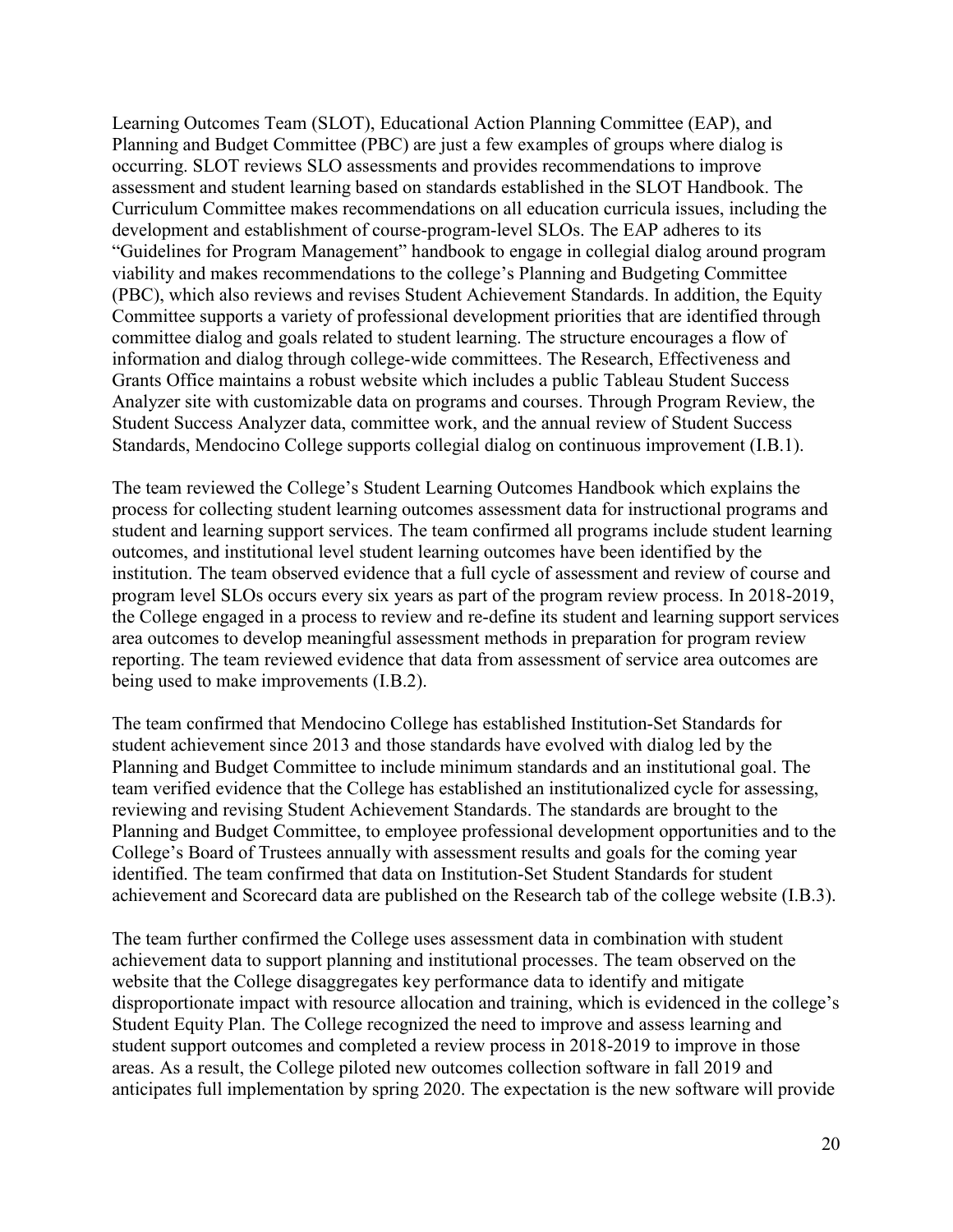more robust tracking of student learning outcome assessment and the ability to disaggregate assessment data by various student demographics and instructional modalities (I.B.4).

The evidence presented in the ISER and during interviews supports how college areas participate in an annual process of self-assessment through program review and a cycle of comprehensive program reviews every six years. These program reviews are the basis for college planning and resource allocation. Progress on goals, program student learning outcomes, and student achievement is examined, including disaggregated data. Institutional student learning outcomes (ISLO) data is not currently used to make improvements. The team confirmed the College is planning to improve its use of ISLO data in the future; however, currently the use of ISLO assessment results in planning is hampered by technology and other challenges limiting the effectiveness of ISLO data for institutional improvements. The team met with the College's administration to clarify how this self-evaluation process is being used to improve effectiveness. The College shared examples of how the data is used to inform teaching practices and to improve student access and success. For example, the College noticed a dip in the number of completed certificates among Nursing students and a decrease in stackable certificates awarded in some CTE areas. As a result, the College is developing more cohort-based associate's programs to improve student success e.g. for Latino students. The team reviewed instructional and noninstructional program reviews used for reflection and self-evaluation. Team members met with the PBC and confirmed program reviews are used to inform budgeting processes for continuous improvement of programs and services (I.B.5).

The team confirmed the College disaggregates learning outcomes and achievement data for subpopulations of students for planning processes. The team observed examples of program reviews that have implemented changes as a result of data analyses. For example, by working with USC's Center for Urban Education, faculty have created equity projects in which analyses of learning outcomes are used to identify and mitigate achievement gaps and the disaggregated data is used to inform the College's equity plan. As a result, the College is addressing the equity gaps for Native American students, Foster Youth, and Black students. Instructional and service areas examine student-level disaggregated data to inform improvements in teaching practices for all students. Faculty are given the opportunity to look at their own success and retention data to help close achievement gaps. One helpful practice has been to change their language and culture to be more supportive of students, such as adopting the practice of calling office hours "student help hours" and holding office hours in the Learning Center to promote student-teacher engagement (I.B.6).

The College's policies and practices across all areas are regularly reviewed by the President's Policy Advisory Committee (PPAC) with feedback from constituent groups. The team observed a number of policies have not been updated for over a decade. The College provided an updated tracking spreadsheet and PPAC minutes reflecting more recent policy revisions, which suggests they are working to improve this process. Based on interviews of PPAC members, the annual cycle proceeds by the 1000s and the College is currently on the 6000 policies in the cycle of policy review. Policies not reviewed are rolled over to the next year, with the exception of policy changes needed to respond to regulations. However, the team did not observe that these policies were necessarily reviewed the following year, which may lead to several years of outdated policies for the College. The team observed that PPAC communicates well with constituent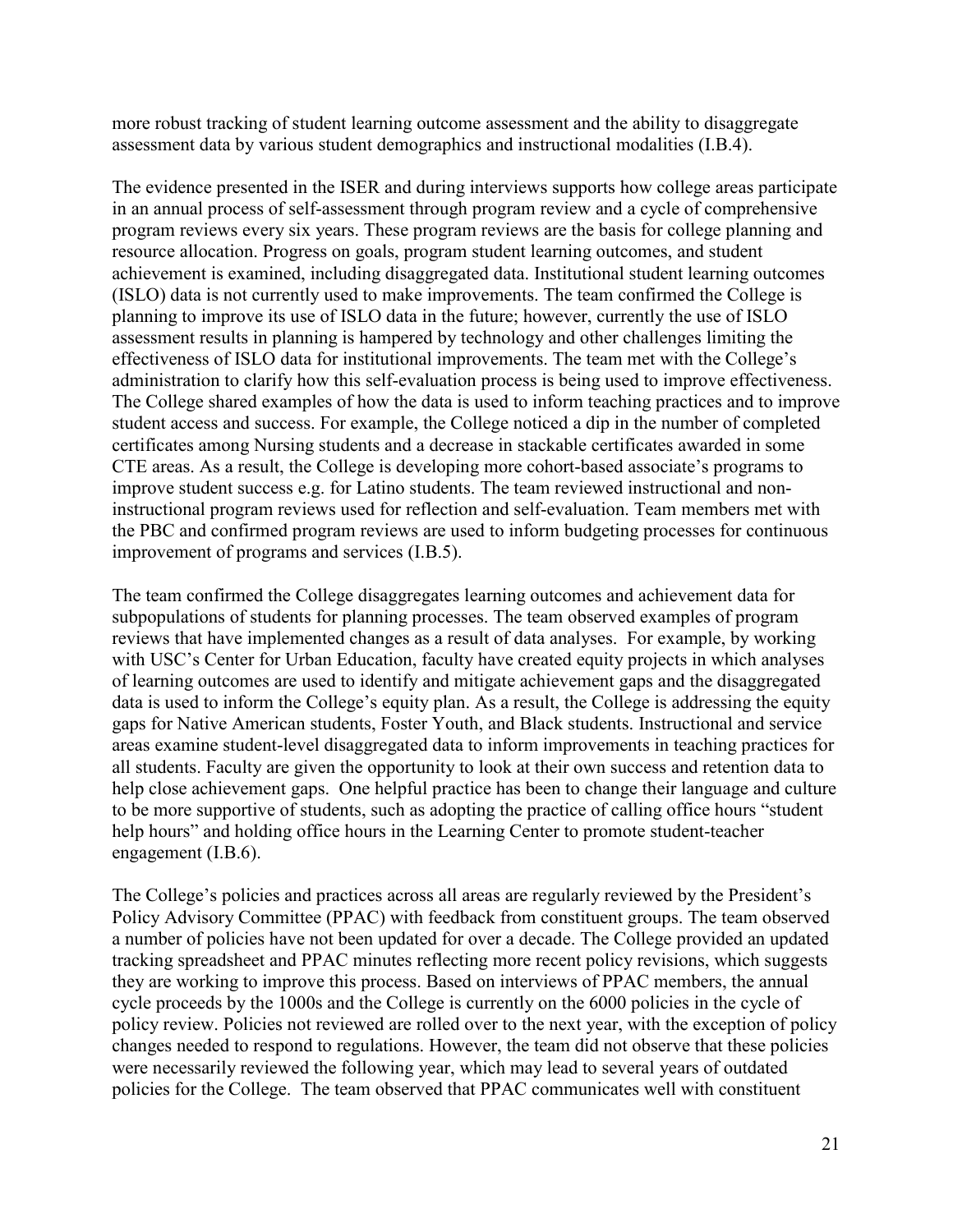groups to revise and obtain feedback on policies. In addition, the team observed that an ad hoc group of committee chairs provides feedback to the Planning and Budget Committee on the program review process annually and various satisfaction surveys are used to collect data. The team confirmed that the Director of Institutional Effectiveness, Research and Grants provides the "Institutional Effectiveness and Participatory Governance Report '' which compiles recommendations for improvement. (I.B.7).

The team confirmed the College broadly shares results of assessment and evaluation through various venues. Program review data are grouped into seven areas of resource allocation which correspond to key planning committees with cross-constituency representation. Review of minutes from these groups confirmed that the results of program assessment such as program review, student success and achievement data, and employee climate and student satisfaction surveys are central to planning. The team confirmed in interviews that informal and formal communications were being utilized to ensure constituents share information from meetings with the groups they represent. Committees set goals and report on their accomplishments; however, for some committees, the accomplishments were missing. The team verified that the College disseminates the results of its assessment and evaluation activities through the work of its various representative committees, the website, marketing press releases, and spring/fall in-service trainings (I.B.8).

The College has an established participatory governance structure and a comprehensive process for planning and budgeting that relies on area program reviews, as well as climate and student surveys and Student Achievement Standards for continuous improvement and accomplishment of its mission. The College's participatory governance structure supports dialog around its planning and evaluation activities led by the Planning and Budget Committee. The team confirmed the College's committee structure, program reviews, climate and student surveys, Student Achievement Standards and integrated planning are leveraged to further institutional effectiveness and achieve the college mission (I.B.9).

#### Conclusion:

The College meets Standard I.B.

#### Recommendation:

In order to improve institutional effectiveness, the team recommends the College establish more effective practices to assess institutional learning outcomes and use the results for improvement  $(I.B.5).$ 

### <span id="page-21-0"></span>**I.C. Institutional Integrity**

#### General Observations:

Mendocino College acts with integrity, clarity, and accuracy when providing information to its community regarding its mission, programs and services and with regards to its accredited status with all of its accreditors. The College provides a robust catalog and other public-facing documents communicating matters of quality to current and prospective students regarding its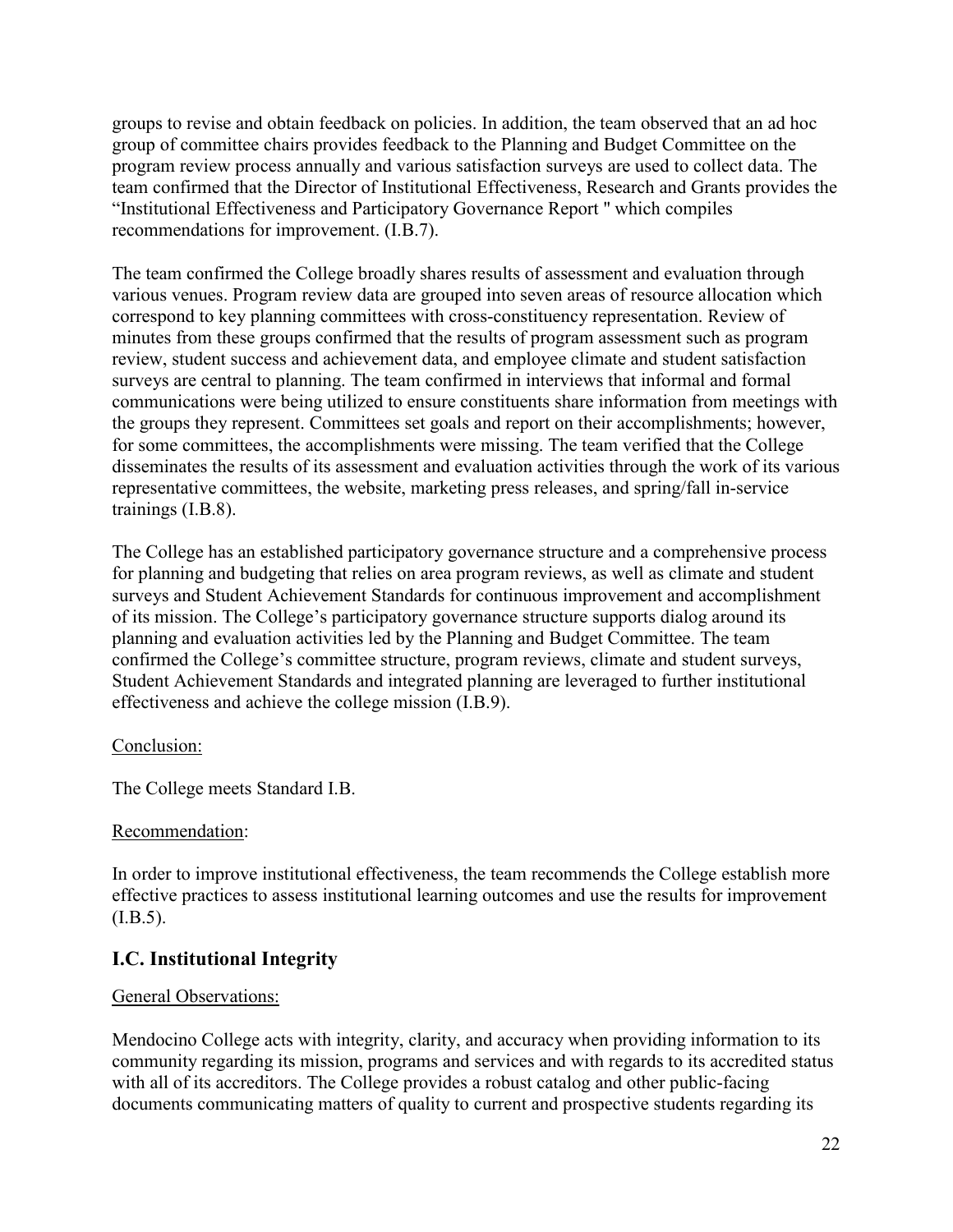certificates and degrees including the purpose, content and learning outcomes for each program. The College reviews its publications for integrity in representation and accurately informs students regarding the total cost of education for all related expenses.

The College maintains Board approved policies on academic freedom, integrity, and conduct. Policies are in place to ensure faculty distinguish between personal conviction and professionally accepted views in a fair and objective way. Mendocino College is a public institution and does not require students to conform to a specific standard of conduct. Also, the College does not operate in foreign locations. In matters related to its accreditation agencies, the College complies with all with Eligibility Requirements, Accreditation Standards, Commission policies, guidelines, and requirements for public disclosure. The College ensures that its commitment to high quality education is not made secondary to other financial objectives.

#### Findings and Evidence:

The College provides data and information regarding its Mission, Vision, Core Values and Strategic Goals, and Institutional Student Learning Outcomes with integrity and transparency in print and online. The College website is up to date and provides accurate information for students, faculty, staff, and the community. The College mission is posted on the College website. The catalog is the "core document" of the College and is both published and available online. The catalog provides descriptions of all degrees and certificates, a listing of each program's requirements, career opportunities, program level student learning outcomes, and Student Support Services information. Student achievement data is publicly available and highlights the College's accomplishment of its mission, vision, goals, and values. There are processes in place to assure the clarity, accuracy and integrity of the information provided in the catalog and on the website. Accreditation information is accurate and one click away from the homepage (I.C.1).

The team verified the information in the College catalog is clear, accurate, and factual. It includes requirements and policies mandated by the eligibility requirements. The College has a "rigorous and systematic process to ensure precision, accuracy and currency of information" of the catalog and program data. A timeline is established for catalog production and the information in the catalog is vetted through faculty and staff for validation. The information in the catalog is well organized and clearly labeled (I.C.2).

The College publishes data regarding assessment of student learning and evaluation of student achievement in the catalog and on the website and shares those assessments at college-wide, committee, and public meetings, including Board meetings. The team confirmed that the catalog includes information about completion and transfer rates and student retention rates, the website and the portal provide access points to assessment and evaluation of student learning and achievement, and the Institutional Research page provides information to the public about learning and achievement (I.C.3).

Mendocino College uses a template to ensure information provided for each certificate and degree in the catalog is clear and accurate. The team observed the curriculum review process ensures information about degrees and courses is correct as the catalog is developed. As part of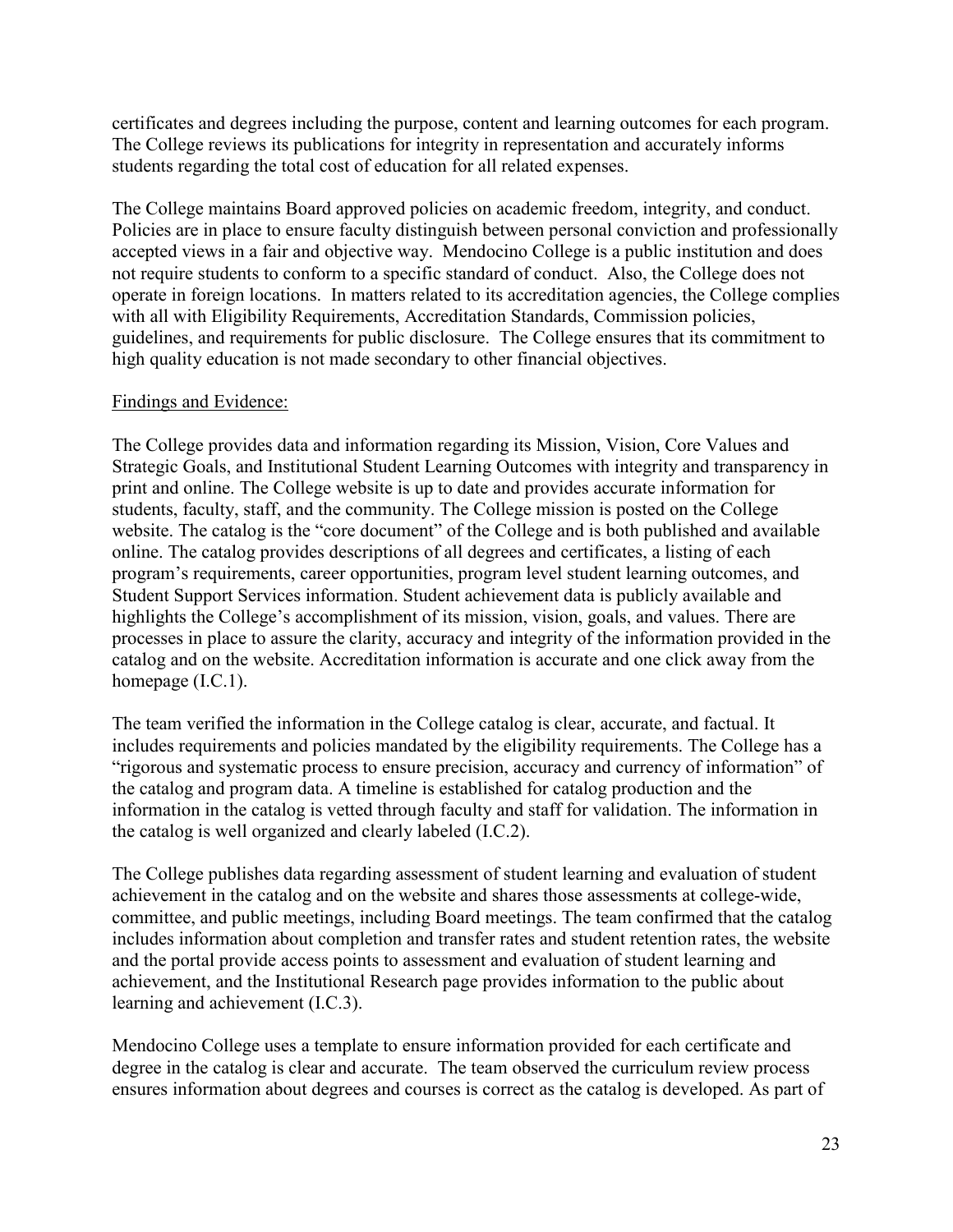each program page, required courses, number of units, and Program Student Learning Outcomes are listed as well as the purpose, content, and course requirements (I.C.4).

The President's Policy Advisory Committee (PPAC) is responsible for ensuring integrity in Board Policies and Administrative Procedures. The PPAC consists of College constituent group leaders and is responsible for implementing a seven-year cycle of review. Constituent groups are given the opportunity to comment on new policies and procedures or modifications to existing policies and procedures. The team observed in the ISER and in interviews that because of the number of policies and procedures sometimes reviews need to be "caught up" in the following year, which has resulted in some documents not being reviewed in a timely manner (I.C.5).

The team confirmed the Mendocino College Catalog, schedule and website inform current and prospective students regarding the total cost of education including non-resident tuition, resident enrollment fees, health fee, student representation fee and several other fees that reflect costs for educational materials and services. The College is in the process of upgrading to a new course registration system (Self-Service) that will provide additional information to students. The College's Financial Aid page of the website includes information on Cost of Attendance, including tuition and fees, books and supplies, room and board, transportation and miscellaneous personal expenses for both California residents and non-residents (I.C.6).

The team reviewed Board Policy 4030 "Academic Freedom" which clearly states the institution's commitment to the free pursuit and dissemination of knowledge which was recently updated in 2018. This policy works in concert with Board Policy 3900 "Speech: Time, Place, and Manner" to provide guidelines regarding free expression guidelines that include the prohibition of defamatory or obscene expression according to current legal standards and other legally required regulations. The team confirmed these policies are available on the website and comply with commission standards and eligibility requirements (I.C.7).

The team observed that the College establishes policies and procedures to promote honesty, responsibility and academic integrity and makes those policies public on the Board of Trustees website and in the College catalog. Policy 302 establishes a District Code of Ethics and its accompanying procedures establishes consequences for violation of that code while a series of administrative procedures address student conduct. These are administrative procedure 5500.1 Standards of Student Conduct, 5500.2 Academic Honesty Guidelines, and 5520.1 Student Discipline Procedures. The policies and procedures described above show that these standards are expected of all constituencies. While policies and procedures are present, several have not been updated in five or more years (I.C.8).

Mendocino College's Board Policy 4030 "Academic Freedom" describes the District's expectations that faculty "present to the best of his/her ability the pros and cons of such controversial ideas as he/she may discuss under the protection of academic freedom" while the district's Code of Ethics procedure 302.1 calls on faculty to provide information that is accurate, complete, objective, relevant, timely, and understandable. The team observed that College policy ensures that while faculty are supported in their academic freedom, they also have a responsibility to present the content of their courses with a professional commitment to their discipline, not to their personal convictions (I.C.9).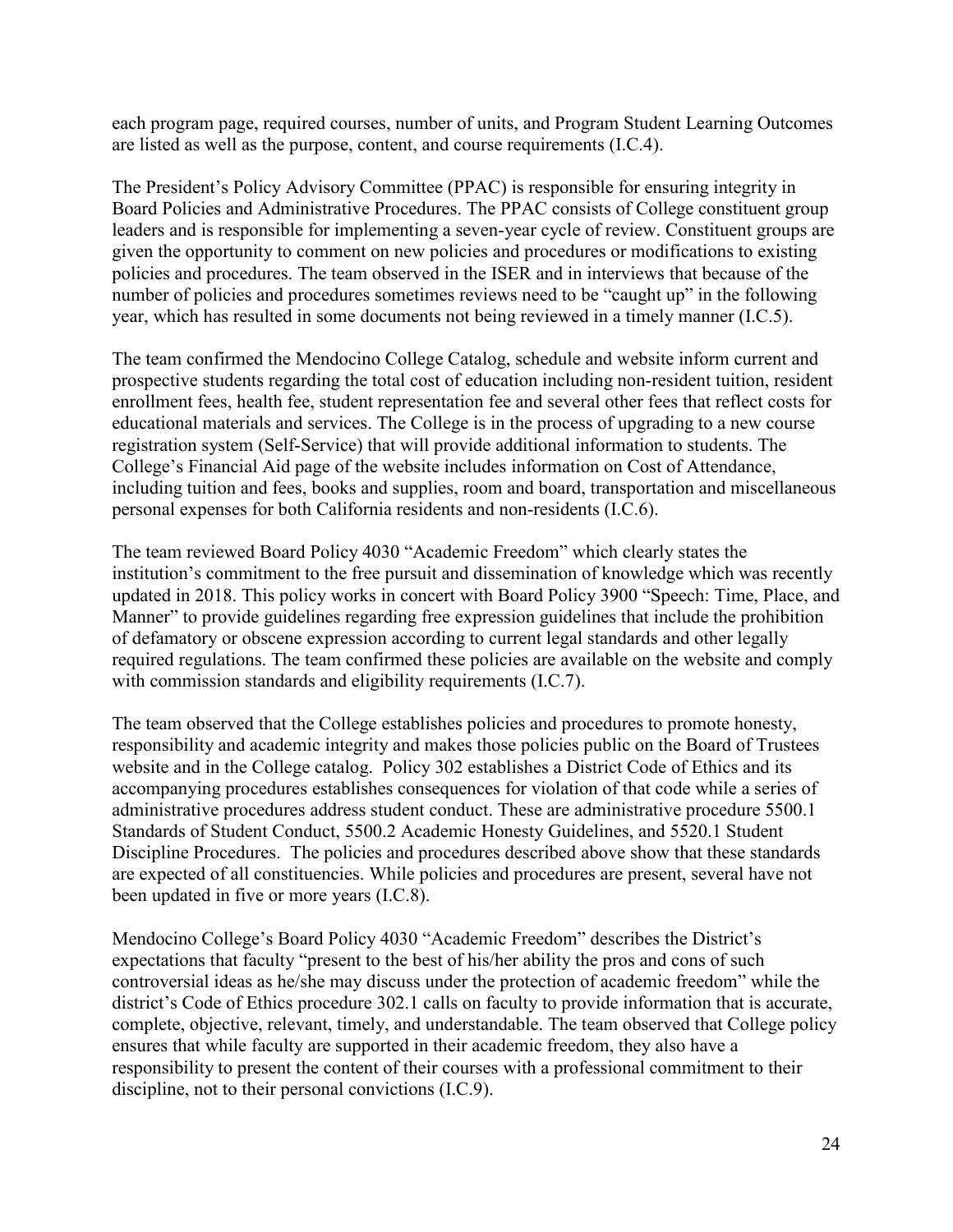Mendocino College is a public California Community College which does not require conformity to specific codes of conduct of staff, faculty, administrators, or students, or that seek to instill specific beliefs or world views. The team confirmed the College has clear policies that establish expected standards of conduct and ethics for all constituents (I.C.10).

Standard I.C.11 does not apply to this institution as the College does not operate in foreign locations.

The College is in compliance with Commission policies, guidelines, and requirements for public disclosure institutional reporting, team visits, and prior approval of substantive changes. The team observed that information for the public is provided on the College's home website which discloses information required by the Commission to carry out its accrediting responsibilities as well as demonstrates the College responds to direction from the Commission when action is needed. The website includes the College's Institutional Self-Evaluation Report, past Substantive Change proposals, and annual reports. The College's board policy 3200 "Accreditation "also ensures accountability regarding accreditation reporting and compliance. (I.C.12).

The team observed Mendocino acts with integrity with regard to regulations and statutes relevant to external agencies. The College uses its "About Accreditation" website and program websites to communicate information on programmatic accreditors (I.C.13).

Mendocino College is a publicly-funded, not-for-profit institution and therefore does not generate financial returns for investors nor contribute to any financial organizations (I.C.14).

Conclusion:

<span id="page-24-0"></span>The College meets Standard I.C.

# **Standard II**

## **Student Learning Programs and Support Services**

## <span id="page-24-1"></span>**II.A. Instructional Programs**

#### General Observations:

Mendocino College ensures all instructional programs are offered in fields consistent with the institution's mission and uses a faculty-driven process for academic program development regardless of location or mode of delivery. Expertise of faculty is relied on where appropriate. The faculty demonstrate collective ownership over the design and improvement of the learning experience and engage in a comprehensive curriculum development and approval process, student learning outcomes assessment process, and program review process to ensure quality. That process relies on analysis of student achievement data in order to continuously improve instructional courses and programs and to ensure improvement and innovation supports student achievement. The College has a structure for identifying and assessing student learning outcomes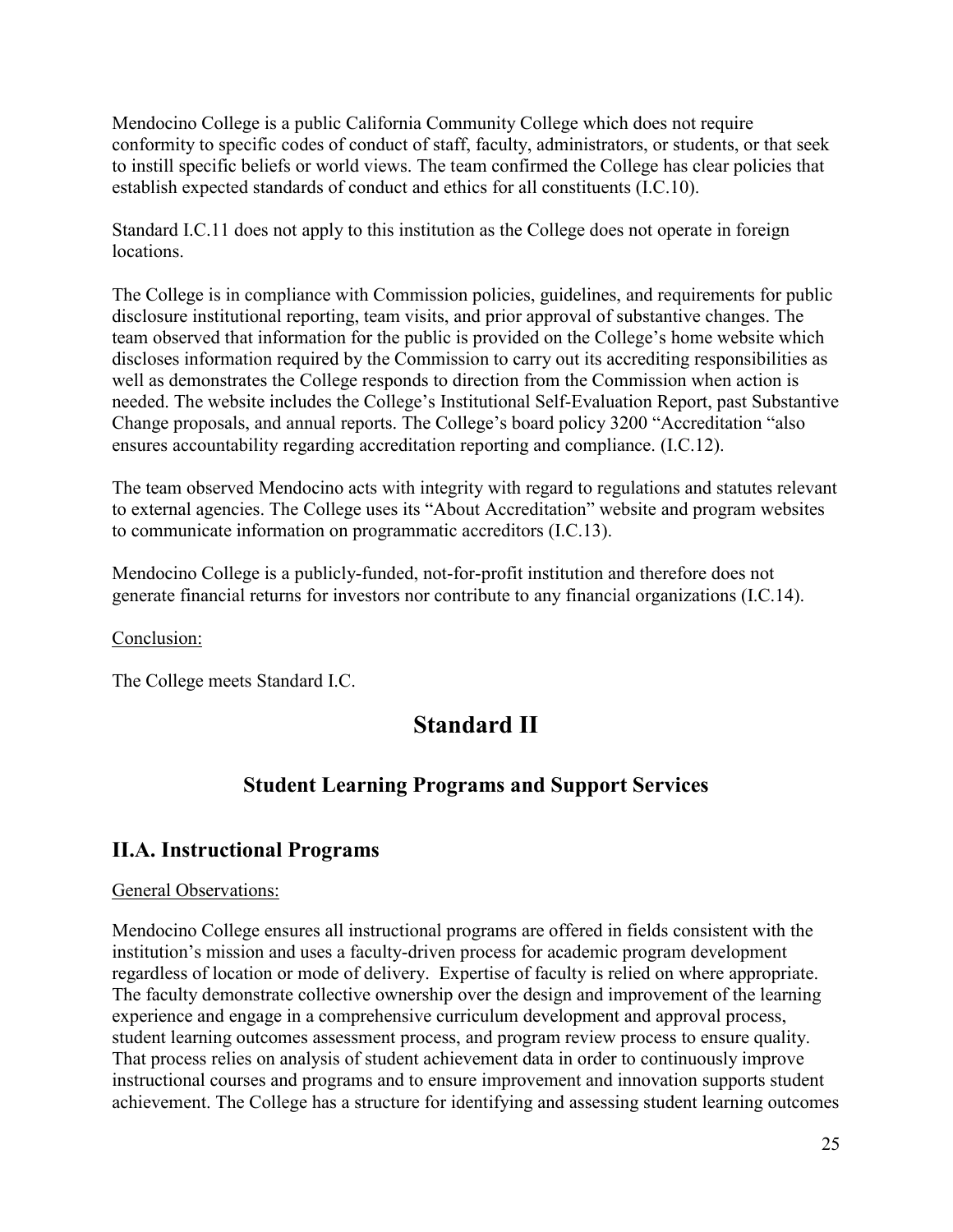and outcomes data is used in planning and resource allocation. The College distinguishes collegiate curriculum from pre-collegiate curriculum and it offers degrees and programs common to American higher education. Degrees require, at a minimum, 60 semester credits at the associate level. The college schedules courses in a manner to support student completion. Each department produces a multi-semester sequence document that projects which classes will be scheduled in the forthcoming semesters.

Board policies, administrative procedures, and the catalog support achievement of the standard. Multiple modalities and methodologies are provided to students in course offerings, as are learning support services. Teaching occurs at the main campus, at Centers, in linked locations, in-person, online, and in hybrid format. Instructors are able to take part in a variety of professional development offerings designed to improve teaching skills, address equity and diversity in teaching, and prepare for CA state initiatives (e.g., AB 705) across the curriculum. Transfer policies and articulation agreements have been developed and are clearly explained to students in multiple contexts including the catalog, counseling meetings and other standard contexts. Student Learning Outcomes (SLO) are identified in Course Outlines of Record (COR) and course syllabi. Course Student Learning Outcomes map to Program Learning Outcomes and Institutional Learning Outcomes. The catalog explains General Education requirements, as do counseling documents. Components of general education are explained in board policy, administrative procedures, the catalog, and curricular processes.

#### Findings and Evidence:

Mendocino College uses rigorous program approval and program review processes to ensure offerings by the college are in fields of study consistent with the institution's mission and appropriate to higher education. The Educational Action Planning (EAP) Committee, which includes faculty, reviews all new programs using the College's "Guidelines for Program Management" handbook to determine impact on district resources and instruction. A "New Program Concept Form" is presented by faculty proposing new programs and used by EAP to confirm the proposed program is consistent with the mission and addresses a significant student or labor market demand, among other metrics. The Curriculum Committee reviews the program to determine if it meets a valid need such as transfer, basic skills, civic education or lifelong learning and approves the program if it meets criteria. The EAP and Curriculum Committee also confirm all programs have identified student learning outcomes for the purpose of the program as transfer preparation or preparation for employment by making PSLOs a part of the initial proposal to EAP (II.A.1).

The team observed that the College's curriculum approval process ensures the content and methods of instruction meet generally accepted standards. A review of the "Mendocino College Curriculum Committee Checklist for COR" confirmed that content and methods of instruction are required and reviewed prior to offering a course. The team verified in interviews that the Curriculum Committee is trained on standards related to regulation and statute annually and the training includes distance education standards and approval processes and the relationship between student learning outcomes and curriculum. The Curriculum Committee and the Distance Education Committee share responsibility for guiding online education. The Distance Education Addendum and other documents define standards related to the design of the online learning environment and the Curriculum Committee approves if a given course is appropriate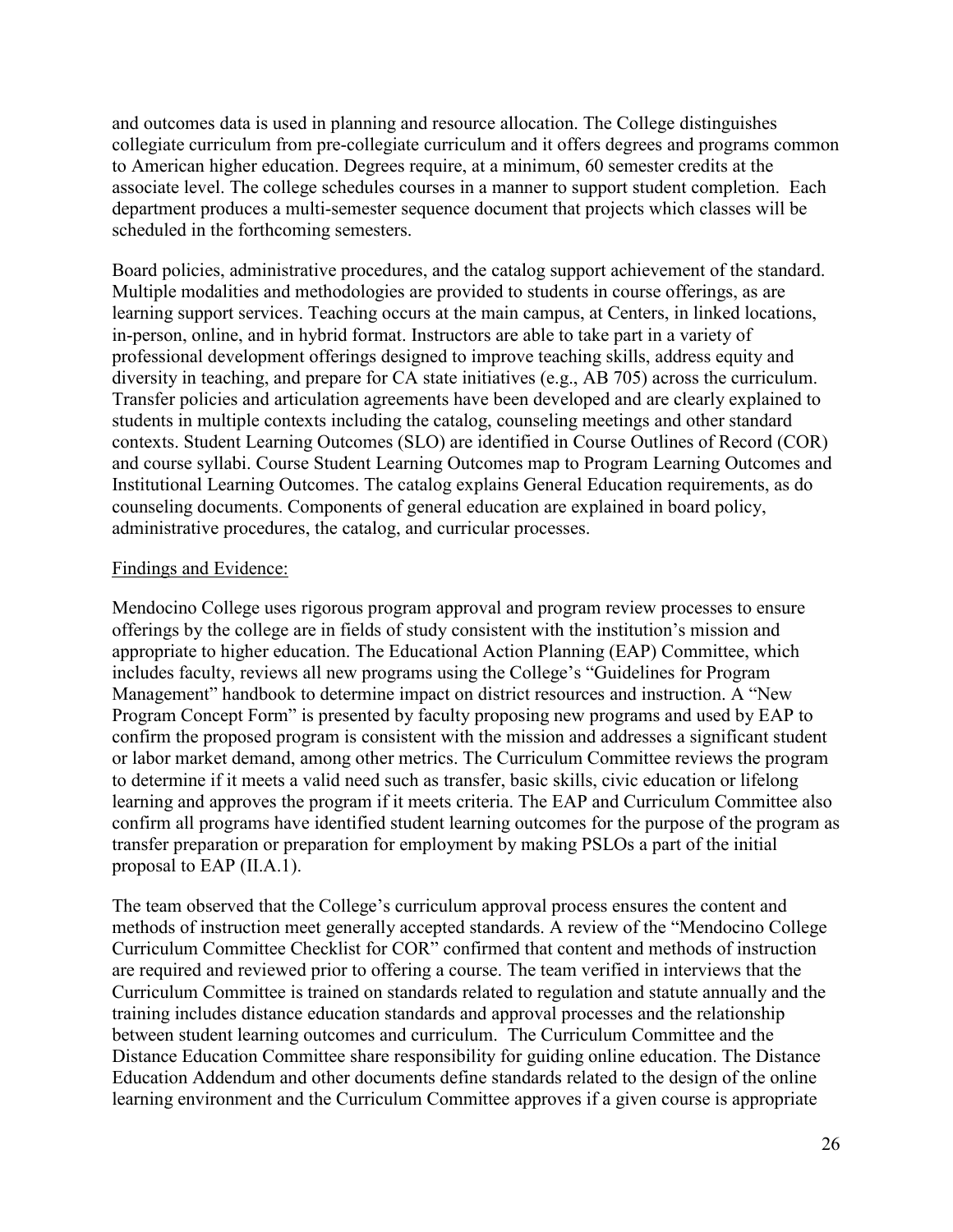for online or hybrid delivery methods. In spring 2019 the faculty on the Distance Education Committee evaluated every online course for compliance with the policy on regular and substantive contact, organization of the course, and instructor content. Every instructor was provided with a written review of their course and with guidance on how to remedy any shortcomings. In addition, the team observed that faculty engage in systematic and inclusive program review to achieve continuous improvement of instructional courses and programs which includes the review of program-level achievement data. The faculty evaluation process and the student learning outcomes assessment process also provide evidence that faculty are expected to engage in and take ownership of the design and improvement of learning. The team verified that part-time faculty are engaged in the work of design and improvement of instructional programs and courses in disciplines including fire science, physical therapy and others (II.A.2).

The College has a process for identifying and assessing student learning outcomes for degrees and certificates. New programs are asked to develop SLOs prior to consideration by the Educational Action Planning Committee. Course-level SLOs are approved by the Curriculum Committee and housed on the Course Outline of Record. They are assessed on a continuous cycle approved by the Planning and Budgeting Committee. Programs primarily rely on courseto-program SLO mapping to assess PSLOs. However, the Student Learning Outcomes Team (SLOT) is working to provide faculty with information about alternative methods of assessment. The collection and tracking of assessment data have been largely a manual process subject to human error; however, the College is in the process of moving its assessment practices into a curriculum and assessment management system and hopes this will provide for more effective collection and use of data in the future. The team confirmed the College is working to improve its use of Institutional Student Learning Outcomes (ISLO) data in the future with the implementation of a technology solution; however ISLO data is largely unused at this time. The team was provided evidence that faculty are notified that course syllabi must include student learning outcomes. A review of several course syllabi confirmed faculty consistently include course student learning outcomes on their syllabi that match the course outline of record, and faculty use them to communicate learning to students (II.A.3).

Mendocino College has limited offerings at the pre-collegiate level. These offerings are distinguished by a course numbering system explained in the College's catalog. This system defines noncredit classes and credit classes that are not degree-applicable or transferable. Academic support services are provided in the Learning Center on the Ukiah campus, including a Supplemental Instruction program. The Centers also offer support for student learning through online and onsite tutoring (II.A.4).

The team observed evidence in the College's Curriculum Handbook, catalog, and website that standards and expectations are clear and degrees and programs follow common practices in higher education. The College offers 36 local degrees and 21 degrees for transfer. The College has a faculty-driven curriculum development and approval process and examines each new and revised program for academic rigor, technical correctness and consistency with Committee standards, mission, and state regulations and standards. The District's Board Policy 4100.1 and Administrative Procedure 4100.1 Graduate Requirements for Degrees and Certificates provides evidence that the College requires 60 semester credits at the associate level (II.A.5).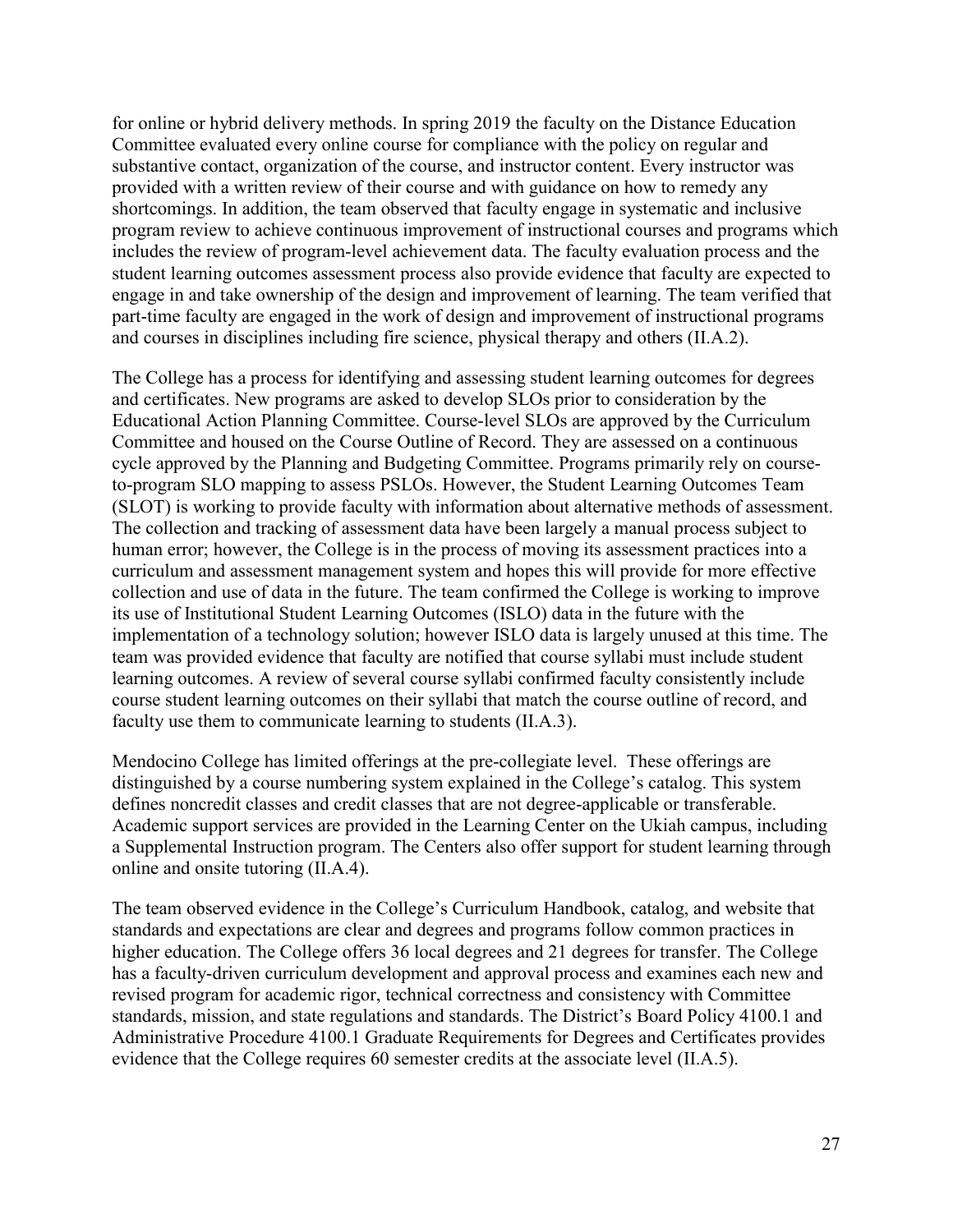To ensure the College schedules courses in a manner allowing students to complete certificate and degree programs within a period of time consistent with expectations in higher education, , the College requires each department to produce a grid showing the frequency of course offerings at each location. These multi-semester schedules are used by counselors to develop student education plans and by departments and deans to create course schedules. The Curriculum Committee monitors course offerings and automatically proposes inactivation of courses that have not been offered in six semesters to ensure courses students need to complete their programs are being offered. The team reviewed examples of multi-semester course-offering grids and the "Guidelines for Class Cancellations" section of its Enrollment Management Plan which establishes criteria for course cancellations that consider impact to student completion (II.A.6).

The team found that delivery modes, teaching methodologies, and learning support services reflect changing student needs as well as equity in student success attainment. The College offers courses in face-to-face format, hybrid, online, and linked courses between centers and the main campus (e.g., for Human Services courses). Learning Support Services are also available in multiple modalities, including Cranium Café, counseling, NetTutor, and lending libraries at the Center sites (II.A.7).

The Nursing Program, as an example of reduction of bias in assessments, effectively uses Assessment Technologies Institute to prepare students for the NCLEX exam. This exam institute regularly assesses and revises elements of the exam for equity consideration (II.A.8).

The team confirmed the College awards degrees and certificates based on standard unit calculations, addressed in board policies, academic procedures, and curriculum documents. The College does not offer clock hour programs. Institutional Student Learning Outcomes and Program Learning Outcomes are mapped across programs (II.A.9).

The team finds that transfer policies, credit for prior learning practices, and articulation agreements are documented with information for students available online and onsite, and the catalog provides transfer policies with program information and majors clearly identified. The College website provides links to articulation agreements between the College and private fouryear institutions, information on transferring to the California State University and the University of California systems, as well as information on acceptance of high school credits, international college coursework, military service, Advanced Placement exams, and prior college work (II.A.10).

Student Learning Outcomes are discussed in the Curriculum Committee and in SLOT to ensure critical and appropriate learning outcomes are addressed. The ILSOs Form for instructors provides clear expectations of a connection between a specific course, its expected SLOs, assessments, plans for modification based, and mapping of courses to ILSOs. Institutional Learning Outcomes are included in the catalog and addressed in administrative procedures. The College is currently transitioning to eLumen for reporting outcomes (II.A.11).

General Education (GE) components are clearly identified in multiple areas of the catalog, in board policy, instructions to faculty for course review, and CORs for specific courses. The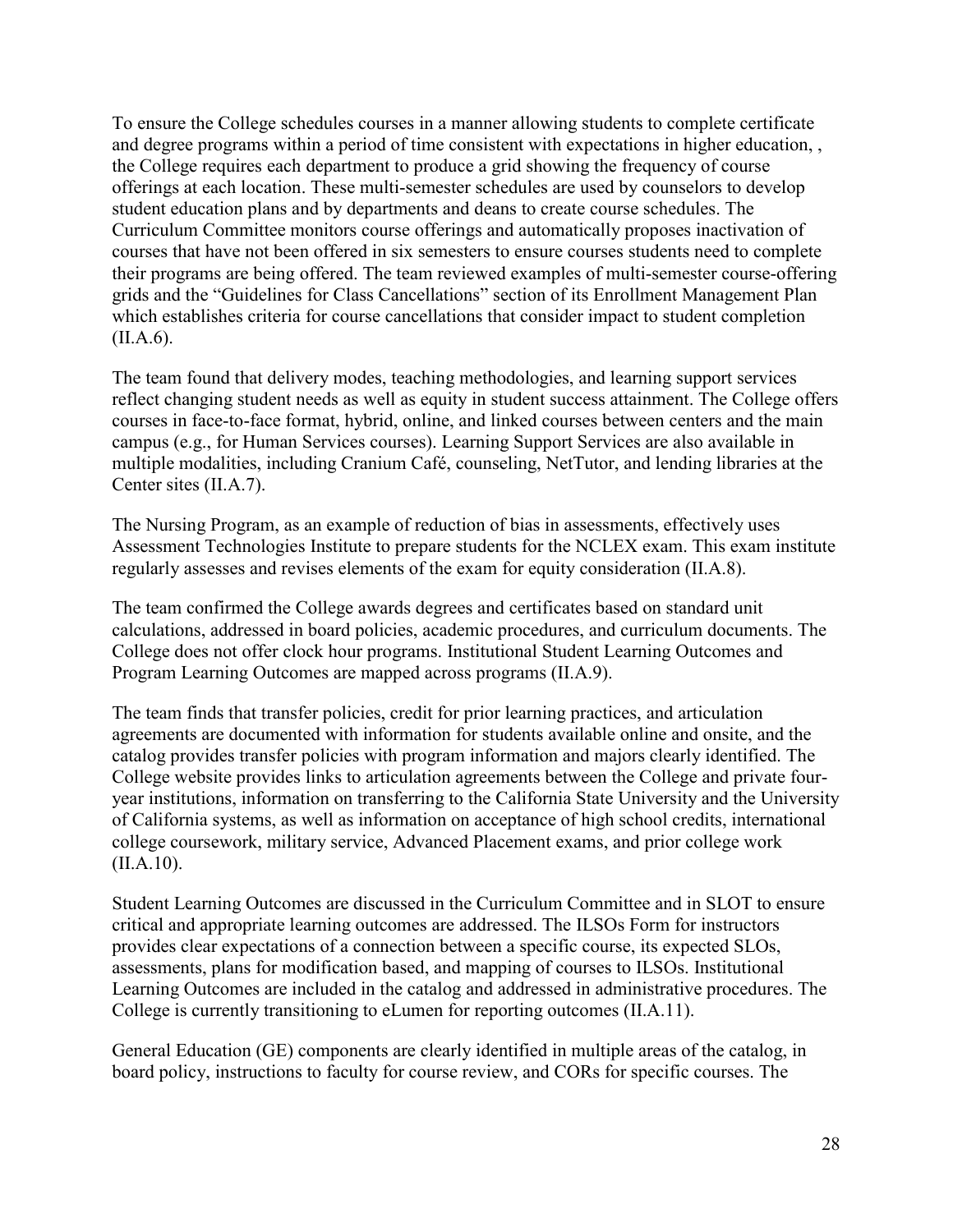Catalog and other supporting documents emphasize the importance of GE subjects. The Curriculum Committee considers GE content and courses appropriate to programs (II.A.12).

Degree programs include a focused study in one area of inquiry. Evidence such as board policy, administrative procedures, and the catalog reflect attention to and compliance with this requirement. The Educational Action Planning Committee and the Curriculum Committee are part of this process of review. The Transfer Model Curriculum, which helps outline these core study requirements, has guidelines and a review process. It is clear that there is a process in place to ensure programs have the appropriate degree level of learning outcomes and include key theories and practices in the field. The Curriculum Committee takes input from faculty as well as the Program Advisory Teams (PATs) to support the "level appropriate" competencies. The EAP assigns PATs to any new program proposal and works with the faculty (and even community members) to guide the program development and approval (II.A.13).

The College meets the standard to ensure career-technical certificates and degrees demonstrate competencies align with workforce standards and certification requirements. Labor market data is reviewed as input from advisory committees to help direct program creation and currency. For example, evidence of advisory review is clear in the meeting notes for the new Physical Therapy Assistant (PTA) Program. The PTA reviews are reported to the College as well as to the North Far North Consortium for a regional perspective. The team was impressed by the Nursing Program's 100% NCLEX pass rate, which reflects the College's adherence to standards and dedication to meeting student success goals. Evidence was given for alignment to programs to licensure and certification requirements in other career technical fields. Career technical programs also meet with surrounding or similar colleges to combine possible degree and certificate offerings to meet workforce needs and standards. Specific to PTA, the team was impressed with the thoroughness and intentionality of the program launch to serve as a model for new program development (II.A.14).

When a program is identified for discontinuance, the Program Advisory Board Team and the Education Action Planning Committee work in conjunction with the Curriculum Committee to begin formal processes. This process suggests various and active levels of audit and assurance of clear procedures for discontinuation. The Dean of Instruction then communicates directly with students and offers substitutions to assist students to re-route education credits to meet requirements for other programs. Similar processes are in place with changes to degree requirements and suggest attention to student knowledge and understanding of those changes (II.A.15).

The institution carries out an abbreviated annual Program Review and a more comprehensive, program review on a six-year cycle to determine program needs and viability. Six-year Program Reviews include program level assessments of outcomes, a department self-assessment, and a reflection on the department's alignment with the strategic goals of the college. The Education Action Planning Committee (EAP) evaluates the Program Reviews. If the program is struggling, the EAP can appoint a Program Advisory Team (PAT) to actively work with programs to assist with review and to provide recommendations to improve programs. Conversations with the EAP committee made clear how the PAT offers cross campus involvement and support in reviewing these programs (II.A.16).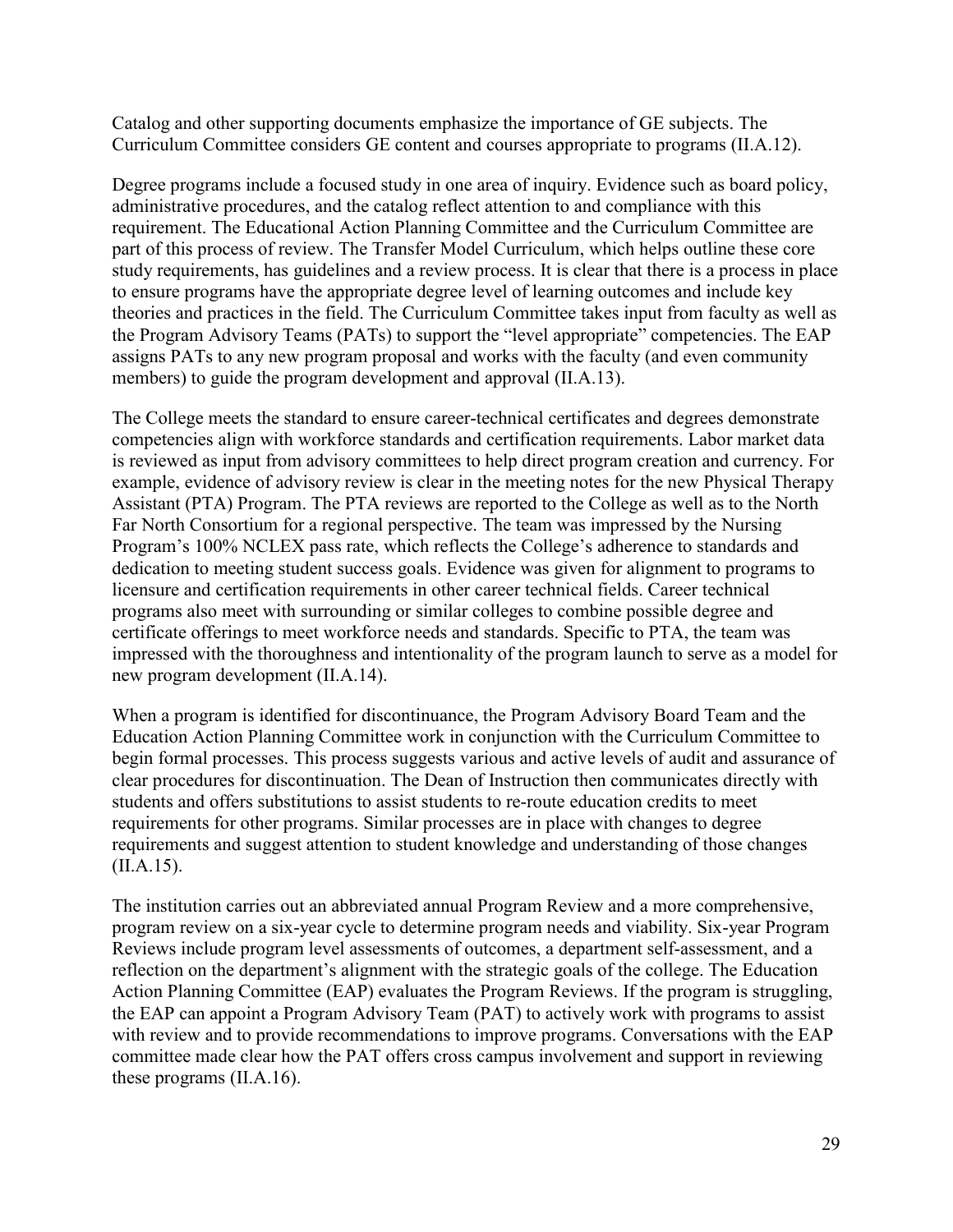#### Conclusion:

The College meets Standard II.A.

### <span id="page-29-0"></span>**II.B. Library and Learning Support Services**

#### General Observations:

The College provides sufficient library and learning support services for its student population. The Library and Learning Center staff use established processes to guide the selection and maintenance of educational materials, equipment, and support services. Teaching faculty work with the Library and Learning Center staff to provide expertise and resources for reserves, library materials, tutors, and skill labs. The Library and Learning Center has established practices for the evaluation of learning support services and uses the results of these evaluations to guide improvement. The Library and Learning Center secures, maintains, evaluates, and documents formal agreements with outside agencies and local, state, or nationwide consortia.

#### Findings and Evidence:

The College's ISER and associated evidence demonstrates that the Library and Learning Center provide sufficient services to all students on the main Ukiah campus, the offsite centers, and through distance education. The Library offers physical and online materials sufficient in quantity, currency, depth, and variety to support educational programs. Learning support services are available in-person and online, including tutoring, and are offered through the Learning Center and in labs. The team was impressed with the expansion of the Lending Library at the main campus and off-site centers which loans textbooks, calculators, and Chromebooks to students through coordination with the Equity Coordinator and First Year Institute (FYI) and Extended Opportunities Programs and Services (EOPS) (II.B.1).

The College relies on the expertise of faculty, librarians, and learning support staff for the selection and maintenance of educational equipment and materials. The Library sponsors events to work with librarians to remove outdated materials and recommend replacements. Library staff also solicit recommendations and purchase requests from students and faculty through a webform located on the Library's website. The Library recently acquired LibGuides which allows librarians to create and maintain thematic, subject, and course-specific instructional guides to support students in specific fields of study and/or with research interests. Librarians also add to the collections based on usage data and student interactions, selecting materials in areas that are consistently researched by students. The team was impressed that, through collaboration with Library staff and English faculty, the English Lab was relocated to the Library in order to encourage more contact between English students and library resources. The Learning Center collaborates with math instructors to provide the latest editions of textbooks for basic skills and transfer-level courses which provides greater access to these resources for all students. Instructional faculty are integral to the recruitment, selection, and training of tutors at the Learning Center and in MESA (Mathematics, Engineering, Science Achievement) (II.B.2).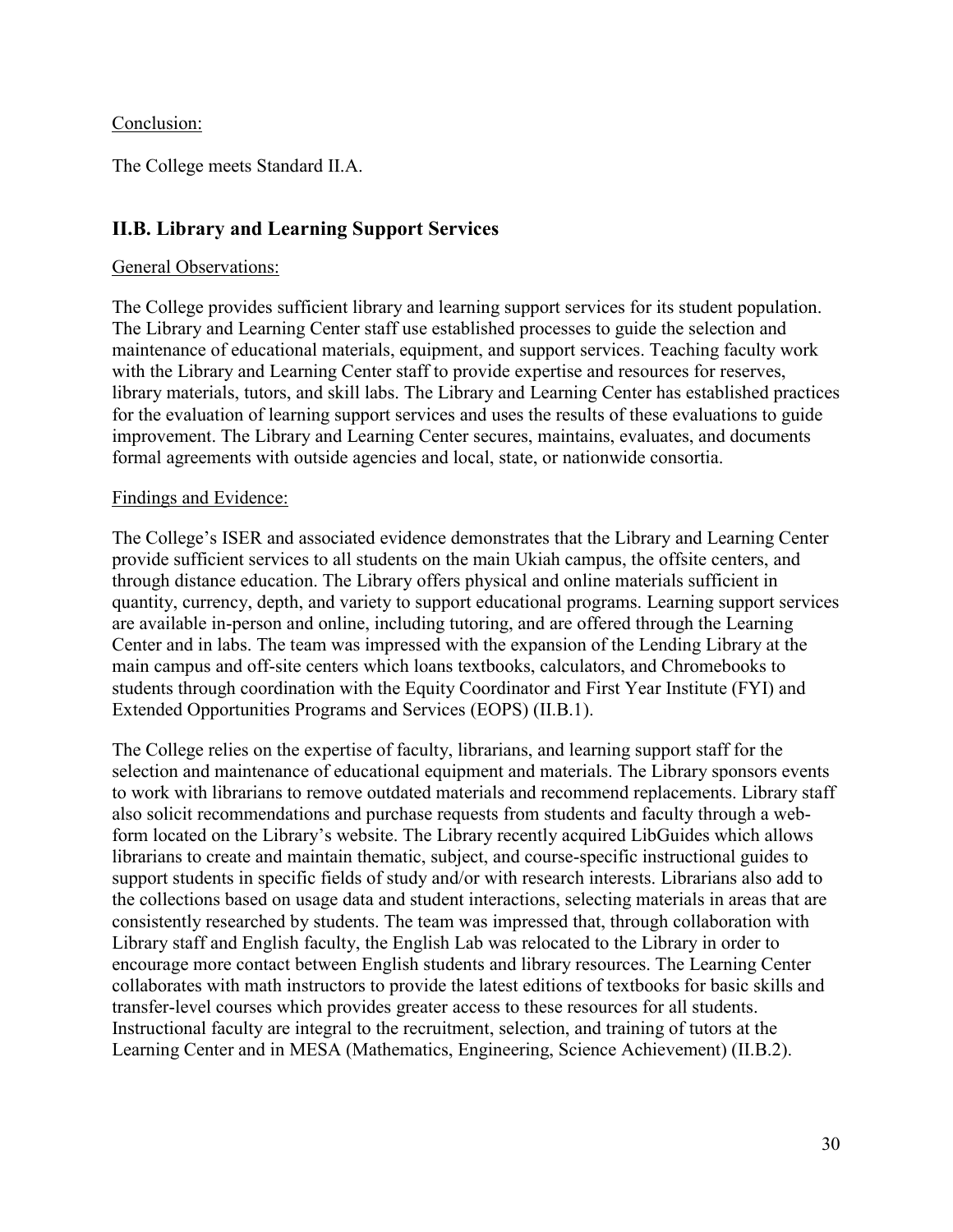The College has established practices for the evaluation of learning support services and use the results of these evaluations to guide improvement. The team reviewed evidence that the Library and Learning Center have reframed their tools for evaluation to better align with updated SAOs which include emphasis on direct experiences of and desired outcomes for students (II.B.3).

The Library and Learning Center secures, maintains, evaluates, and documents formal agreements with outside agencies and local, state or nationwide consortia. In collaboration with the Chancellor's Office and the Council of Chief Librarians, the Library has implemented the Library Services Platform, exLibris' Alma. The product was thoroughly reviewed for quality and accessibility by the California Community College Technology Center and the College expects the product will improve the student interface with library search features and materials discoverability. The Learning Center contracts with NetTutor which provides online tutoring. This online resource was acquired through the Online Education Initiative (OEI), an initiative through the Chancellor's Office and was thoroughly vetted for quality, reliability, and accessibility (II.B.4).

#### Conclusion:

The College meets Standard II.B.

## <span id="page-30-0"></span>**II.C. Student Support Services**

#### General Observations:

Mendocino College has an extensive offering of student support services. The College provides appropriate student services programs consistent with its student demographics and mission. The Student Services division works well with other campus areas to ensure students are appropriately prepared to begin classes and provide expansive support while enrolled. The College's Student Services division continues to remove barriers to enrollment and provide expansive support for enrolled students. The College conducts many student surveys and uses some of those results to continuously improve in meeting the goals of the departments and the division. There is also a robust program review and structured evaluation cycle that is currently in place for every program.

All Student Services areas have identified Service Area Outcomes (SAOs) and used the results of those outcomes to assess and identify opportunities and challenges. The results of their program reviews often connect with resources requests and facility needs. Many of the Student Services departments rely on student surveys to collect student feedback and these results have led to campus initiatives designed to increase student engagement activities. There is a genuine effort to make the SAOs and program review process meaningful within the Student Services Division and to use those outcomes in the existing planning procedures and evaluation structure.

#### Findings and Evidence:

Mendocino College is committed to meeting the needs of its service area and the team found a resolute determination to encourage access and equity within its diverse learner population. Evidence indicates all essential services are available to students either in-person or through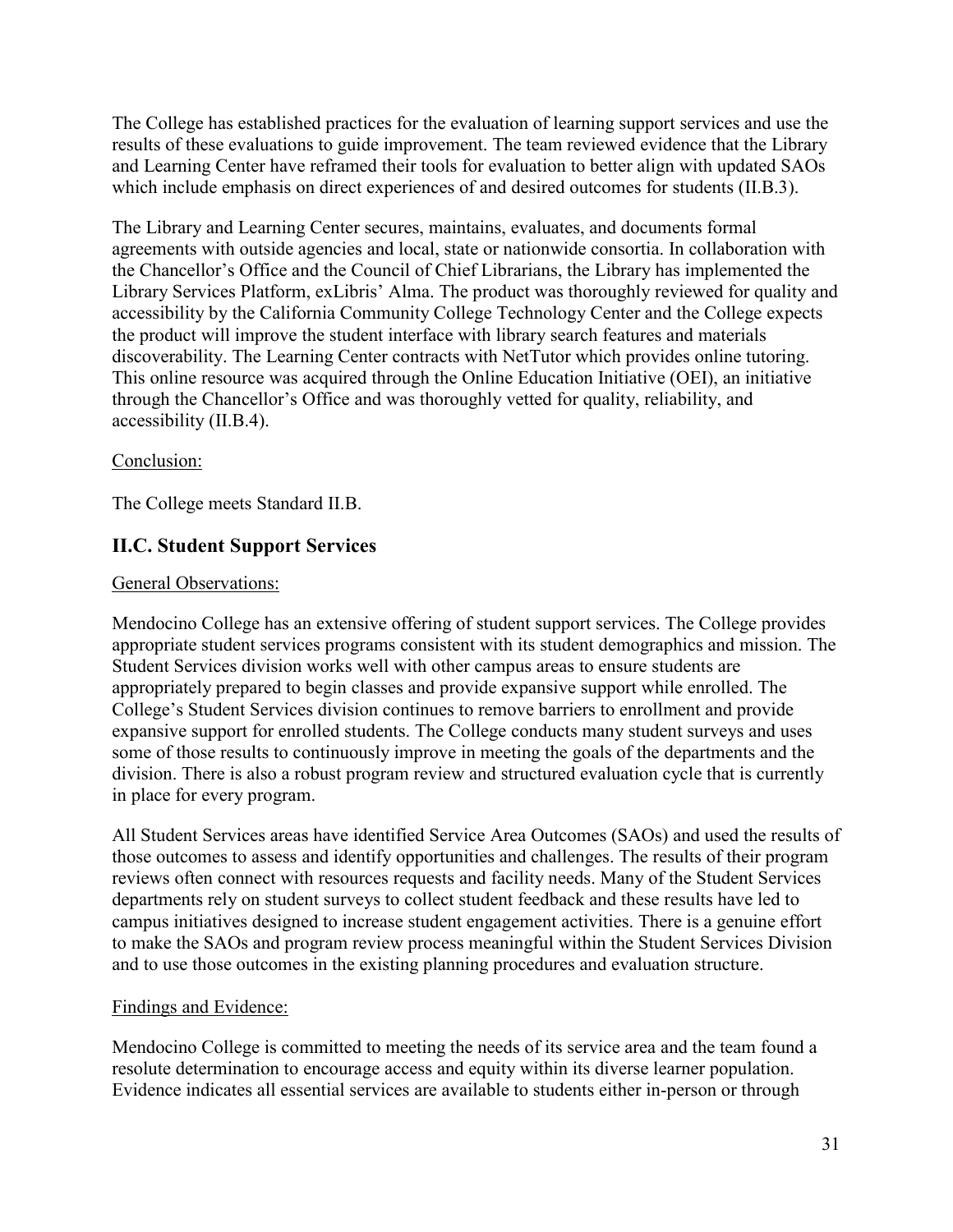online support functions. Further, the College employs technology to deliver quality student support services where appropriate. Although delivery methods vary, the team verified that the college provides quality and equitable student support regardless of location, including at the campus centers (II.C.1; II.C.3).

Support needs of students are determined through various means that include student surveys, analyzing departmental data, and participating in self-reflective dialogue. The College evaluates student support services through their systematic and annual program review process. The program review process is connected to the College's mission and informed by data to make programmatic decisions. Documentation demonstrated the process includes campus dialogue, and it was confirmed that the annual plans are created with input from all stakeholders (II.C.2).

The College offers several co-curricular programs including an active associated student organization. In 2018, the College initiated an innovative program called "Pomo Pathway" in partnership with the Coyote Valley Band of Pomo Indians. The Pomo Pathway program was initiated between College leadership and a Mendocino College student who also served as the Chairman of the Coyote Valley Band of Pomo Indians. These conversations led to the first cohort in 2018 and represented 11 different tribes among the students. This academic program supports a cohort of students with comprehensive student services such as tutoring, counseling, childcare and meals all free of charge and onsite. Results of the program demonstrate higher success levels than overall Mendocino College students. Additionally, the College has a documented history of providing support and outreach to Native Americans in the community. Mendocino College has the third highest percentage of Native American students in the State of California, which is commendable. Cultural celebrations, observances and welcome events provide enriching experiences for all students to experience. This support is demonstrated by Mendocino College being one of the few colleges in California to have a Native American Student Resource Center. The American Indian Alliance student club uses this resource center for their meetings and helps organize many of the college events. In the last two years, Mendocino College has renamed the open area adjacent to the Student Center on the main campus the "Pomo Plaza" and placed a monument at the center of campus that recognizes Native American culture and heritage. The organizational structure of the associated student body mirrors that of the Board of Trustees. This allows for streamlined communication and has resulted in an effective avenue to address student concerns (II.C.3, II.C.4).

The Athletic Department offers seven intercollegiate sports. Incoming students are surveyed about their athletic interests and resource requests are incorporated into the program review process. The Athletic Department has a dedicated counselor to provide eligibility information and academic guidance. The College also has a recognized Fine and Performing Arts program that produces performances and exhibits open to the public. All co-curricular and athletic programs are locally controlled, connect to the institutions' mission, and contribute to the social and cultural experience of enrolled students (II.C.3, II.C.4).

Services available to students include: career counseling, educational planning, navigating the college environment, transfer information and referrals to other support services that may benefit a student. Now in its third year, the Passport to Services program provides students with awareness of support services provided throughout the College. The Counseling Department relies on technology, and creative problem-solving skills to maximize services available to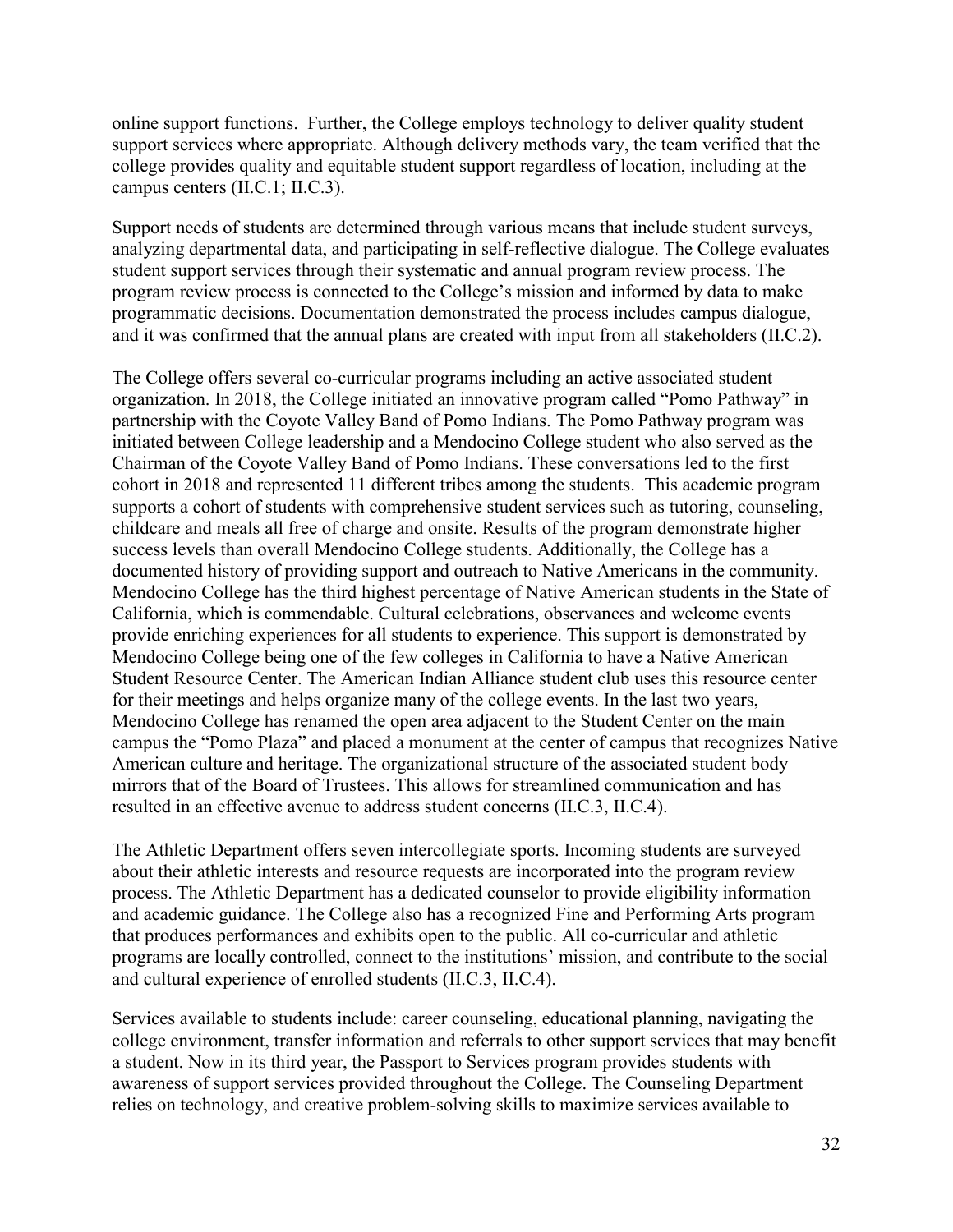students. Counseling and orientation services are available in person or online. The College has leveraged many of the Student Equity and Achievement Plan (SEAP) requirements to provide comprehensive and timely information to students to assist informed decision-making (II.C.5).

Mendocino College is an open access institution. The College conveys this through board policy, catalog information, and on application materials. The College provides guidance on course pathways for all degrees and certificates to admitted students. Services for new students include orientation, course placement/selection, and financial aid advice. To maintain priority enrollment, students must receive a comprehensive educational plan prior to earning 15 units (II.C.6).

The College no longer uses placement instruments. The College moved to a multiple measure process for placement in English and math courses that uses a questionnaire, high school GPA, and data on last completed high school courses. Admissions and Records are also part of the review cycle to ensure regular review (II.C.7).

The District's Student Information System, Ellucian, maintains student academic and registration records for all prospective, current and previous students. Access to student databases are password protected and have varying levels of viewer access depending on job responsibility. The student database is backed up on a secure server. All paper copies of previous official transcripts were scanned and imported into an electronic database; they no longer house paper transcripts. The institution publishes and follows established policies for the release of student records. Staff receive consistent training on FERPA guidelines in order to properly maintain student records. The IT Department maintains an electronic security system that supports the maintenance of electronic student records (II.C.8).

Conclusion:

The College meets Standard II.C.

See Commendation 1.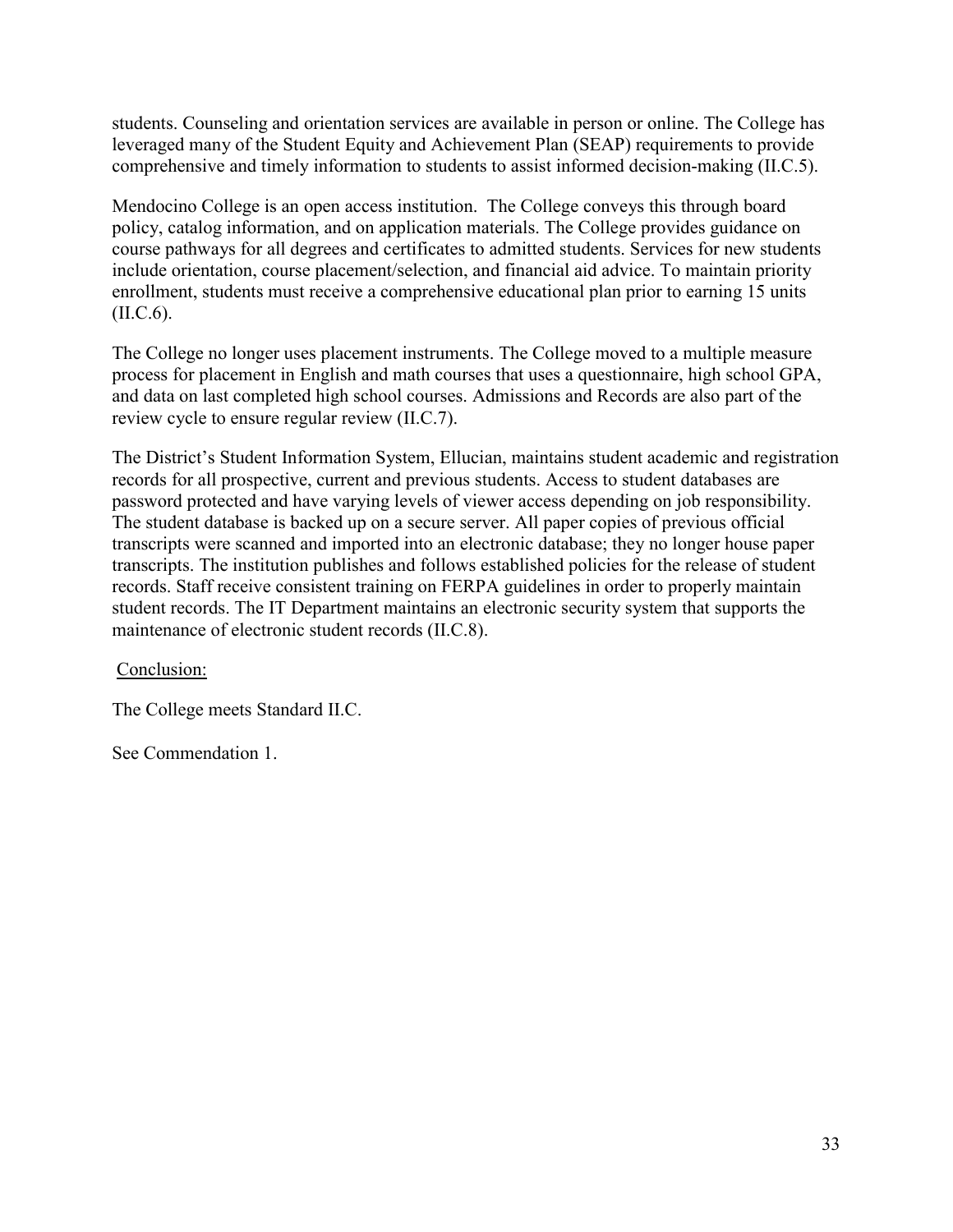# **Standard III**

## **Resources**

## <span id="page-33-1"></span><span id="page-33-0"></span>**III.A. Human Resources**

### General Observations:

Policies and procedures included in evidence are in place to ensure faculty, staff, and administrators are hired and evaluated through thorough, systematic, and consistent means. Faculty, staff, and administrators meet minimum qualifications or meet equivalency standards set by the College. Equivalency standards are clearly defined and included in evidence. Sufficient numbers of employees in each category are hired to meet the institutional mission. Adjunct faculty members have access to professional development, as do other employees at the College. The Equity Plan addresses equity and diversity goals and processes regarding employment.

### Findings and Evidence:

College policies and procedures outline the process of employment beginning with recruitment, internal and/or external. Processes to create the job description address the College mission and goals. Statements of qualifications and criteria are reviewed by administrators and area matter experts (III.A.1).

Faculty qualifications are specific per the job description, and include a broad description of duties and expectations (III.A.2).

The procedures and processes for determining minimum qualifications and equivalencies are thoroughly detailed and documented. Academic Senate members are included in discussions of equivalency procedures and in creating a "disciplines list" for placing faculty into appropriate course assignments. Screening committees and interview procedures include members from appropriate constituent groups. Job announcements describe required and preferred qualifications (III.A.3).

Recruitment and hiring procedures ensure that required degrees are from accredited U.S. institutions. If not, faculty applicants may make an equivalency request when their background does not clearly meet the minimum qualifications as defined in the job announcement via the job description. Faculty applicants with foreign degrees must obtain a complete evaluation of foreign transcripts, degrees, and other relevant documents (III.A.4).

The team found that evaluation processes for all employment groups at the College are welldefined by board policies and procedures, and collective bargaining agreements or handbooks where appropriate. Evaluations are thorough and address performance criteria specific to the employment group. The processes defined are consistent and timely (III.A.5).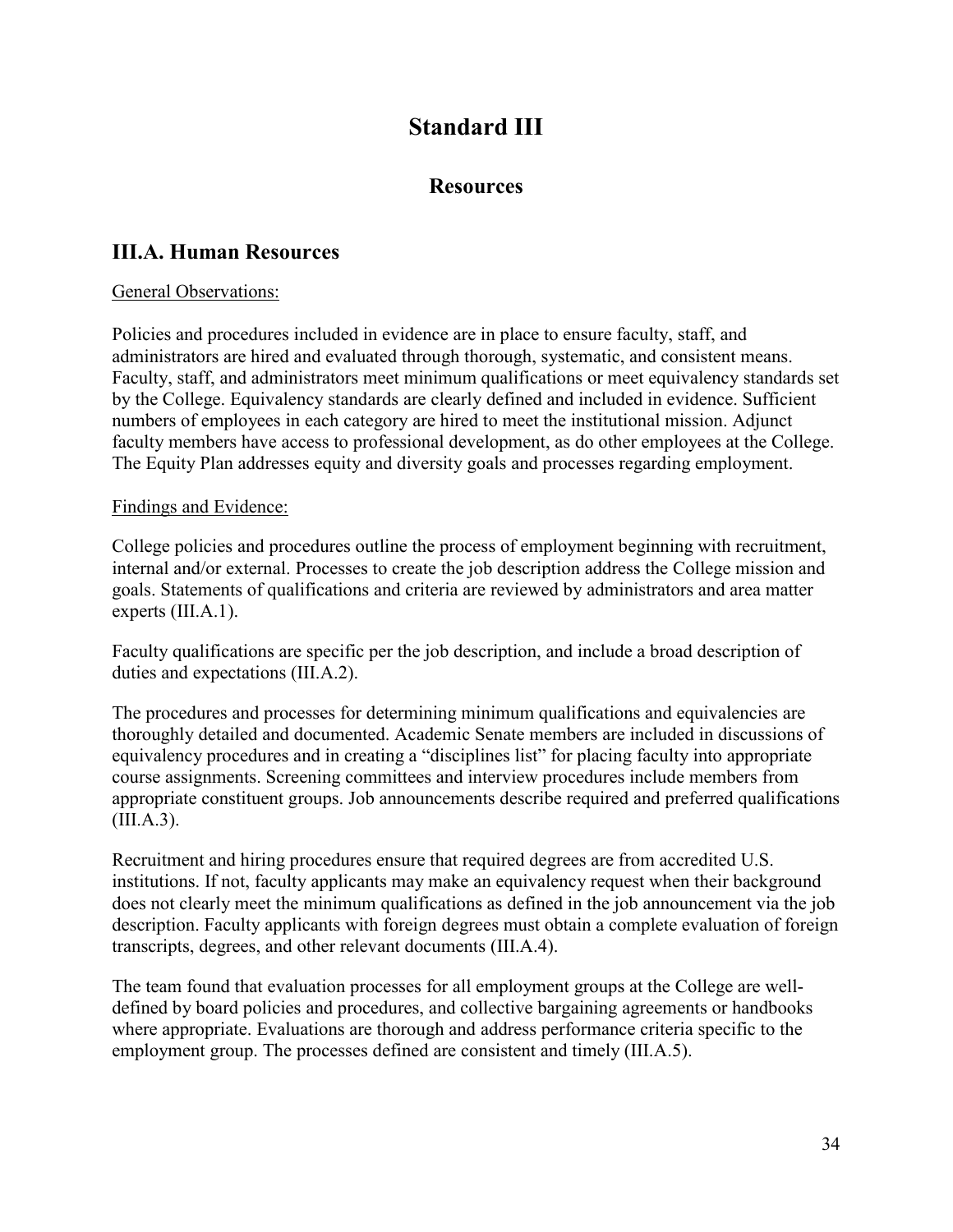The decision to hire new faculty members is vetted through the annual program review process and prioritization of positions is analyzed in the Planning and Budget Committee, with recommendations made to the Superintendent/President. The process takes into consideration enrollment, growth, and fill rates to ensure that a sufficient number of faculty members are in place to support academic programs and achieve the College mission (III.A.7).

Adjunct faculty are oriented and evaluated in a timely and consistent manner. Adjunct faculty are invited to participate in committee work and professional development training opportunities, which may offer stipends or flex credit *(III.A.8)*.

Staff hiring, as with faculty hiring, is vetted through annual analyses of the organization's structure, program reviews, and the Planning and Budget Committee, to ensure a sufficient number of staff members are in place to support the College operations (III.A.9).

Administrators are sufficient in number and qualifications to support the College mission and purpose. The College is currently conducting a search for a permanent Superintendent/President, and has seen a number of transitions in recent years (III.A.10).

The College has defined processes for creating and updating board policies and procedures on a six-year cycle, although policies and procedures may take more than one cycle to be reviewed and/or revised (III.A.11).

The team finds that the College addresses equity and diversity through several means: an advisory EEO Committee to address equity and diversity issues; an EEO Plan; EEO training for hiring screening/interviewing committee members; professional development opportunities that address diversity and equity; Title IX training; and Employee Assistance Program services that may address diversity and equity. Plans and training opportunities are data-informed (III.A.12).

The College has policy and procedure 302 "District Code of Ethics" to ensure ethical practices of all employees. Outcomes of ethics violations are found in the College collective bargaining agreements and handbooks, as stated in Administrative Procedures (III.A.13).

Professional development activities are available in a wide range of topics for all employee groups. Faculty members also have access to flex activities and sabbaticals (for full time faculty). The Human Resources office provides mandatory and best-practice training opportunities. The College notes that the Professional Development Committee is currently in flux (III.A.14).

The College keeps personnel records confidential and secure through several security measures and procedures, and access to records follows strict protocols (III.A.15).

#### Conclusion:

The College meets Standard III.A.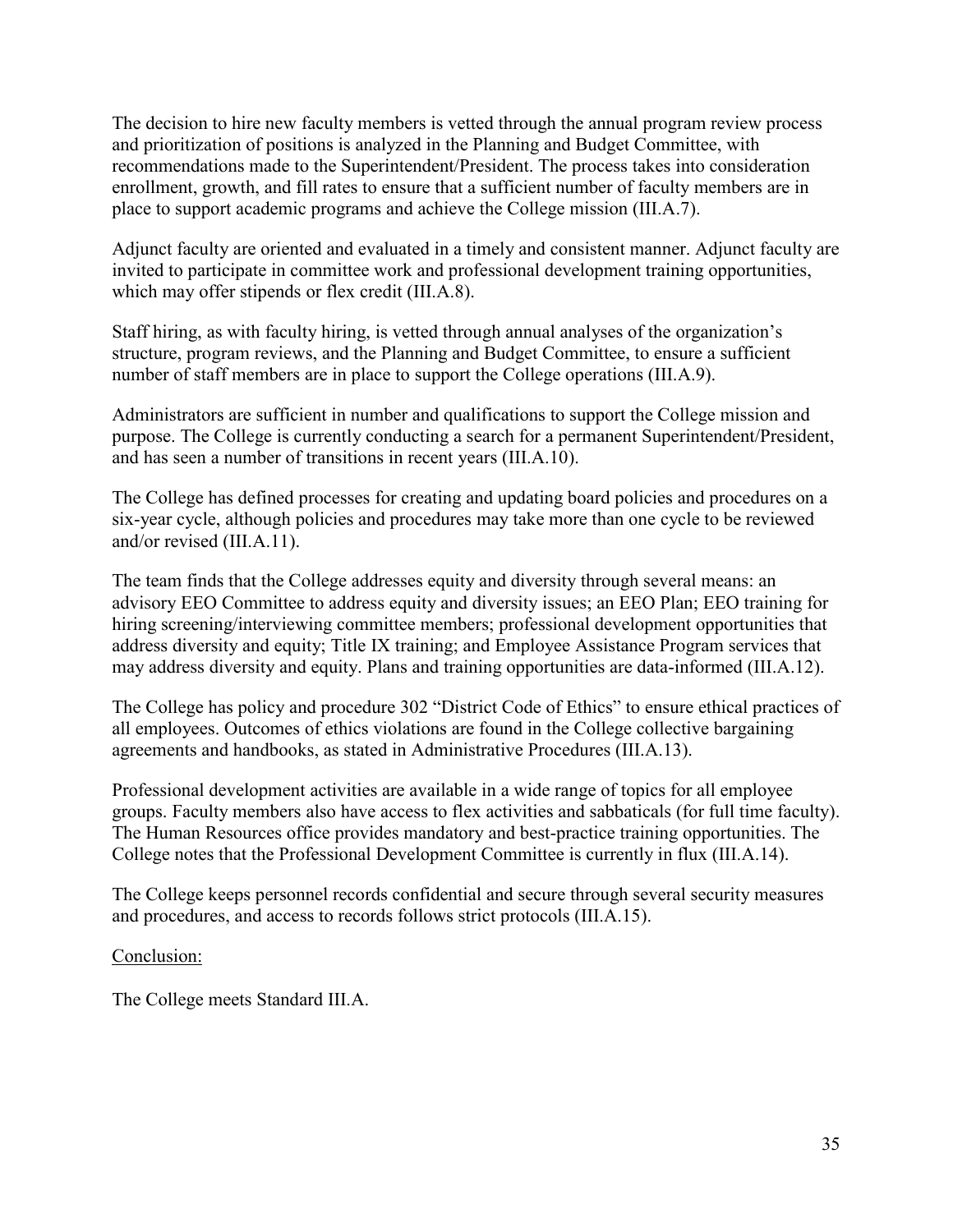## <span id="page-35-0"></span>**III.B. Physical Resources**

#### General Observations:

The evidence supports the College maintains and improves its physical resources regularly and adheres to rigorous standards to provide a safe and secure learning environment that leads to student success. The Facilities Department works with the Facilities Committee to prioritize maintenance projects. A work-order system manages repairs; and the program review process facilitates large requests. Requests are required to demonstrate how they impact student access, success, and safety. Long-term and capital projects are in place and are managed through the Facilities Plan and part of the Educational Master Plan.

#### Findings and Evidence:

The College meets the standards established to ensure construction and daily maintenance practices are in place and physical resources are safe and adequately maintained to support academic programs at all locations. This is evident in the College's planning processes, the structure of its facilities staffing, and shared-governance committees. Construction, maintenance and grounds work, as well as campus security, emergency operations and environmental health and safety compliance create an environment of daily upkeep, continual improvement of physical resources, and ensures the safety of the campus. Ongoing discussions occur on the improvement of campus safety and recommendations are brought to the Planning & Budgeting Committee. OSHA-approved safety inspections are regularly scheduled, and a work-order system allows faculty, staff, and students to relay possible issues. Many of the buildings on campus were built using updated architectural standards, and accessibility compliance is regularly assessed, and identified renovation plans are ongoing. The District has ALICE certified full-time Campus Security guards for campus-wide, mass-shooting training events; updated district wide emergency plans; regular ongoing safety training; and ongoing assessments and inspections across campus by outside sources (III.B.1).

The College has an established plan for the future of its facilities. This is evident in past, current, and future projects affecting the main campus and the three centers. With the passing of Measure W, there are significant projects across all campuses, which emanate from the EMP and have improved the quality of the campuses to better serve student needs. Through Program Review, resources and requests are evaluated for relevance and effectiveness and action is taken based on these evaluations. Larger preventative maintenance projects are completed as funding allows. The College facilitates the examination of potentially aging building components and makes recommendations for necessary upgrades. Identified items needed for replacement are submitted to the District through the Scheduled Maintenance and Special Repairs Program (SMSRP). Grant funds, instructional support funds and maintenance funds provided by the state provide resources for remodeling of buildings and the replacement of furniture, computers, vehicles and instructional supplies when necessary. This was evident when the First Year Institute, the Veterans Resource Center and the library and a classroom at the Coast Center needed remodeling/modernization of classroom space and updated technology (III.B.2).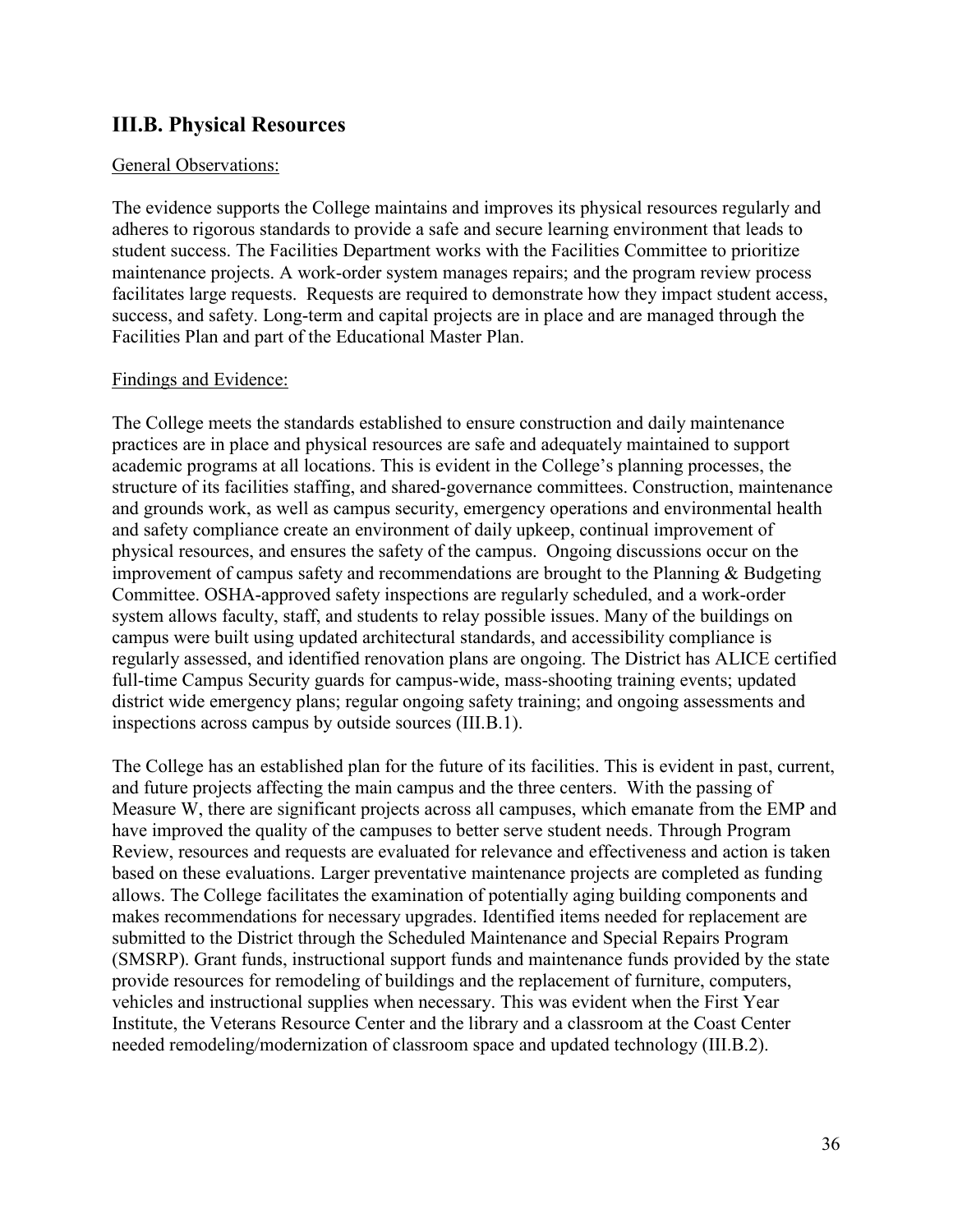The College continually evaluates the relevance and effectiveness of its resources and makes plans based on those evaluations through regular updates of the EMP and FMP and through the Program Review process. In addition, collaboration with constituent groups through regular meetings contribute to effective planning of large-scale projects as well as daily assessment of physical resources. As planning for large-scale projects occurs, the FMP outlines the vision to direct these plans to ensure the future of both funding and use by the College. The District's Sustainability Policy 6505 and Administrative Procedure 6505.1 ensures standards for facilities planning, construction and renovation meet the highest standards and that the goals set strive to achieve sustainability. Equipment use and needs are examined through maintenance logs, repair histories, and Program Review. Space usage is inventoried and discussions take place to access space usage to work toward solutions to create effective and efficient use of campus space (III.B.3).

The College has long-range capital plans in place for the continued improvement of facilities and equipment. The FMP, approved through the College's participatory governance process, is the guiding force to the future development of physical resources. The capital projects are budgeted to include the lifespan of the project, compliance, and all construction, preservation, maintenance, and operations costs. Sustainability policies and practices are at the forefront of large-scale projects to keep up with any changes that take place during programming. Once projects are approved, they go through several phases. After the completion of each phase, participants are given the opportunity to review and comment to reconcile costs. The public is involved with bond projects, and constituencies, communities, businesses, and civic organizations are engaged in these projects to ensure their input and needs are reflected in the final project and that instructional needs are met. The Citizens Bond Oversight Committees (CBOC) report is one measurement demonstrating how the College has implemented its institutional goals and plans for new facilities and equipment and the costs associated (III.B.4).

#### Conclusion:

The College meets Standard III.B.

### <span id="page-36-0"></span>**III.C. Technology Resources**

#### General Observations:

The evidence supports that the technology resources at Mendocino College are appropriate and adequate to support the institution's programs and has efficient and effective use of IT staff to support the IT infrastructure for the main campus and three centers. Program Review facilitates requests, and the Technology Committee, which includes members from every constituent group, is responsible for decisions regarding requests for the planning of the College's current and future technology needs.

#### Findings and Evidence:

The College adequately supports all of its operational functions, academic programs, teaching and learning, and support services. The College's departments and programs make technology requests through a robust Program Review process to meet their program goals and support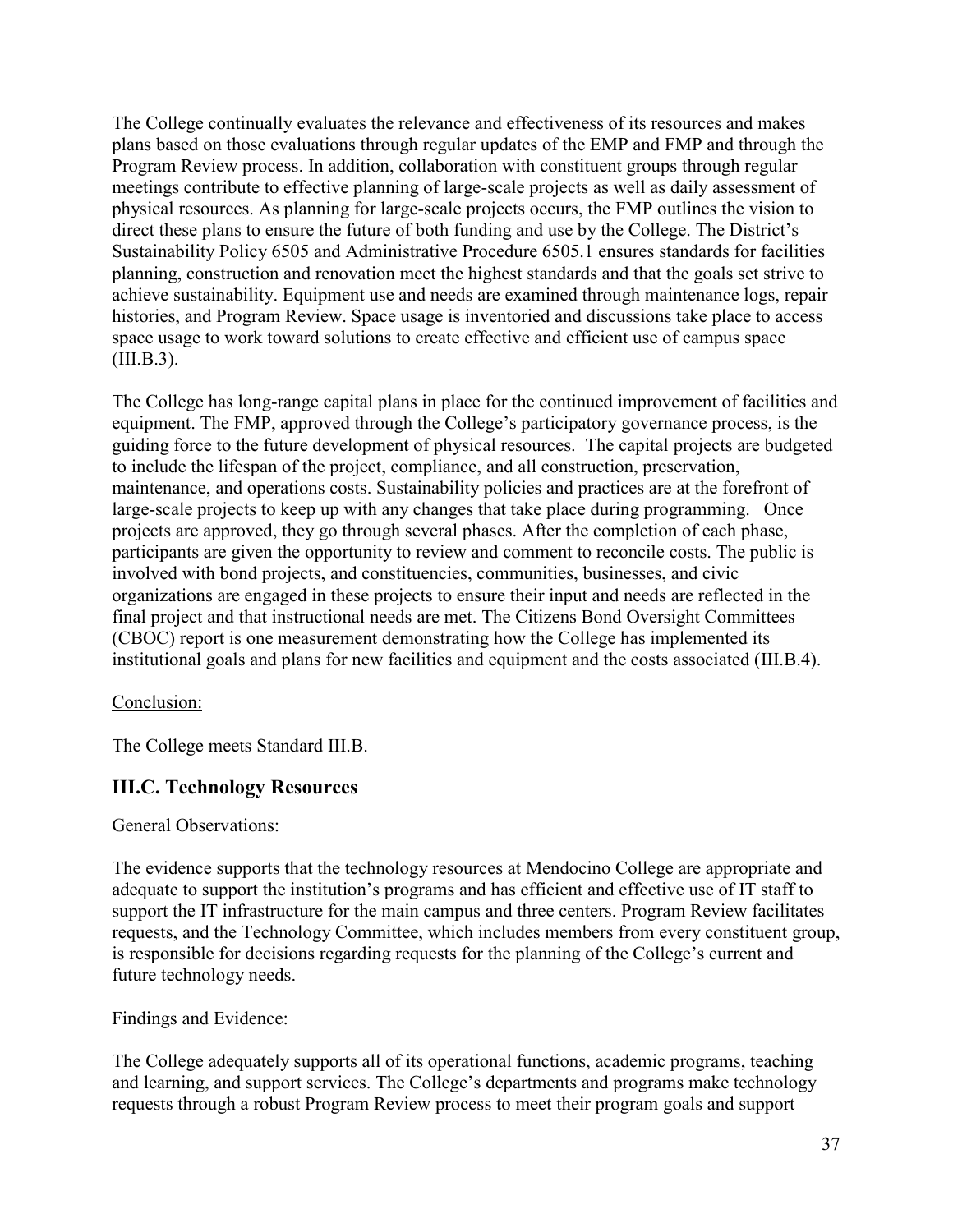student success. Departments must show that their requests will support their SLOs/SAOs and relate to the College's Mission, Vision, and Strategic Goals. The Technology Committee score and rank requests, then collaborative decisions between employee constituency groups and the College are made about the allocation of resources. The Information Technology Department is appropriately staffed and utilizes the Program Review process to assess and make requests of staff. IT personnel support provides technological and media support for all on campus and distance education/online programs. The IT Department launched a help desk ticketing system in fall 2019 to better track service to the College community. There is 24/7 support for Canvas and fiscal support through ESCAPE (II.C.1).

The College utilizes the annual program review process to evaluate and prioritize technology needs. Through the development of a Technology Action Plan and Measure W funding, prioritized technology projects were accomplished in 2015. A new technology plan was not created after the expiration of the 2010-15 plan, but the Program Review process continued to be utilized to meet the College's technology needs and for major technology initiatives to ensure technology was updated and replaced and that the technological infrastructure was adequate to support the mission, operations, programs, and services. In 2017, the College began working on an Ellucian Strategic Alignment Plan for Colleague, resulting in a multi-phased technology alignment process that has updated and replaced technology. This has improved service delivery outcomes, updated aging technology, and worked to create student-facing technologies to enhance their academic experiences. With the development of the 2020-2023 Technology Plan, a host of new and updated technology initiatives are underway to support the College's mission, operations, programs and services (III.C.2).

The College is committed to safe, secure, and reliable access to technology at all four of its campuses. Classrooms at all locations are equipped with a computer, projector, document camera, DVD player, sound system and network connectivity that are continuously supported. A number of protocols and processes are in place to keep the campus safe and informed about threats to security. The College has established a single sign-on requirement and student/employee data is properly stored. In 2017, ePlace Solutions conducted a Cyber Security Internal Control Survey Report of Mendocino College that provided observations, strengths and recommendations regarding their cyber security. The Technology Committee incorporated the findings into the Technology Action Plan (III.C.3).

The College delivers regular and appropriate instruction and support to faculty, staff, administration and students in the use of technology. Faculty receive training for teaching online, participate in online conferences, have 24/7 access to online platform software training and help, and other types of training and support on a variety of technology topics. Several departments have developed support tools for faculty, staff and students for accessing technology systems and program-specific information. Employees are trained how to teach online through an online platform and have access to fiscal information through an employee portal. In spring 2020, training opportunities provide faculty and staff the guidance they need for online materials to be accessible to all students (III.C.4).

The College adheres to the policies it has in place for the appropriate and ethical use of technology. Staff, students, and administration receive the necessary notice, information, and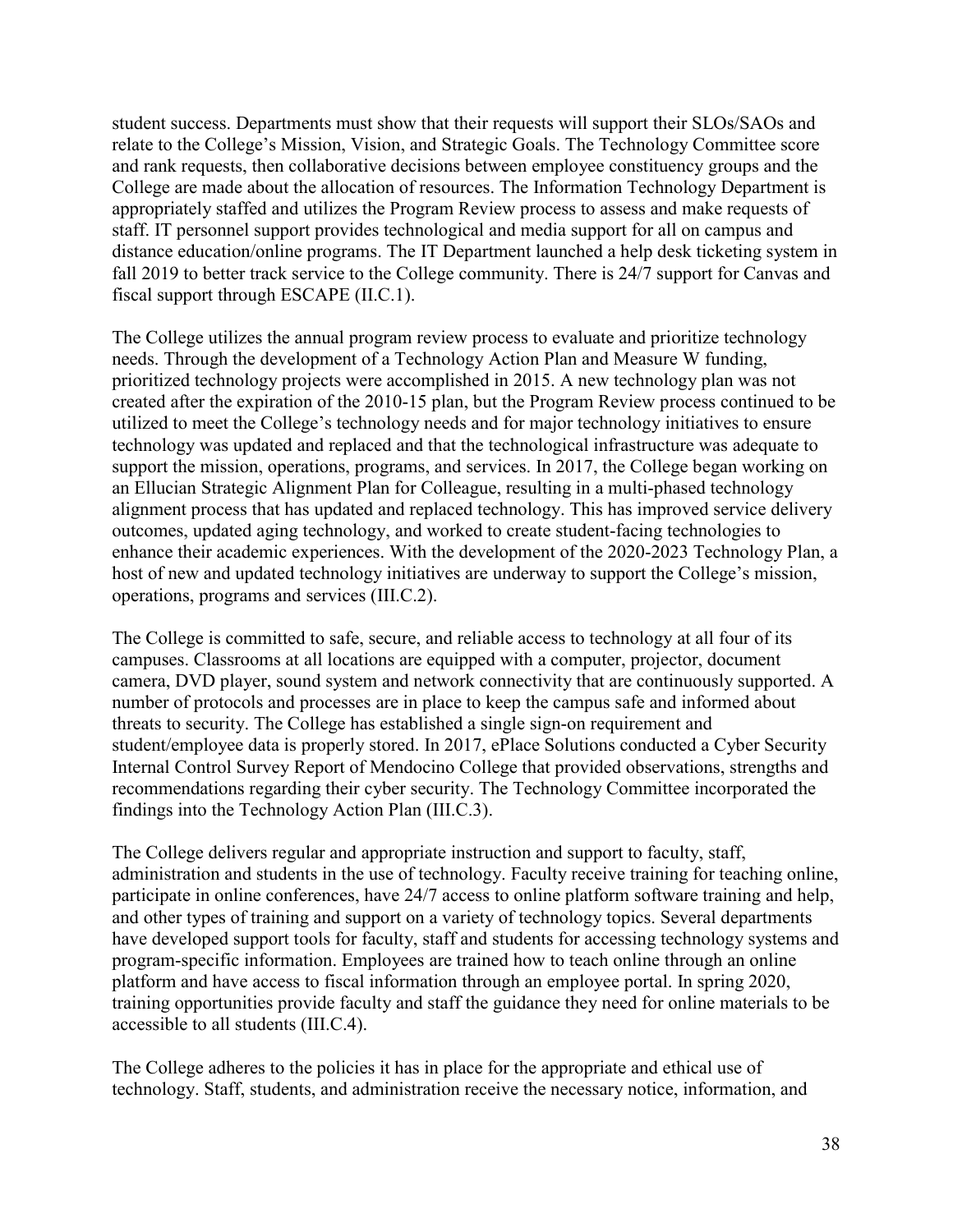training regarding policies and procedures. As well, the onboarding of new employees includes this training. Currently, board policies are being reviewed to bring them into better alignment with current technology *(III.C.5)*.

#### Conclusion:

The College meets Standard III.C.

### <span id="page-38-0"></span>**III.D. Financial Resources**

#### General Observations:

The College is fiscally healthy and has sufficient finances to operate. Financial statements and protocols are audited to ensure compliance with all relevant laws. Fiscal information is shared frequently with the campus constituent groups and the Board of Trustees to ensure everybody is updated. The College has limited debt and has set aside funds accordingly to pay that debt. Campus wide constituents are involved in the Planning and Budget Committee and have input into the budget process especially as it relates to tying it to program review and the resource requests that come through that process, although there is room for improvements in communicating results of decisions.

#### Findings and Evidence:

The College has a 26% reserve which is more than required by the Chancellor's Office. The board approved a higher threshold of 15%, but the College has exceeded that requirement. There are board policies in place related to budget preparation and the adopted budget for 2019-20 demonstrates that the District has met all of the parameters set forth. The District has an unmodified audit and has addressed any findings (III.D.1).

The College utilizes their program review process when making decisions on the allocation of funds. These resource requests must support the mission, vision, values, and goals as well as align with the campus Educational Master Plan and Strategic Plan. The Facilities Committee, Technology Committee and Staffing Committee review the relevant requests and rank them accordingly. The requests are reviewed by administration to identify available funding sources. The Board has policies and procedures in place that provide direction and expectations to staff related to fiscal management. To ensure that financial information is transparent, the Board receives monthly and quarterly updates from the College. In addition, at the fall in-service, the Vice President, Administrative Services provides a financial update for the College. The Planning and Budget Committee also gets regular updates on the status of the budget (III.D.2).

The College has established timelines for the budget process which include the integration of the program review process. In addition, there are policies and procedures in place to guide the budget development process. Through the program review process, presentations at Planning and Budget, presentations to the Board and campus in-service presentations, there is sufficient evidence that all constituent groups are involved in the budget development process. Appropriate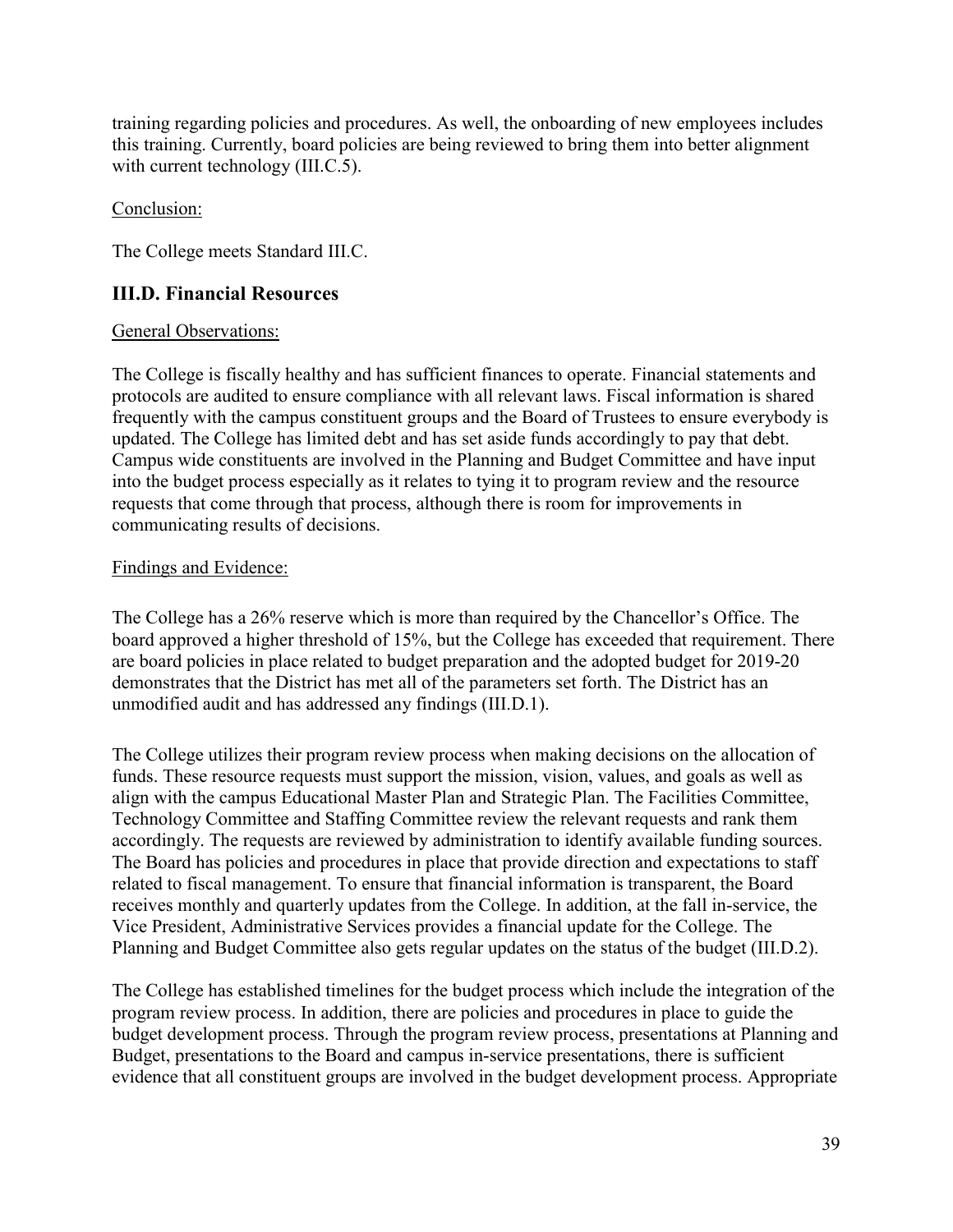updates are provided and constituents are given ample opportunity to provide feedback related to budget development and financial matters (III.D.3).

The College reviews budget information as it is received from the State and presents it to the Planning and Budget Committee to ensure that the committee members stay updated. In addition, updates are provided to the board on a monthly and quarterly basis to keep them apprised of fiscal matters. Administration provides budget projections to help the College anticipate potential shortfalls. These projections allow the College to make educated decisions as they relate to finance (III.D.4).

External auditors conduct the annual audit as well as reviews financial controls and processes in place to ensure finances are handled appropriately. The Board of Trustees receive monthly, quarterly, and annual financial updates. The District is fiscally dependent on the Mendocino County Office of Education which also provides fiscal oversight. The team found that the financial controls are in place and there are frequent board updates as well as the oversight by the County (III.D.5).

The external auditors review the financial controls of the District. Given that these processes have been reviewed and approved by the auditors, the financial statements presented are found credible. Board policy requires compliance with Title V and Ed Code for budget development. The College ensures there is a connection between budget development and program review in support of student learning programs and services (III.D.6).

The College has had unmodified audits with minor findings. Management has responded in a timely manner to the findings. The College has taken corrective action and there are no repeat findings (III.D.7).

Audit reports do not reflect any concerns related to financial controls. Board policies are in place that require financial audits on an annual basis. Internally, the Fiscal Services Office reviews procedures regularly and makes adjustments as needed to improve controls. Through conversations with employees, they shared that they include the Fiscal Department in conversations about cash handling and fiscal matters to ensure they are following appropriate protocols (III.D.8).

The Board has adopted a policy to maintain a 15% reserve. Between the 2016-17 and 2018-19 fiscal years, the District has maintained a reserve of more than 25% without the need for cash borrowing. There seems to be sufficient reserves to cover most unforeseen instances. In addition, the District has established separate funds for various financial obligations as well as rising benefit costs. The College is under a hold harmless in the new Student Center Funding Formula and realizes that there will be some financial challenges in fiscal year 2022-23 and are beginning conversations now to address those concerns (III.D.9).

The Board has policies in place related to appropriate investments for District funds as well as Foundations. The College utilizes a chart of accounts in line with the Budget and Accounting Manual and funds are tracked separately and appropriately as required by the State Chancellor's Office as well as the Federal Government (III.D.10).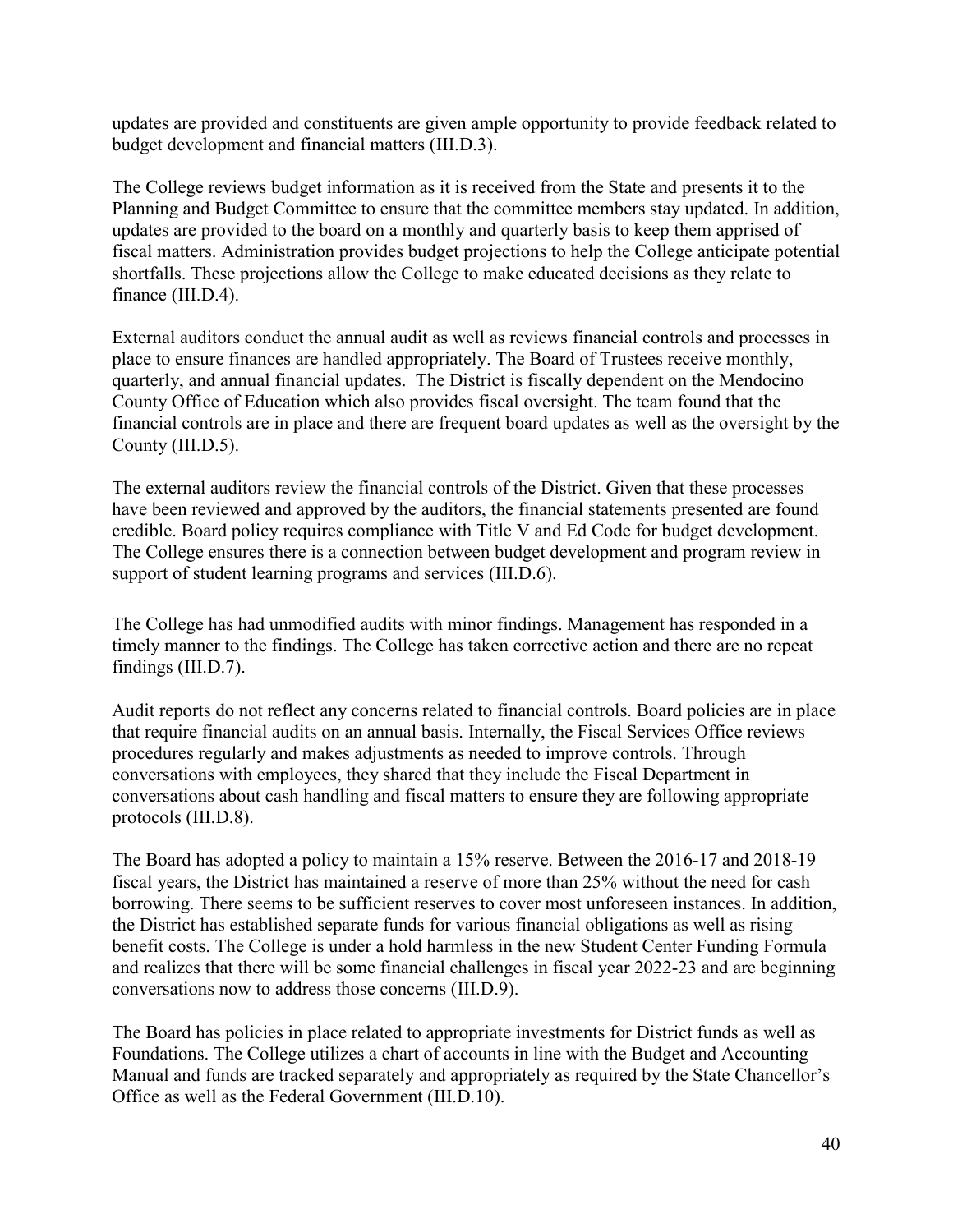The College has one loan for a solar field that they installed. They set aside the utility savings to make the payments on those loans. Outside of that, the College has no long-term debt. The College monitors revenues and expenses and maintains a large reserve which provides security for unforeseen occurrences. In addition, the College Planning and Budget Committee reviews 5 year projections of revenue and expenses to help in planning. These projections are shared at Planning and Budget as well as the Board of Trustees meetings (III.D.11).

The District maintains a Special Reserve Fund Budget for accrued vacations, load banking, and self-insurance liabilities. In addition, there is a Health Fund budget which offsets the costs of health benefits as well. Given these special funds as well as the large reserve that is maintained, the College has met the standard. The College hired an external consulting firm to complete an actuarial plan in 2018-19. The study follows appropriate accounting standards (III.D.12).

The only long-term debt the College has is related to the Solar Field. The money to repay this debt is kept separate to ensure funds are available to make payments. Through conversations the team was notified that the College intends to pay this loan off next year and will be having conversations on how to reallocate those funds to facilities and capital projects (III.D.13).

The College's annual audit reviews categorical, grant, and foundation funds as well as general funds to ensure the funds are used appropriately and with a high degree of integrity. In addition, performance audits are conducted to ensure the General Obligation Bonds are spent in compliance with the ballot language and on the relevant projects (III.D.14).

The financial aid default rates are within the Department of Education's limit of 30%. The Financial Aid Director monitors the default rate and it has actually reduced over the past 3 cohorts. The College recognized they were coming close to exceeding the federal limits so they hired a consulting firm to assist them in lowering their default rates. The College reviewed the causes and made adjustments as evidenced in the reduction over the past several years (III.D.15).

Board policies are in place related to purchasing and contracts. The president or the appropriate vice president reviews the contract to ensure it is in compliance with board policies. Through conversations with the Assistant Superintendent/Vice President Administrative Services and the Director, Fiscal Services, it was confirmed that the contracts are reviewed to ensure that they are in the College's best interest and that they are financially responsible. The Board ratifies all contracts (III.D.16).

#### Conclusion:

The College meets Standard III.D.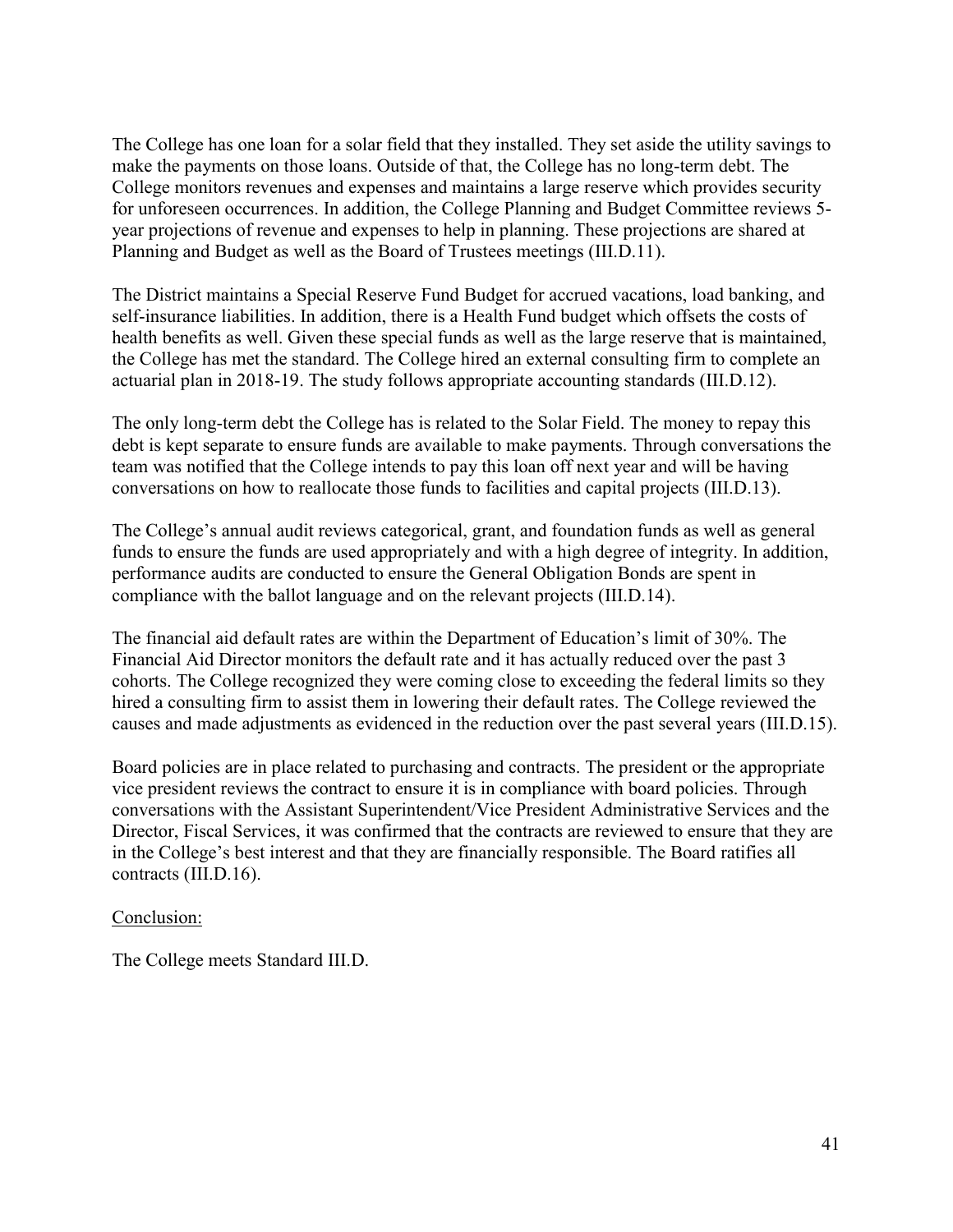# **Standard IV**

## **Leadership and Governance**

## <span id="page-41-1"></span><span id="page-41-0"></span>**IV.A. Decision-Making Roles & Processes**

#### General Observations:

The team found that the evidence demonstrated broad based involvement by constituent groups in making recommendations on college operations. Minutes from various meetings, presentation outlines and the committee handbook all support their commitment to widespread participation. Board policies and procedures exist that provide parameters of involvement and expectations by the board. Faculty participate in decision making processes. The College is currently implementing OneDrive to share meeting agendas and minutes. Notes are sent to committee members and it is expected that constituent participants share that information with their respective groups. Surveys are conducted related to committees and satisfaction.

#### Findings and Evidence:

The team has reviewed the College's committee handbook, minutes from meetings as well as presentations staff have made on various innovative initiatives that have been implemented and found that there is a great deal of constituent based involvement. The College has implemented processes to include the classified staff in the participatory governance structure including that of equity. The administration enabled involvement of classified staff with the Center for Urban Education, as well as the faculty, to encourage college wide commitment to equity. In addition, through this encouragement, the classified began the way-finding project and the textbook assistance program. Another example of a campus wide initiative that has involved cross constituent involvement was the Pomo Pathway project, which required cross campus involvement and buy-in and has led to greater student success (IV.A.1).

Board policies and administrative procedures are in place outlining the expectations of participatory governance and the need for involvement of all constituent groups. The committees that make recommendations to the president are participatory governance committees. The seven primary committees not only include representatives from each constituent group, but also include individuals in roles to assist with getting the necessary data and facts to make informed recommendations to the president (IV.A.2).

The College has policies and procedures in place to designate the Academic Senate's areas of responsibility as it relates to curriculum, degrees, and certificates. In addition, the college administration involves Academic Senate in other matters that would benefit from their expertise. The faculty works closely with the Vice President, Academic Affairs on curriculum and other instructional matters. This involvement is also reflected in the committee handbook and demonstrated by their attendance in campus wide committees. Through campus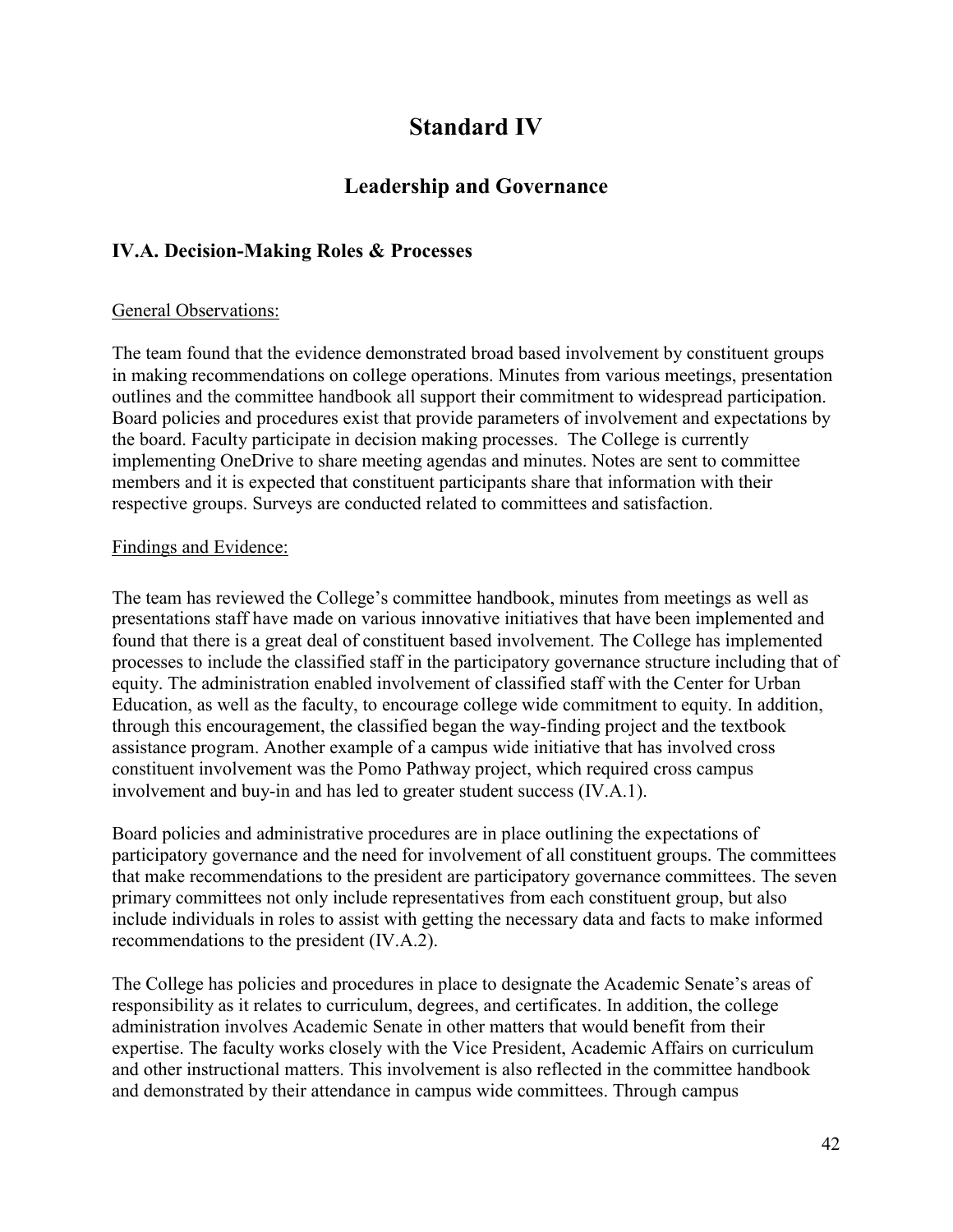conversations, the team was able to confirm that these conversations are taking place and that faculty are broadly involved in campus operations (IV.A.3).

In addition to board policies in place related to the faculty involvement in academic related areas, the College also has a curriculum handbook outlining the requirements associated with program development and the purpose of the Curriculum Committee. The College has an Educational Action Plan Committee whose purpose is to develop, monitor and evaluate educational programs to ensure they are in accordance with the college mission, vision and strategic plan (IV.A.4).

The College has a committee handbook and decision-making guides as well as collective bargaining agreements that outline the requirements of involvement related to participatory governance. Their responsibilities as they relate to involvement in participatory governance and decision making are outlined and followed. Having each constituent group at the table allows for the sharing of unique perspectives as it relates to campus operations and ideas to improve student success. This is demonstrated through committee structures and minutes from participatory governance committees. This campus wide participation was observed by the team as well during the visit (IV.A.5).

Through the distribution of agendas and minutes, press releases, emails, and newsletters, decisions and important information is shared campus wide. The College is currently developing a OneDrive location to provide updated committee information and campus announcements. Committee chairs share information with members and in turn, the constituent representatives have the responsibility to share that data with their constituent groups. Although the program review process is in place and the College follows the process, there was no clear process for communicating the results and decisions made as they relate to items approved through the resource request process. This formal process of documentation and dissemination would assist the College in ensuring consistent communication (IV.A.6).

Through committee surveys and institutional climate surveys, the College is able to gather data for assessment on the effectiveness of their committees in reaching their goals as well as perceptions campus wide on efforts. The team confirmed in interviews that these survey results are utilized to make improvements on campus. A couple of examples include staff onboarding and campus engagement (IV.A.7).

#### Conclusion:

The College meets Standard IV.A.

#### Recommendation:

In order to improve institutional effectiveness, the team recommends the College formally document and widely communicate funding decisions resulting from the program review process (IV.A.6).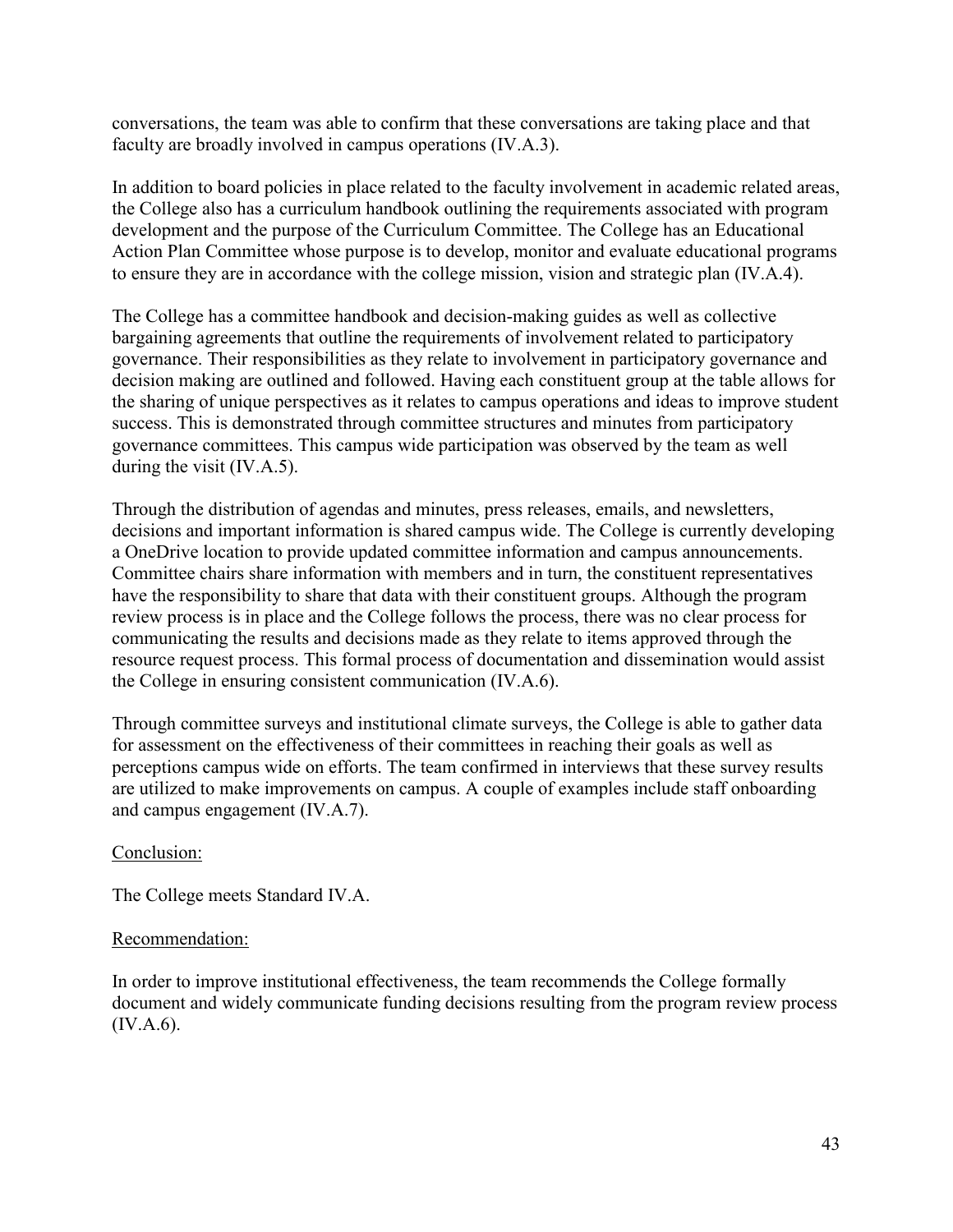## <span id="page-43-0"></span>**IV.B. Chief Executive Officer**

#### General Observations:

The College is in the process of hiring a permanent CEO. The team confirmed the CEO has primary responsibility for the quality of the institution and provides effective leadership and is engaged with the campus community. The beginning of the year "In Service" Day was highlighted as a particularly successful gathering where the CEO, administration, faculty leadership and classified senate are able to share, learn, and plan effectively.

#### Findings and Evidence:

Board Policy 2430 delegates the authority and responsibility to the Superintendent/President for administering policies adopted by the Board of Trustees and executing all decisions of the Board of Trustees requiring administrative action. Conversations with members of the Board of Trustees illustrate a clear understanding of their role and the role of CEO. Evidence supports that the CEO actively assumes responsibility for institutional advancement and the quality of the College. The CEO serves as the Chair of both the Planning and Budgeting Committee and the President's Policy Advisory Committee. Both of these important committees ensure dialogue and administration connection to and from all divisions. Since August 2019, the College has planned and developed a timeline to identify a permanent replacement for the CEO position. The Board of Trustees relies on the CEO as its only direct report and has entrusted this person with the overall function of the institution (IV.B.1).

Board Policy 3100, 6100 and AP 6100 provide authority to the CEO for organizing the administrative structure of the college. During the 2018-2019 academic year, the CEO initiated an organizational change at the College to improve efficiency, programs, and overall effectiveness. Through campus-wide communications, campus constituents were afforded an opportunity to provide ideas and input on the proposed organizational changes. The CEO considered thoughts and suggestions from individuals, departments, and divisions; the discussions and communication is well-documented in meeting minutes (IV.B.2).

BP 1200 outlines the District mission. The mission statement is readily available on the College website and in printed material such as the catalog. The mission is evaluated and reviewed on a regular basis. It is the responsibility of the CEO to work with the governing Board to develop the strategic initiatives and goals driven by the EMP. The CEO works in collaboration with the Director of Institutional Effectiveness, Research and Planning, Academic Senate and the Vice President of Academic Affairs to determine institution-set standards for achievement and ensure institutional improvement of teaching and learning. Yearly plans for institutional improvements are presented and vetted through the different college governance groups. Interviews with members from different constituent groups confirmed the collegial relationships between the CEO and the participatory governance groups (IV.B.3).

BP 3200 assigns the primary responsibility for the accreditation process to the Superintendent/President, ensuring that the District complies with all accreditation requirements as stated by ACCJC. Although BP 3200 clearly makes the Superintendent/President responsible for the College's accreditation, evidence has been presented that the development of the final report is shared among many constituent groups. This distribution allows for individuals and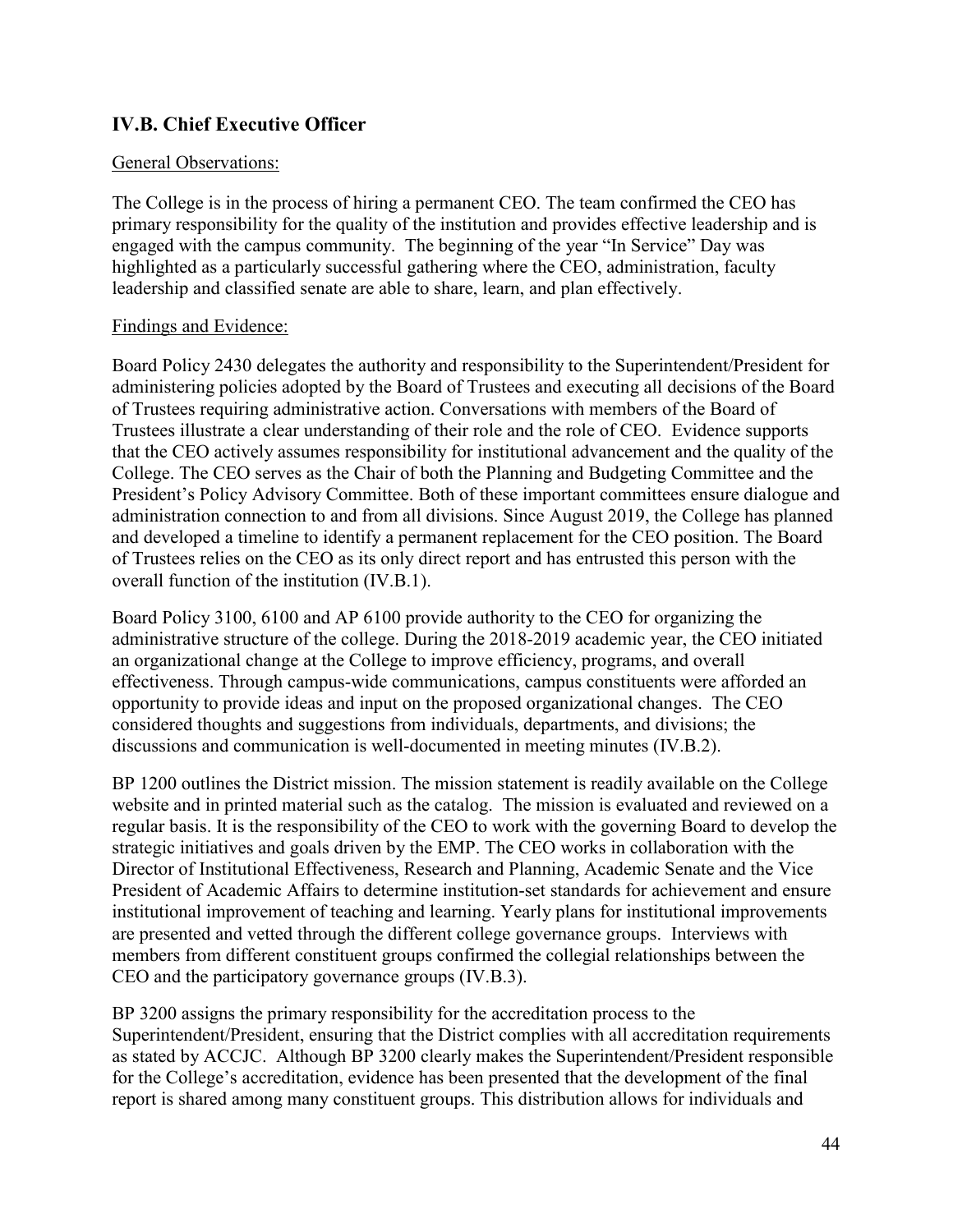departments to submit information on their area of expertise while contributing in participatory governance at the institution (IV.B.4).

The Board delegates executive responsibility for administering the policies adopted by the Board and executing all decisions of the Board requiring administrative action to the Superintendent/President. The CEO ensures compliance with internal and external regulations and exercises responsibility over the budget. The College's fiscal management practices include budget projections that are given to the Board of Trustees and publically shared with the campus community. The team confirmed budget information is shared among constituent groups and the College's reserves have grown over the past few years (IV.B.5).

The CEO works and communicates effectively with the communities served by Mendocino College and the campus at large. The team found evidence of the CEO's direction of the Community Relations department that sends out press releases, college updates and social media announcements. The CEO has participation in various community boards, committees and service organizations (IV.B.6).

#### Conclusion:

The College meets Standard IV.B.

## <span id="page-44-0"></span>**IV.C. Governing Board**

#### General Observations:

Representing the regions within the District, the seven member Mendocino College Board has the authority and responsibility for policies that assure quality student learning and achievement and financial stability. The evidence provided in the form of Board policies, minutes, and interviews suggests Board actions are consistent in supporting the College mission. The team verified the Board's engagement with the campus community, as well as with the accreditation process. Board members demonstrated this by actively participating in the open forums.

#### Findings and Evidence:

Board policies delineate that the Board has authority over and responsibility for policies to assure the academic quality and financial stability of the institution. Evidence demonstrates the College has an engaged governing Board that represents the District's regions and is informed in its oversight of the college's programs and services. For example, during the visit, the College provided the team with Board meeting minutes that included a presentation by the VPSS on Mendocino College's efforts to support Native American students and their associated tribes (IV.C.1).

Based on evidence and interviews, the team verified that the Board of Trustees act as a collective entity, even when the vote is not unanimous (IV.C.2).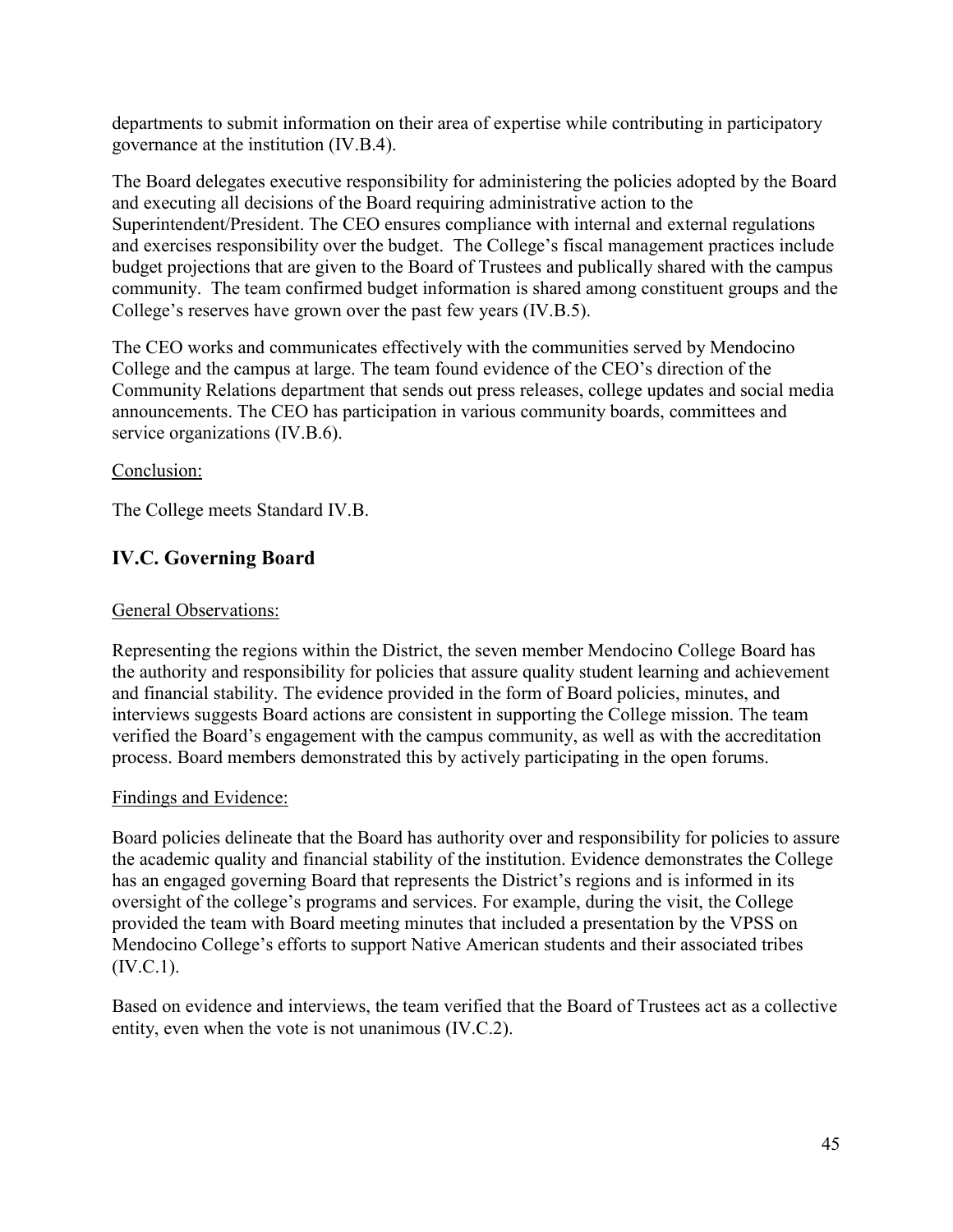Board policies pertaining to the selection and evaluation of the CEO are in place. The College is in the process of recruiting for a new CEO. The timeline and process for selecting the new CEO was made available to the team during the peer review visit. (IV.C.3).

The team verified that the governing board serves the public interest in the College's educational quality and advocates for and protects the college from undue influence or political pressure. The team's review of the evidence supported that the college's Board has established board policies that are aligned with this standard and define its duties and responsibilities to ensure educational quality, promote legal and ethical standards, and assure fiscal stability (IV.C.4, IV.C.5).

Evidence demonstrates that the governing board publishes on the college website its bylaws and policies regarding Board membership, its duties and responsibilities, and its procedures for meeting and voting (IV.C.6).

The Board acts in a manner consistent with its bylaws and policies and regularly assesses them for their effectiveness, revising as needed. The college's PPAC met with team members to provide updated information regarding its policy review. The college's policies and practices across all areas are beginning to be regularly reviewed by the President's Policy Advisory Committee (PPAC) with feedback from constituent groups. A number of policies had not been updated for over a decade. However, steps have recently been taken to rectify the situation. The team recognizes and supports the College's commitment in continuing to expedite the review and/or updates to its policies and procedures (IV.C.7).

The governing board regularly reviews student achievement metrics and institutional plans for improving academic quality. Scorecard and student achievement goals were some of the items provided as evidence. Additionally, new board members received an orientation with the CEO, and the Board has ongoing trainings, workshops and study sessions (IV.C.8, IV.C.9).

The governing board has a clear process for evaluating its effectiveness and uses the results to improve board performance in support of academic quality and institutional effectiveness (IV.C.10).

According to evidence, a clear code of ethics and conflict of interest are delineated in Board policies. The Board has clearly defined policies for dealing with behavioral violations and there was no evidence of conflicts of interests or interference with the impartiality of the governing board members. In meeting with the Board, it was confirmed that they operate to secure and ensure the academic and fiscal integrity of the institution (IV.C.11).

The evidence reflects how the Board delegates full responsibility to the Superintendent/President through established Board Policy and Administrative Procedures that are used to hold the CEO accountable (IV.C.12).

Evidence presented during the site visit supports that the governing board is regularly updated on and involved in the accreditation process (IV.C.13).

#### Conclusion:

The College meets Standard IV.C.